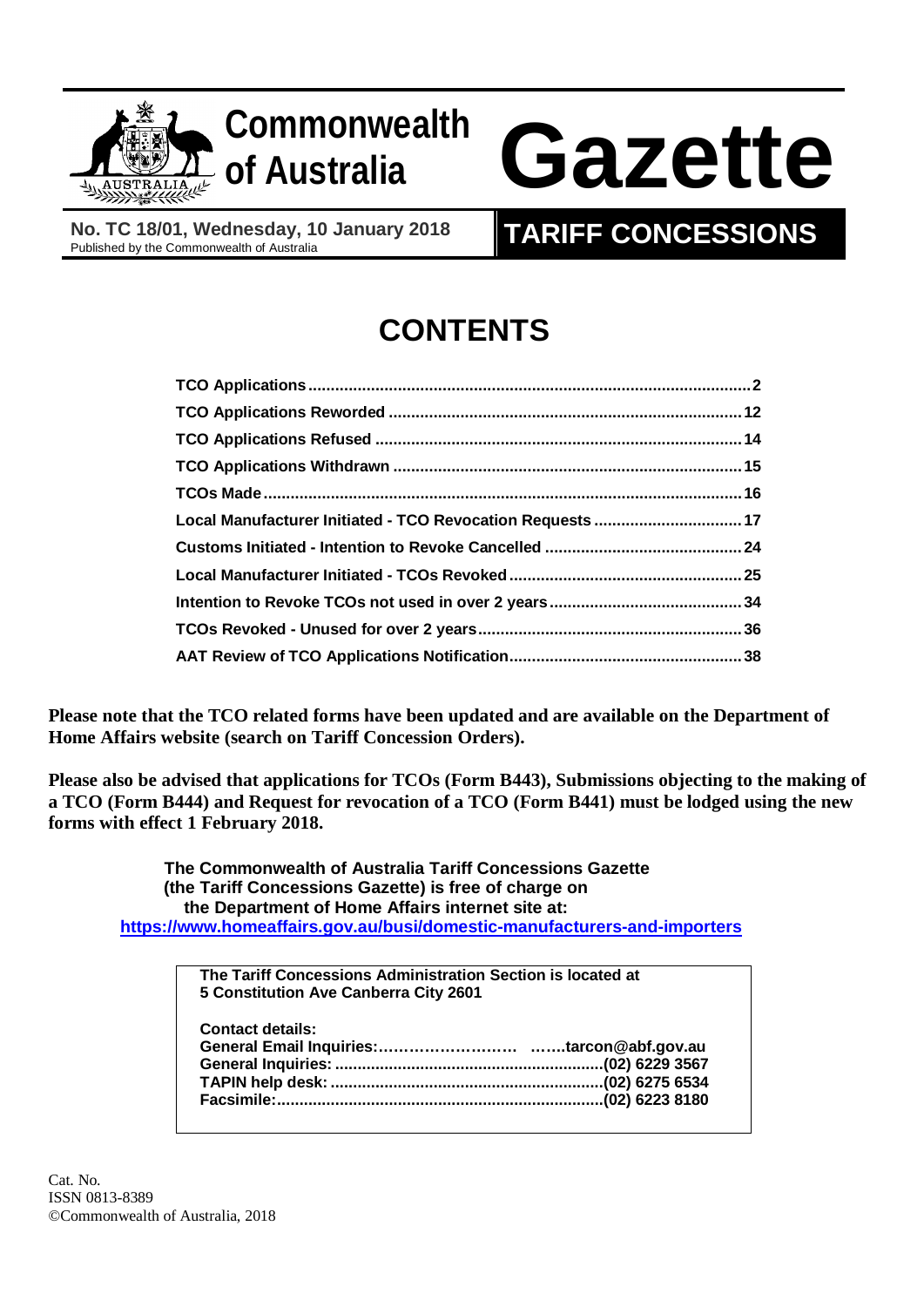#### <span id="page-1-0"></span>**CUSTOMS ACT 1901 - NOTICE PURSUANT TO SECTION 269K(1) - APPLICATIONS MADE FOR TARIFF CONCESSION ORDERS**

Applications have been lodged for Tariff Concession Orders for the goods described in the following TABLE.

Australian manufacturers who wish to contest the granting of a Tariff Concession Order for the goods described are invited to lodge a submission in writing in an approved form. Submissions must be lodged within 50 days of the date of publication of this Notice.

The operative date (Op.) and TC reference number follow the description of goods.

To assist local manufacturers, the use(s) to which the goods can be put follow the description of goods.

Objections to the making of TCO submission forms are available at

<https://www.homeaffairs.gov.au/Forms/Documents/b444.pdf>

Contact: Email [tarcon@abf.gov.au](mailto:tarcon@abf.gov.au) 

| Description of Goods including the<br>Customs Tariff Classification |                                                                                                                   | Schedule 4 Item Number<br>General Duty Rate |                |
|---------------------------------------------------------------------|-------------------------------------------------------------------------------------------------------------------|---------------------------------------------|----------------|
| 3920.10.00                                                          | LOW DENSITY POLYETHYLENE (LDPE) FILM, embossed<br>Op. 11.12.17                                                    | $-$ TC 17132547                             | 50             |
|                                                                     | Stated Use:<br>Used as a backing to uncured rubber compound                                                       |                                             |                |
|                                                                     | Applicant: REBAIN INTERNATIONAL (AUST) PTY LTD                                                                    |                                             | 5 <sup>°</sup> |
| 4911.99.90                                                          | TAGS AND/OR LABELS, plastic, printed, having a melting point NOT<br>less than 500 degrees Celsius<br>Op. 21.11.17 | $-$ TC 17124190                             | 50             |
|                                                                     | Stated Use:<br>For labelling goods                                                                                |                                             |                |
|                                                                     | Applicant: ONESTEEL NSW PTY LTD                                                                                   |                                             | 5 <sup>°</sup> |
| 7019.90.90                                                          | GLASS FIBRE FABRIC, polyvinyl chloride (PVC) coated<br>Op. 15.12.17                                               | $-$ TC 17134311                             | 50             |
|                                                                     | Stated Use:<br>Used in the renovation of sewer and water pipes                                                    |                                             |                |
|                                                                     | Applicant:<br>INTERFLOW PTY LTD                                                                                   |                                             | 5 <sup>8</sup> |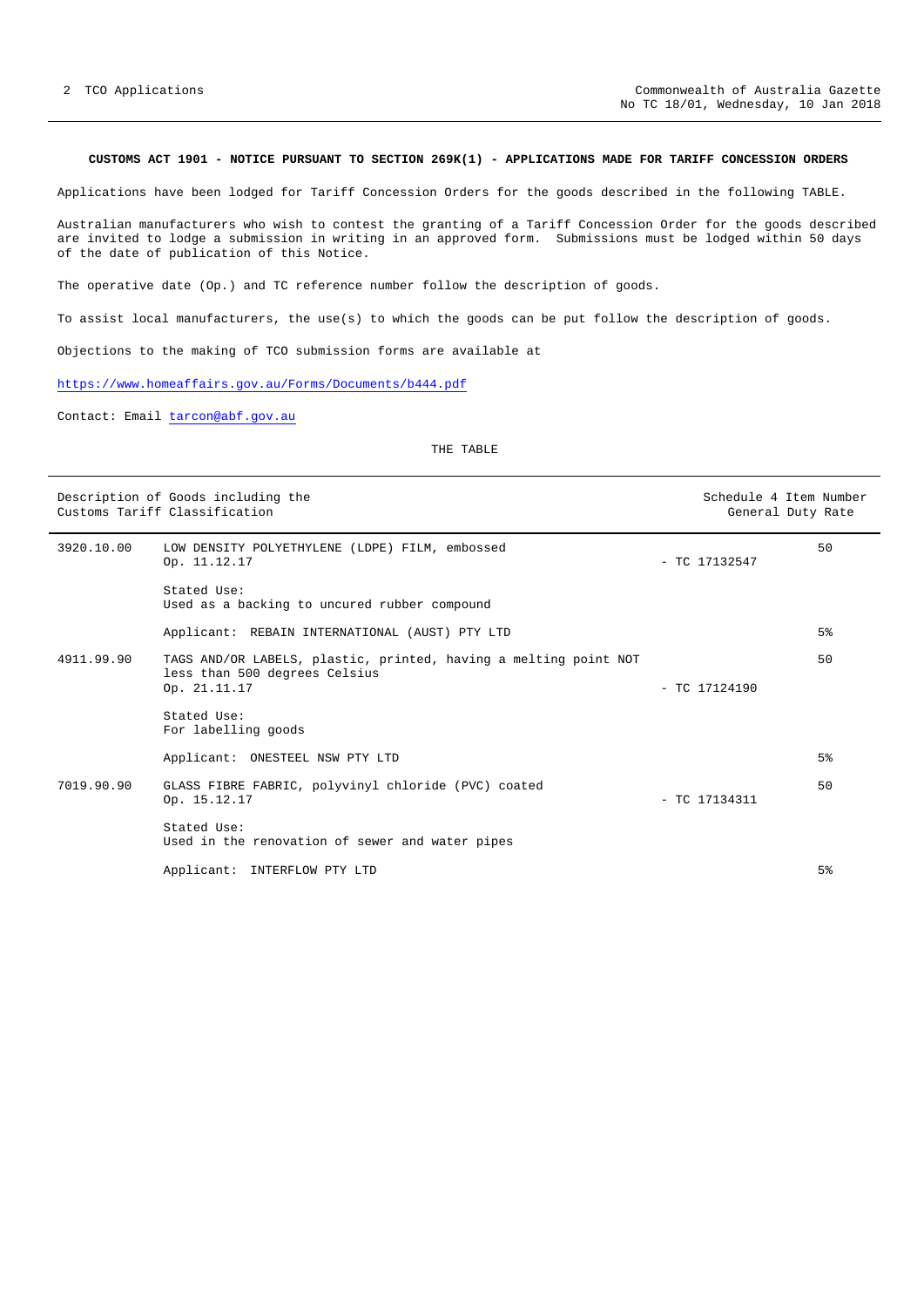Description of Goods including the Schedule 4 Item Number<br>
Customs Tariff Classification General Duty Rate Customs Tariff Classification 8402.20.00 HOT WATER BOILER PLANT, solid biomass having wet base moisture content exceeding 40%, programmable logic controlled, including ALL of the following: (a) furnace; (b) boiler; (c) cleaning AND ash removal; (d) fuel feeding; (e) emission control; (f) combustion grates; (g) particulate output NOT greater than 200 mg/m3N db at 12% CO2; (h) carbon monoxide output NOT greater than 100 mg/m3N db at 12% CO2; (i) nitrogen oxides output NOT greater than 300 mg/m3N db at  $12$ % CO<sub>2</sub><br>Op. 08.12.17  $-$  TC 17131686 Stated Use: Provide thermal energy output from waste biomass input Applicant: VAN WYK FLOWER SUPPLY PTY LTD 50 5% 8413.70.90 END SUCTION PUMPS, incorporating a screw centrifugal impeller, including ALL of the following: (a) impeller mounted taper shaft; (b) suction cone AND/OR liner; (c) bearing frame unit including ANY one OR more of the following: (i) back cover; (ii) back cone;  $(iii)$  back plate<br>Op. 29.11.17  $-$  TC 17127996 Stated Use: To pump industrial effluent, raw sewerage, viscous sludge, stormwater and food Applicant: HIDROSTAL AUSTRALIA PTY LTD 50 5% 8414.59.90 FANS AND/OR BLOWERS, DC OR AC, axial OR radial OR crossflow type, having ANY one OR more of the following: (a) sleeve OR ball OR magnetic bearings; (b) DC operating voltage NOT less than 5 V and NOT greater than 48 V; (c) AC operating voltage NOT less than 115 V and NOT greater than 240 V; (d) maximum speed exceeding 1 000 RPM; (e) diameter NOT greater than 300 mm; (f) height NOT greater than 300 mm; (g) length NOT greater than 300 mm, with OR without filters Op. 04.12.17 - TC 17129205 Stated Use: Used as enclosure fans in small sized electronic equipment Applicant: RS COMPONENTS PTY LTD 50 5% 8417.90.00 PARTS, BLAST FURNACE, being static distributors<br>Op. 28.11.17  $-$  TC 17127575 Stated Use: Coal injection to the tuyeres in a blast furnace Applicant: BLUESCOPE STEEL (AIS) PTY LTD 50 5%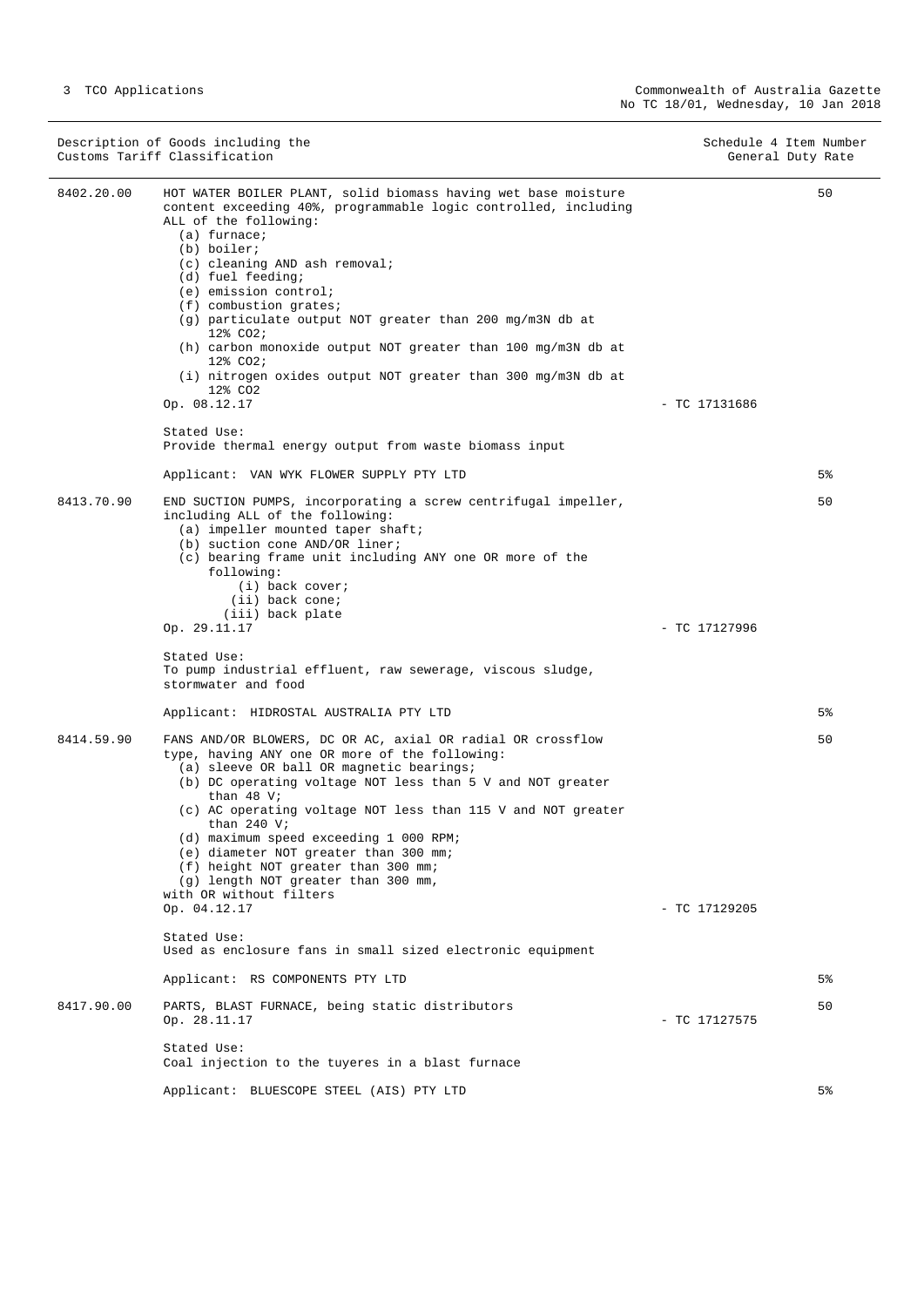Description of Goods including the Schedule 4 Item Number<br>
Customs Tariff Classification General Duty Rate Customs Tariff Classification 8419.81.90 DEFROSTING MACHINES, programmable logic controlled, including ALL of the following: (a) humidification AND temperature controls; (b) atomizing water spray nozzles; (c) remote monitoring AND control; (d) product core AND surface probe controls; (e) refrigeration controls; (f) trolleys; (g) ice breaker trays AND/OR baskets Op. 01.12.17 - TC 17128706 Stated Use: Defrosting system capable of defrosting solid frozen food to a ready to prepare or sell state, from approximately -18 degrees Celsius to 0 Degrees Celsius Applicant: TASSAL OPERATIONS PTY LTD 50 5% 8422.30.90 PLASTIC BOTTLE MAKING AND FILLING LINE, including BOTH of the following: (a) stretch blow moulder; (b) bottle aseptic cleaner AND filler, with OR without ANY of the following: (i) bottle size AND shape AND defect sensors; (ii) aseptic steriliser; (iii) steam tunnel; (iv) labelling machine; (v) bottle dryer; (vi) conveyor AND hopper; (vii) bottle cap feeder;  $(viii)$  conveyors<br>Op. 24.11.17  $-$  TC 17126625 Stated Use: For making and filling plastic bottles Applicant: COCA-COLA AMATIL (AUST) PTY LTD 50 5% 8424.30.90 CLEANING MACHINE, hot water, having ALL of the following: (a) diesel engine; (b) pump; (c) water boiler;  $(d)$  hose; (e) spray gun;  $(f)$  lance<br>Op. 05.12.17 - TC 17130301 Stated Use: Industrial high pressure water jet cleaning Applicant: JETWAVE GROUP PTY LTD 50 5% 8428.39.00 HANDLING AND STORAGE MACHINES, TIMBER TRUSS PRODUCTION PLANT, having ALL of the following: (a) chain AND belt conveyors; (b) destacking unit; (c) transverse pushing unit; (d) truss boxes; (e) lifting unit<br>Op.  $13.12.17$  $-$  TC 17133635 Stated Use: For materials handling and storage in automatic timber truss production plant Applicant: BOWEN & POMEROY PTY LTD 50 5%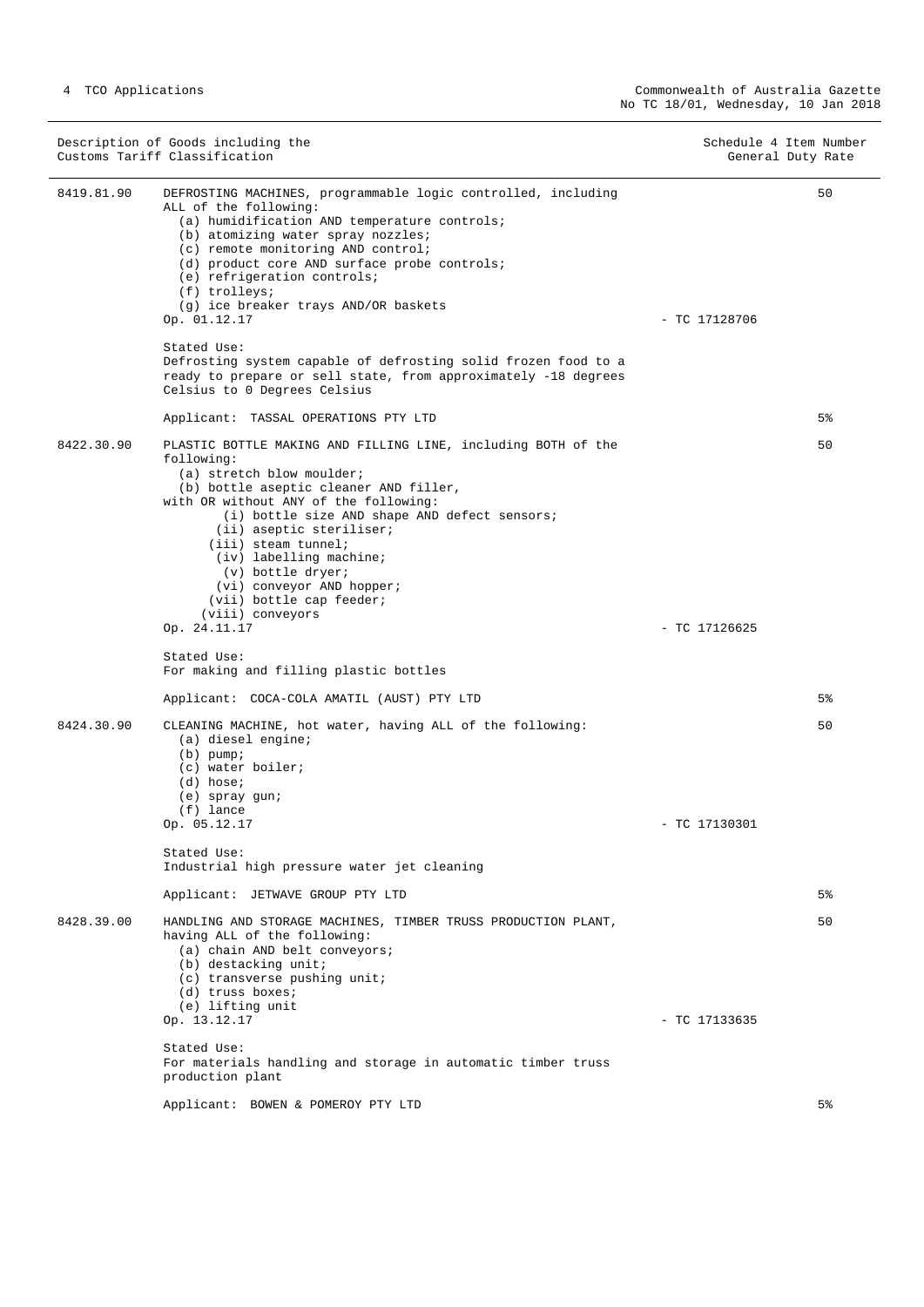|            | Description of Goods including the<br>Customs Tariff Classification                                                                                                                                                                                                                                              |                 | Schedule 4 Item Number<br>General Duty Rate |
|------------|------------------------------------------------------------------------------------------------------------------------------------------------------------------------------------------------------------------------------------------------------------------------------------------------------------------|-----------------|---------------------------------------------|
| 8428.90.00 | FOOD OR BEVERAGE GRAIN OR POWDER HANDLING SYSTEM, including ALL<br>of the following:<br>$(a)$ suction conveying tubes;<br>(b) suction pump;<br>(c) separator valve;<br>(d) storage silo<br>Op. 24.11.17                                                                                                          | $-$ TC 17126637 | 50                                          |
|            | Stated Use:<br>For conveying food or beverage grains or powder such as ground<br>coffee to vacuum packing machines                                                                                                                                                                                               |                 |                                             |
|            | Applicant: CANTARELLA BROS PTY LTD                                                                                                                                                                                                                                                                               |                 | 5%                                          |
| 8428.90.00 | PALLETIZERS, programmable logic controlled, including ALL of the<br>following:<br>(a) pallet dispensers;<br>(b) infeed AND outfeed conveyors;<br>$(c)$ wrapping machines;<br>(d) control panels                                                                                                                  |                 | 50                                          |
|            | Op. 28.11.17<br>Stated Use:<br>Intended for automatic conveying and stacking bags on pallets<br>with a fixed and dependent maximum capacity                                                                                                                                                                      | - TC 17127570   |                                             |
|            | Applicant: PREMIER STOCK FEEDS (AUST) PTY LTD                                                                                                                                                                                                                                                                    |                 | 5%                                          |
| 8430.49.00 | DOWNHOLE MILLING TOOLS, OIL AND/OR GAS WELL, whether OR not<br>assembled, with OR without milling bits, including ALL of the<br>following:<br>$(a)$ compensators;<br>$(b)$ motor;                                                                                                                                |                 | 50                                          |
|            | (c) 4 stage planetary gear train<br>Op. 08.12.17<br>Stated Use:<br>To remove hard scale obstructions and to mill valves located<br>downhole in oil and gas well operations                                                                                                                                       | - TC 17131947   | 5%                                          |
|            | Applicant: SCHLUMBERGER AUSTRALIA PTY LTD                                                                                                                                                                                                                                                                        |                 |                                             |
| 8437.10.00 | CLEANING AND SORTING MACHINES, GRAIN AND/OR SEED, impeller<br>airflow, including ALL of the following:<br>(a) grain cleaning AND sorting NOT less than 5 tonne per<br>hour;<br>(b) seed sorting NOT less than 3 tonne per hour;<br>(c) feeders;<br>$(d)$ hoppers;<br>(e) separation chambers;<br>(f) grain ducts |                 | 50                                          |
|            | Op. 14.12.17                                                                                                                                                                                                                                                                                                     | $-$ TC 17134304 |                                             |
|            | Stated Use:<br>Grain and/or seed cleaning and sorting using impeller driven<br>airflow                                                                                                                                                                                                                           |                 |                                             |
|            | Applicant: GRAIN CLEANING LLC                                                                                                                                                                                                                                                                                    |                 | 5%                                          |
| 8465.10.00 | WOODWORKING MACHINES, TIMBER TRUSS PRODUCTION PLANT, including<br>ALL of the following:<br>(a) saws having NOT less than 5 axes;<br>(b) vertical mills;<br>(c) conveyors;<br>(d) printers                                                                                                                        |                 | 50                                          |
|            | Op. 13.12.17<br>Stated Use:                                                                                                                                                                                                                                                                                      | $-$ TC 17133633 |                                             |
|            | For automatic production of timber truss                                                                                                                                                                                                                                                                         |                 |                                             |
|            | Applicant: BOWEN & POMEROY PTY LTD                                                                                                                                                                                                                                                                               |                 |                                             |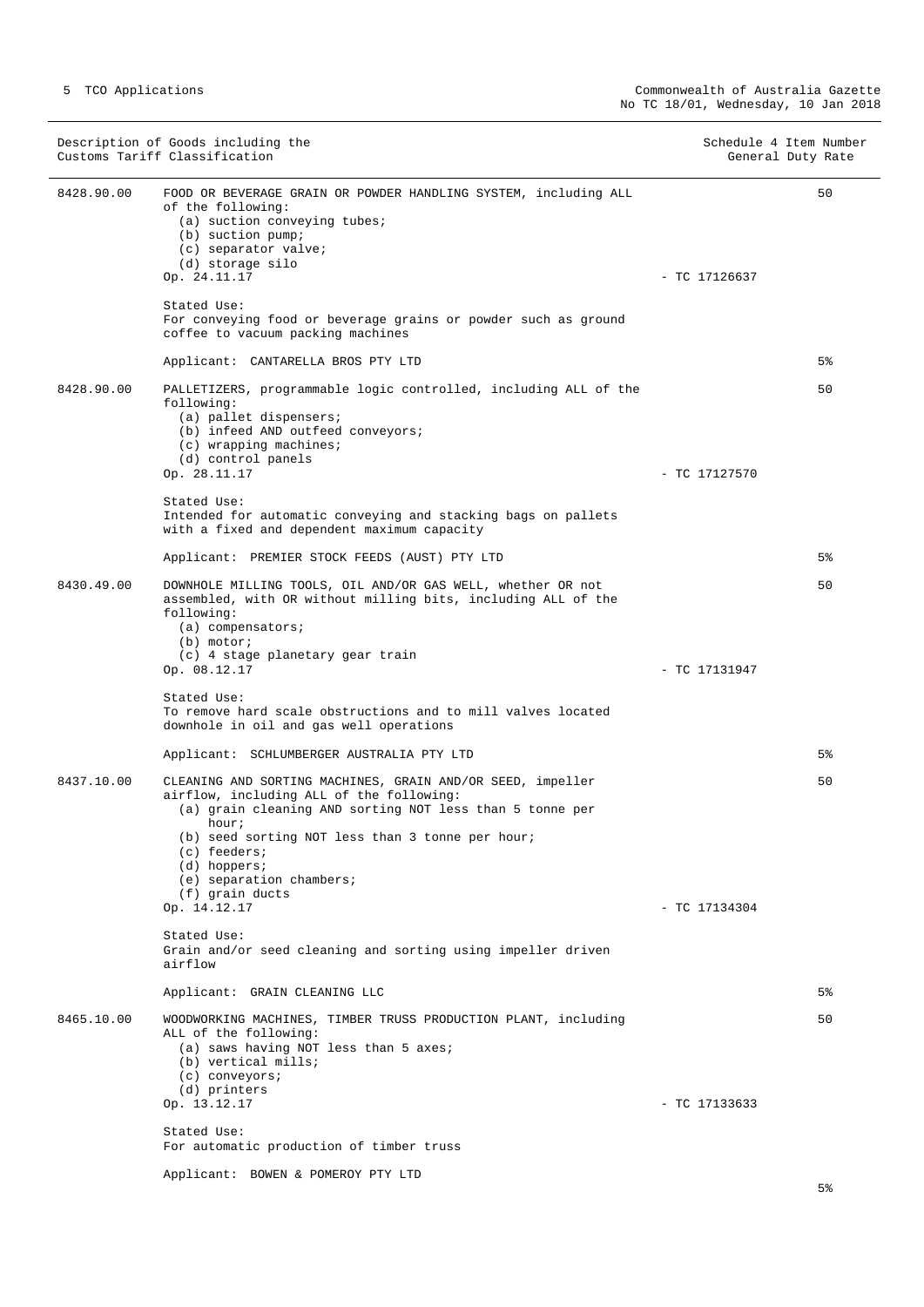| Description of Goods including the | Schedule 4 Item Number |  |
|------------------------------------|------------------------|--|
| Customs Tariff Classification      | General Duty Rate      |  |

J.

| 8467.29.00 | SANDERS, with OR without ANY of the following:<br>(a) abrasive belts AND/OR discs AND/OR papers;<br>(b) dust extraction bags AND/OR boxes;<br>(c) dust filters;<br>(d) dust extraction adaptors;<br>(e) dust extraction adaptor rubber sleeves;<br>$(f)$ sponge pads;<br>(g) punch plates;<br>$(h)$ arms;<br>$(i)$ hand grips;<br>$(j)$ cork plates;<br>$(k)$ carbon plates;<br>(1) cork rubber plates;<br>$(m)$ rubber plates;<br>$(n)$ stabilising steps;<br>(o) paper bags;<br>(p) paper bag holders;<br>(q) hook AND loop pads;<br>$(r)$ carry cases;<br>$(s)$ wrenches;<br>(t) wrench holders;<br>$(u)$ qrips;<br>$(v)$ handles<br>Op. 06.12.17<br>Stated Use: | $-$ TC 17130903 | 50             |
|------------|---------------------------------------------------------------------------------------------------------------------------------------------------------------------------------------------------------------------------------------------------------------------------------------------------------------------------------------------------------------------------------------------------------------------------------------------------------------------------------------------------------------------------------------------------------------------------------------------------------------------------------------------------------------------|-----------------|----------------|
|            | Sanding materials                                                                                                                                                                                                                                                                                                                                                                                                                                                                                                                                                                                                                                                   |                 |                |
|            | Applicant: MAKITA (AUSTRALIA) PTY LTD                                                                                                                                                                                                                                                                                                                                                                                                                                                                                                                                                                                                                               |                 | 5%             |
| 8467.29.00 | SANDERS AND/OR POLISHERS, with OR without ANY of<br>the following:<br>(a) abrasive discs AND/OR papers;<br>(b) backing pads;<br>(c) wool bonnets OR pads;<br>(d) wrenches;<br>$(e)$ lock nuts;<br>$(f)$ grips OR handles;<br>$(g)$ pvc tubes;<br>(h) dust covers<br>Op. 08.12.17                                                                                                                                                                                                                                                                                                                                                                                    | $-$ TC 17131685 | 50             |
|            | Stated Use:                                                                                                                                                                                                                                                                                                                                                                                                                                                                                                                                                                                                                                                         |                 |                |
|            | Polishing and/or sanding of materials                                                                                                                                                                                                                                                                                                                                                                                                                                                                                                                                                                                                                               |                 |                |
|            | Applicant: MAKITA (AUSTRALIA) PTY LTD                                                                                                                                                                                                                                                                                                                                                                                                                                                                                                                                                                                                                               |                 | 5 <sup>8</sup> |
| 8474.90.00 | PARTS, ROTARY SIZER, being breaker shafts<br>Op. 08.12.17                                                                                                                                                                                                                                                                                                                                                                                                                                                                                                                                                                                                           | $-$ TC 17131503 | 50             |
|            | Stated Use:<br>To break material by means of a three stage breaking action                                                                                                                                                                                                                                                                                                                                                                                                                                                                                                                                                                                          |                 |                |
|            | Applicant: MMD AUSTRALIA PTY LTD                                                                                                                                                                                                                                                                                                                                                                                                                                                                                                                                                                                                                                    |                 | 5 <sup>8</sup> |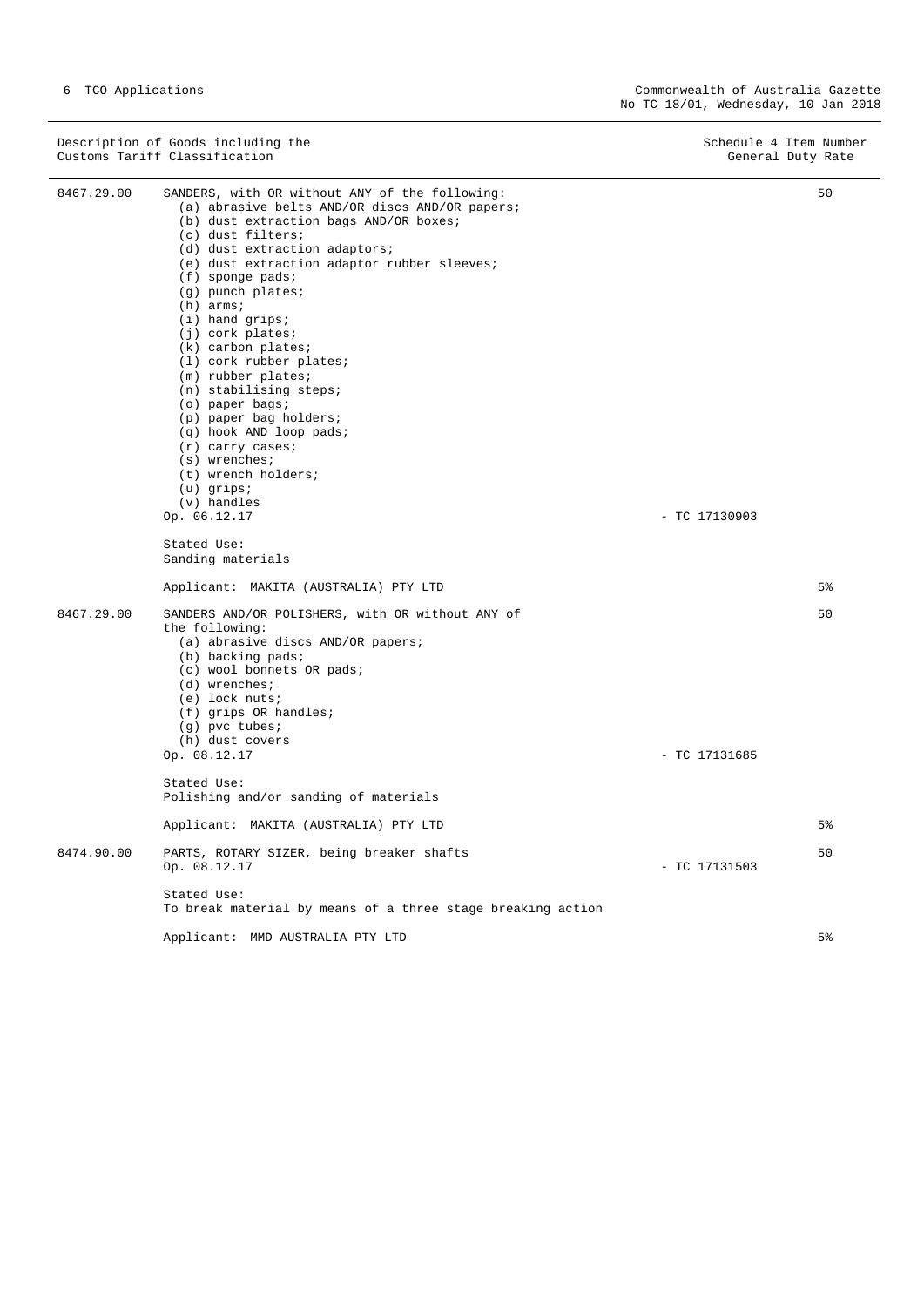|            | Description of Goods including the<br>Customs Tariff Classification                                                                                                                                                                                                                                                                                                                                                                                                                                                            | Schedule 4 Item Number<br>General Duty Rate |
|------------|--------------------------------------------------------------------------------------------------------------------------------------------------------------------------------------------------------------------------------------------------------------------------------------------------------------------------------------------------------------------------------------------------------------------------------------------------------------------------------------------------------------------------------|---------------------------------------------|
| 8479.79.00 | GANGWAYS, SHIP/WHARF ACCESS, hydraulic, including all of the<br>following:<br>(a) steel column;<br>(b) telescopic gangway;<br>(c) stairs, handrails, and platforms;<br>(d) fire monitoring support platform;<br>(e) gangway control platform;<br>(f) supports for gangway lighting;<br>(g) horizontal and vertical self-adjusting;<br>(h) sheer bolts;<br>(i) gangway length NOT less than 9.0 m and NOT greater<br>than $15.0$ m<br>Op. 12.12.17                                                                              | 50<br>$-$ TC 17132567                       |
|            | Stated Use:<br>Gangway with mechanical functions for its movement and<br>positioning over a ships rail providing pedestrian<br>access between wharf and vessel<br>Applicant: THE TRUSTEE FOR THE PORT BOTANY UNIT TRUST                                                                                                                                                                                                                                                                                                        | 5%                                          |
| 8479.89.90 | LAMINATE COATING MACHINES, including ALL of the following:<br>$(a)$ coating knives;<br>$(b)$ coating heads;<br>$(c)$ winder shafts;<br>(d) 2 zone dryer cabins;<br>(e) unwinder shafts;<br>(f) rewinders                                                                                                                                                                                                                                                                                                                       | 50                                          |
|            | Op. 23.11.17<br>Stated Use:<br>Machine manufactures transdermal therapeutic patches and edible<br>or oral films for administering therapeutic products<br>Applicant: THE GREEN DISPENSARY PTY LTD                                                                                                                                                                                                                                                                                                                              | $-$ TC 17125888<br>5%                       |
| 8479.89.90 | CLEANING AND WARMING AND DRYING UNIT, BOTTLE, programmable logic<br>controlled, including: ALL of the following<br>(a) bottle size NOT less than 65 mm and NOT greater<br>than $100$ mm;<br>(b) production speed NOT greater than 10 500 bottle per hour;<br>(c) in-feed AND out-feed conveyor;<br>(d) stainless steel water tank<br>Op. 29.11.17<br>Stated Use:<br>Warm bottles via a temperature controlled spread water system<br>and dry bottles via air knives suitable for working round<br>bottles with different sizes | 50<br>$-$ TC 17127995<br>5 <sup>°</sup>     |
| 8479.89.90 | Applicant: ROBINO & GALANDRINO SPA<br>EXTRACTION AND REFILLING MACHINES, FIRE EXTINGUISHING POWDER,<br>including ALL of the following:<br>(a) trolley mounted side-channel blower;<br>(b) filter unit;<br>(c) stainless steel suction lance;<br>$(d)$ nylon lance;<br>$(e)$ hoses,<br>with OR without hose fittings AND/OR tank adaptors<br>Op. 07.12.17<br>Stated Use:<br>For removing expired fire extinguishing powder from<br>firetruck tanks and refilling the tanks with fresh powder                                    | 50<br>$-$ TC 17131395                       |
|            | Applicant: FIRE RESCUE SAFETY AUSTRALIA PTY LTD                                                                                                                                                                                                                                                                                                                                                                                                                                                                                | 5%                                          |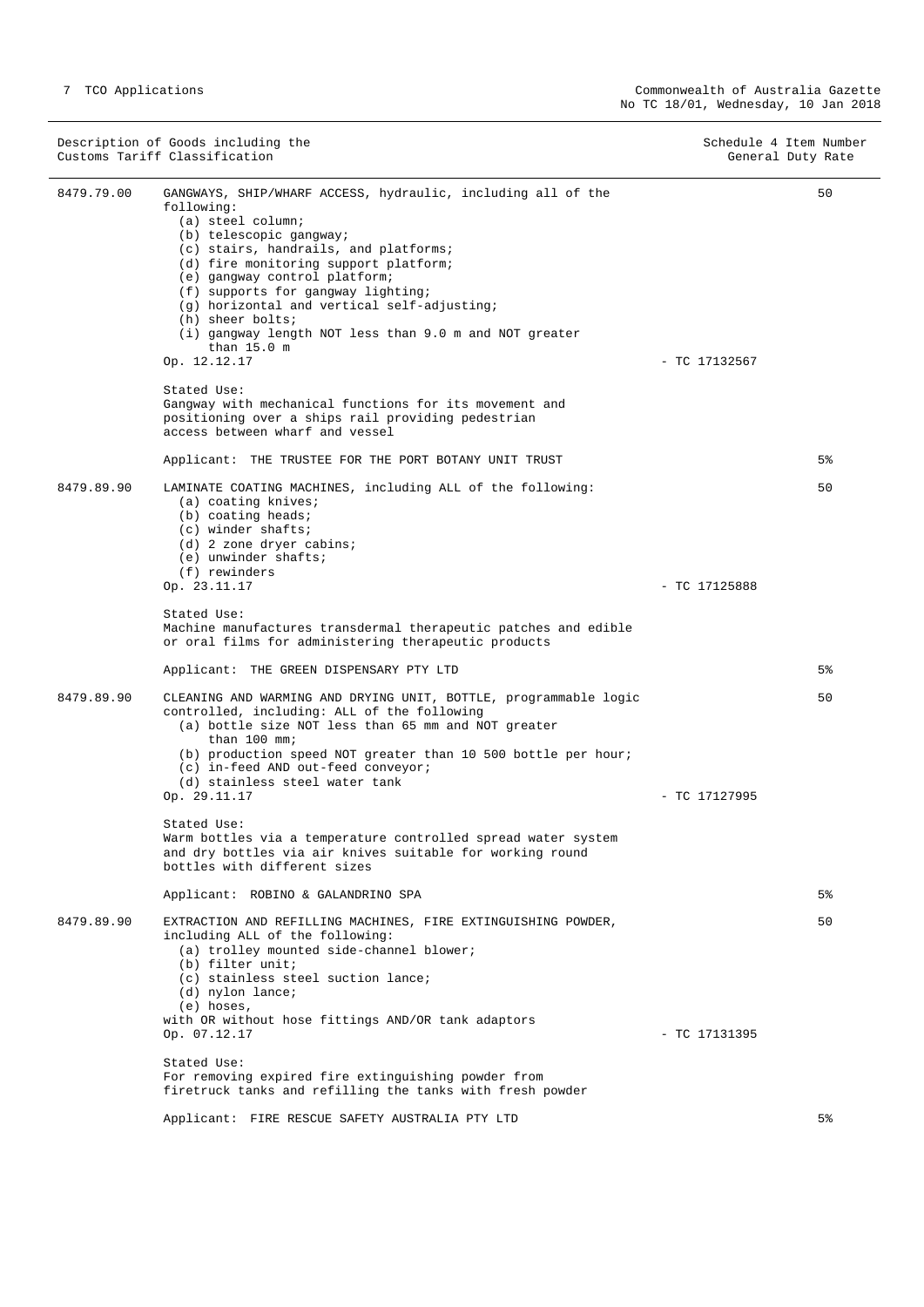|            | Description of Goods including the<br>Customs Tariff Classification                                                                                                                                                                                                                                                                                                                                                                                                                                                                                              | Schedule 4 Item Number<br>General Duty Rate |                |
|------------|------------------------------------------------------------------------------------------------------------------------------------------------------------------------------------------------------------------------------------------------------------------------------------------------------------------------------------------------------------------------------------------------------------------------------------------------------------------------------------------------------------------------------------------------------------------|---------------------------------------------|----------------|
| 8479.89.90 | DOWNHOLE SHIFTING TOOL, OIL AND/OR GAS WELL, whether OR not<br>assembled, with OR without monitoring AND/OR measuring<br>instruments, including ALL of the following:<br>(a) hydraulic module;<br>$(b)$ compensator;<br>$(c)$ anchor;<br>(d) linear actuator;<br>(e) spacers<br>Op. 08.12.17                                                                                                                                                                                                                                                                     | $-$ TC 17131948                             | 50             |
|            | Stated Use:<br>The goods latch onto downhole equipment to open or close flow<br>control devices or circulation sliding sleeves                                                                                                                                                                                                                                                                                                                                                                                                                                   |                                             |                |
|            | Applicant: SCHLUMBERGER AUSTRALIA PTY LTD                                                                                                                                                                                                                                                                                                                                                                                                                                                                                                                        |                                             | 5%             |
| 8481.80.90 | MONOLINK TERMINAL UNIT, brass alloy, having ALL of the following:<br>(a) operating temperature NOT less than minus 10 degrees<br>Celsius and NOT greater than 120 degrees Celsius;<br>(b) male BSP union thread port having a DN size NOT less<br>than 0.5 inch and NOT greater than 1.5 inch;<br>(c) other side female BSP thread having a DN size NOT<br>less than 0.5 inch and NOT greater than 1.5 inch,<br>with OR without one OR more of the following:<br>(i) valve strainers;<br>(ii) ball valves;<br>(iii) balancing valves;<br>(iv) electric actuators |                                             | 50             |
|            | Op. 23.11.17                                                                                                                                                                                                                                                                                                                                                                                                                                                                                                                                                     | $-$ TC 17125881                             |                |
|            | Stated Use:<br>In various industries for the purpose of flushing of the systems<br>for maintenance purpose of units to ensure integrity, and remove<br>sediment build to avoid breakdown of systems and limit failures                                                                                                                                                                                                                                                                                                                                           |                                             |                |
|            | Applicant: ALL VALVE INDUSTRIES PTY LTD                                                                                                                                                                                                                                                                                                                                                                                                                                                                                                                          |                                             | 5%             |
| 8481.80.90 | VALVES, GAS CYLINDER, flow control, having ALL of the following:<br>(a) flow AND/OR pressure adjustment;<br>(b) integrated pressure regulator;<br>(c) shut off valve;<br>(d) safety relief valve,<br>with OR without guards OR gauges<br>Op. 23.11.17                                                                                                                                                                                                                                                                                                            | $-$ TC 17125885                             | 50             |
|            | Stated Use:                                                                                                                                                                                                                                                                                                                                                                                                                                                                                                                                                      |                                             |                |
|            | To provide an accurately controlled supply of gas to users                                                                                                                                                                                                                                                                                                                                                                                                                                                                                                       |                                             | 5 <sup>°</sup> |
| 8481.90.90 | Applicant: BOC LIMITED<br>PARTS, NOZZLE OR STOP VALVE, being repair kits consisting of ALL<br>of the following:<br>$(a)$ valve stems;<br>(b) pressure rings;<br>$(c)$ bushes;<br>(d) armoured carbon packing;<br>$(e)$ rings;<br>(f) threaded sleeves                                                                                                                                                                                                                                                                                                            |                                             | 50             |
|            | Op. 21.11.17                                                                                                                                                                                                                                                                                                                                                                                                                                                                                                                                                     | - TC 17124991                               |                |
|            | Stated Use:<br>A repair kit for a steam turbine nozzle valve and quick-acting<br>shut down valve (stop valve) in a turbine                                                                                                                                                                                                                                                                                                                                                                                                                                       |                                             |                |
|            | Applicant: BLUESCOPE STEEL (AIS) PTY LTD                                                                                                                                                                                                                                                                                                                                                                                                                                                                                                                         |                                             | 5%             |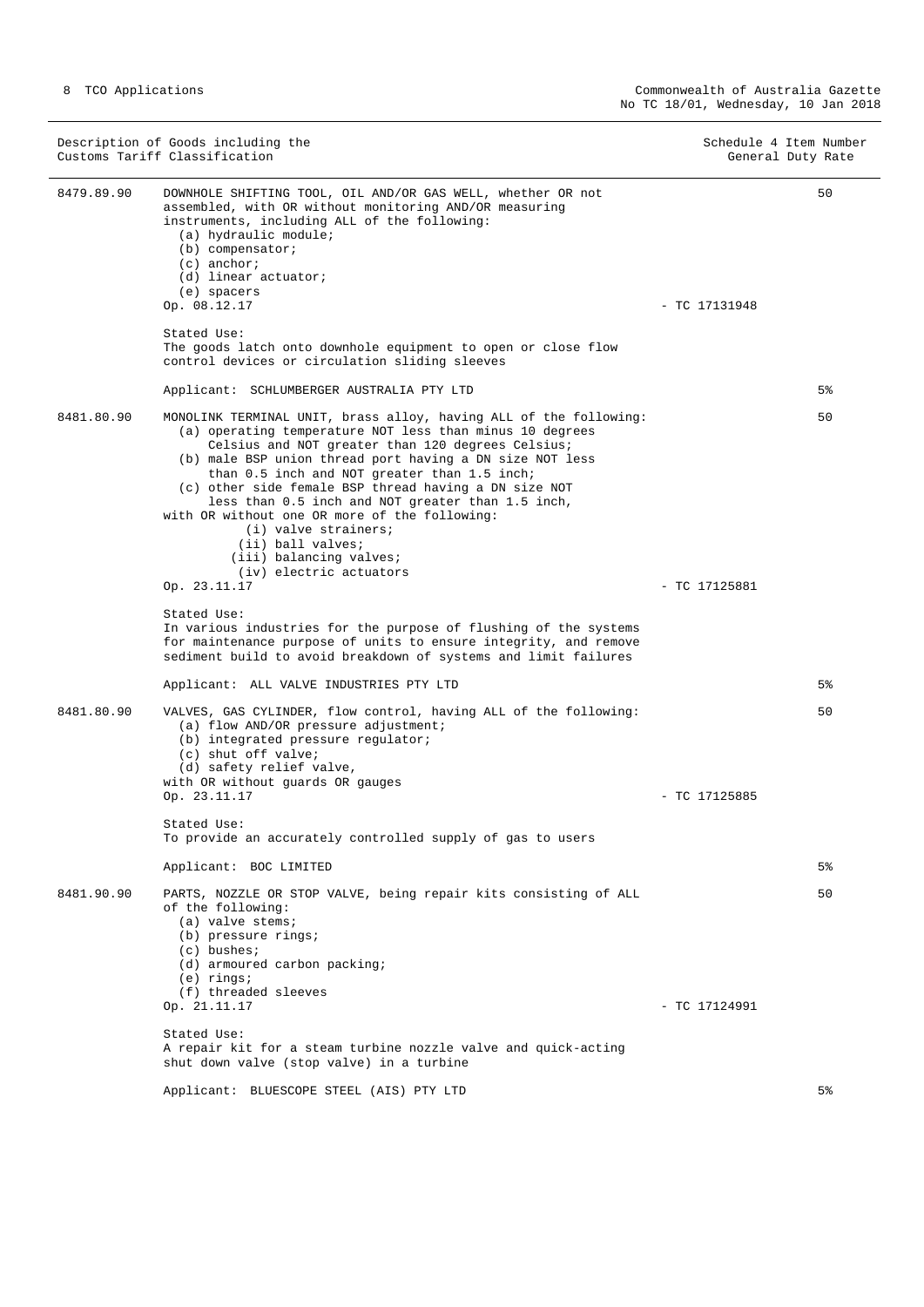|            | Description of Goods including the<br>Customs Tariff Classification                                                                                                                                                                                                                                                                                                                                                                                                                                                                                                                                                                                                                                                                                                                                                                                 | Schedule 4 Item Number<br>General Duty Rate |
|------------|-----------------------------------------------------------------------------------------------------------------------------------------------------------------------------------------------------------------------------------------------------------------------------------------------------------------------------------------------------------------------------------------------------------------------------------------------------------------------------------------------------------------------------------------------------------------------------------------------------------------------------------------------------------------------------------------------------------------------------------------------------------------------------------------------------------------------------------------------------|---------------------------------------------|
| 8486.40.99 | DIODE ASSEMBLING LINE, programmable logic controlled,<br>including ALL of the following:<br>$(a)$ sorting robot;<br>(b) ethanol liquid sprayer AND dispenser;<br>(c) solder ribbon cutters;<br>(d) wire feeder AND/OR cutter;<br>(e) soldering oven;<br>(f) diode stacker AND/OR lifter;<br>(g) diode unloader AND/OR loader;<br>(h) diode lacquer sprayer AND/OR dispenser;<br>$(i)$ diode sorter;<br>(i) electrical current tester;<br>$(k)$ cameras;<br>$(1)$ diode flipper;<br>(m) diode sorter AND unloader;<br>$(n)$ diode ejector;<br>(o) diode rotator;<br>(p) wafer stretcher;<br>(q) barcode reader;<br>$(r)$ conveyors;<br>(s) diode feeder;<br>(t) varnish AND solvent tanks;<br>(u) diode scrubber<br>Op. 23.11.17<br>Stated Use:<br>For manufacturing electrical diodes for purposes such as diodes<br>used in automobile alternators | 50<br>$-$ TC 17125458                       |
|            | Applicant: ROBERT BOSCH (AUSTRALIA) PTY LTD                                                                                                                                                                                                                                                                                                                                                                                                                                                                                                                                                                                                                                                                                                                                                                                                         | 5%                                          |
| 8501.52.00 | GEARED MOTORS, AC, asynchronous, four pole, three phase, with OR<br>without motor speed encoders, including ALL of the following:<br>(a) rated power NOT less than 30 kW and NOT greater than 55 kW;<br>(b) surface AND/OR air cooling;<br>$(c)$ brakes;<br>(d) motor operating voltage NOT less than 380 V AC and NOT<br>greater than 420 V AC;<br>(e) temperature sensors                                                                                                                                                                                                                                                                                                                                                                                                                                                                         | 50                                          |
|            | Op. 21.11.17<br>Stated Use:<br>As motors in gantry cranes during the loading, unloading and<br>carriage of wagons in steel mills<br>Applicant: BLUESCOPE STEEL (AIS) PTY LTD                                                                                                                                                                                                                                                                                                                                                                                                                                                                                                                                                                                                                                                                        | $-$ TC 17124988<br>5%                       |
| 8501.53.00 | MOTORS, AC, asynchronous, six pole, three phase, with OR without<br>motor speed encoders, including ALL of the following:<br>(a) power rating NOT less than 220 kW and NOT greater than<br>255 kW;<br>(b) forced AND/OR fan cooling;<br>(c) operating voltage NOT less than 360 V AC and NOT greater<br>than $400$ V AC;<br>(d) temperature sensors<br>Op. 21.11.17<br>Stated Use:<br>As motors in gantry cranes during the loading and unloading of<br>wagons in steel mills                                                                                                                                                                                                                                                                                                                                                                       | 50<br>$-$ TC 17124985                       |
|            | Applicant: BLUESCOPE STEEL (AIS) PTY LTD                                                                                                                                                                                                                                                                                                                                                                                                                                                                                                                                                                                                                                                                                                                                                                                                            | 5%                                          |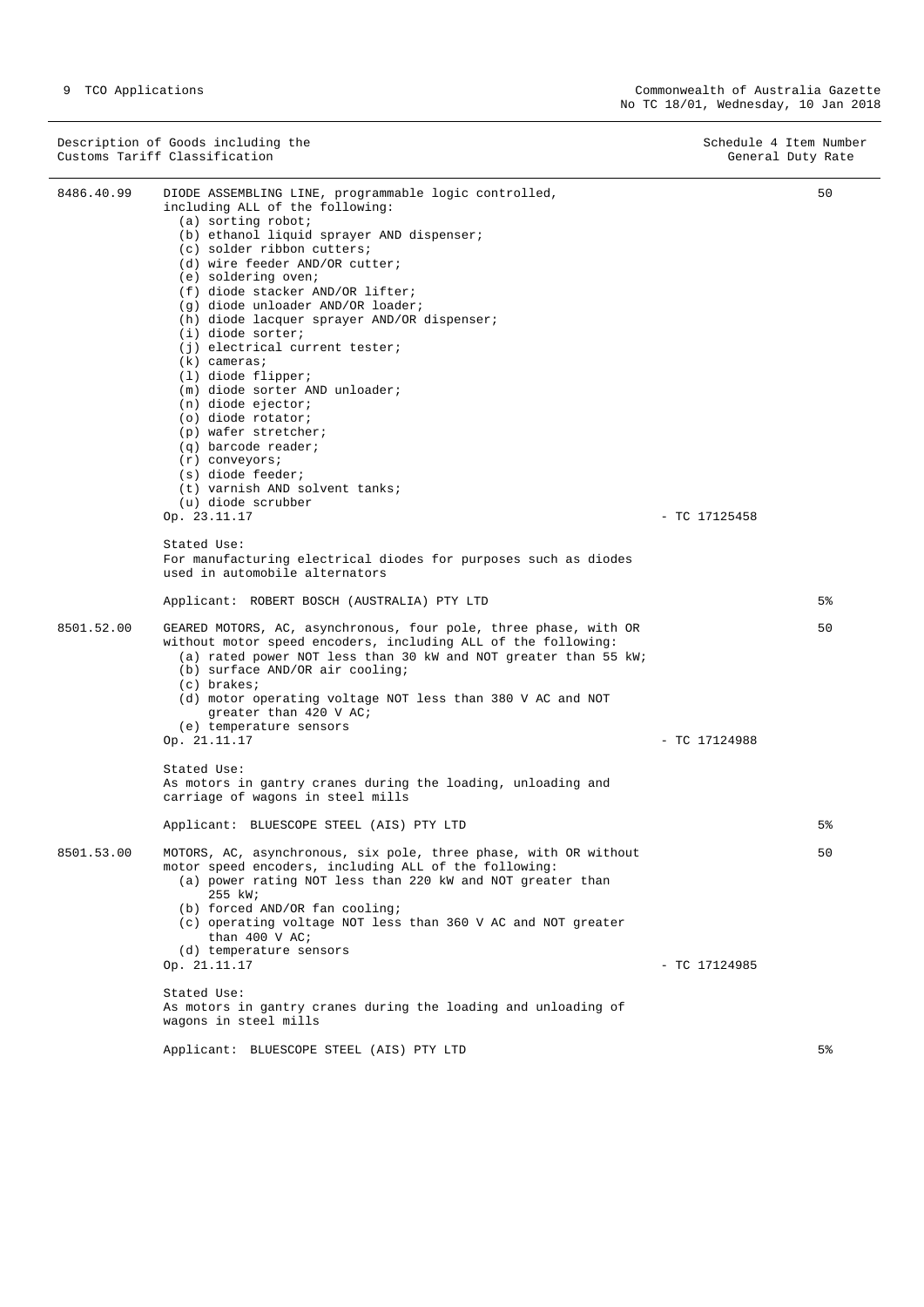|            | Description of Goods including the<br>Customs Tariff Classification                                                                                                                                                                                                                                                        | Schedule 4 Item Number | General Duty Rate |
|------------|----------------------------------------------------------------------------------------------------------------------------------------------------------------------------------------------------------------------------------------------------------------------------------------------------------------------------|------------------------|-------------------|
| 8501.53.00 | TRACTION MOTORS, DIESEL-ELECTRIC LOCOMOTIVE, 3 phase AC<br>induction, having an output exceeding 3 000 kW<br>Op. 22.11.17                                                                                                                                                                                                  | $-$ TC 17124993        | 50                |
|            | Stated Use:<br>Electric traction motors, rail locomotive or passenger train                                                                                                                                                                                                                                                |                        |                   |
|            | Applicant: INDUSTREA MINING EQUIPMENT PTY LTD                                                                                                                                                                                                                                                                              |                        | 5%                |
| 8501.53.00 | GEAR MOTORS, AC, asynchronous, three phase four pole type,<br>having ALL of the following:<br>(a) power rating NOT less than 76 kW and NOT greater than<br>90 kW;<br>(b) operating voltage NOT less than 380 V AC and NOT greater<br>than $420$ V AC;<br>$(c)$ surface cooling;<br>(d) brakes;<br>(e) temperature sensors, |                        | 50                |
|            | with OR without speed encoders<br>Op. 12.12.17                                                                                                                                                                                                                                                                             |                        |                   |
|            | Stated Use:<br>In hot strip mill or plate mill rolling within a steel<br>manufacturing works                                                                                                                                                                                                                               | $-$ TC 17132559        |                   |
|            | Applicant: BLUESCOPE STEEL (AIS) PTY LTD                                                                                                                                                                                                                                                                                   |                        | 5%                |
| 8504.40.90 | POWER CARTRIDGE, WIRELINE INTERVENTION TOOL, including ALL of<br>the following:<br>(a) power supply board;<br>(b) DC-AC converter;<br>(c) controller board                                                                                                                                                                 |                        | 50                |
|            | Op. 12.12.17                                                                                                                                                                                                                                                                                                               | - TC 17133104          |                   |
|            | Stated Use:<br>To provide power and control to and from wireline intervention<br>tools located downhole                                                                                                                                                                                                                    |                        |                   |
|            | Applicant: SCHLUMBERGER AUSTRALIA PTY LTD                                                                                                                                                                                                                                                                                  |                        | 5%                |
| 8536.41.00 | SURFACE MOUNT RELAYS, PRINTED CIRCUIT BOARD, direct current<br>(DC), having a coil voltage NOT exceeding 60 VDC<br>Op. 05.12.17                                                                                                                                                                                            | $-$ TC 17130310        | 50                |
|            | Stated Use:<br>Used in for printed circuit board mounting in low voltage<br>electronic equipment                                                                                                                                                                                                                           |                        |                   |
|            | Applicant: RS COMPONENTS PTY LTD                                                                                                                                                                                                                                                                                           |                        | 5%                |
| 8537.10.90 | POWER DISTRIBUTION MODULES, three pole, including ALL of the<br>following:<br>(a) circuit breaker;<br>(b) power cord;<br>(c) output voltage NOT less than 230 V;<br>(d) input voltage NOT greater than 400 V;<br>(e) maximum line current NOT greater than 63 A;<br>(f) input frequency NOT greater than 50 Hz             |                        | 50                |
|            | Op. 05.12.17                                                                                                                                                                                                                                                                                                               | $-$ TC 17130308        |                   |
|            | Stated Use:<br>Simplified delivery of power                                                                                                                                                                                                                                                                                |                        |                   |
|            | Applicant: SCHNEIDER ELECTRIC IT AUSTRALIA PTY LTD                                                                                                                                                                                                                                                                         |                        | 5%                |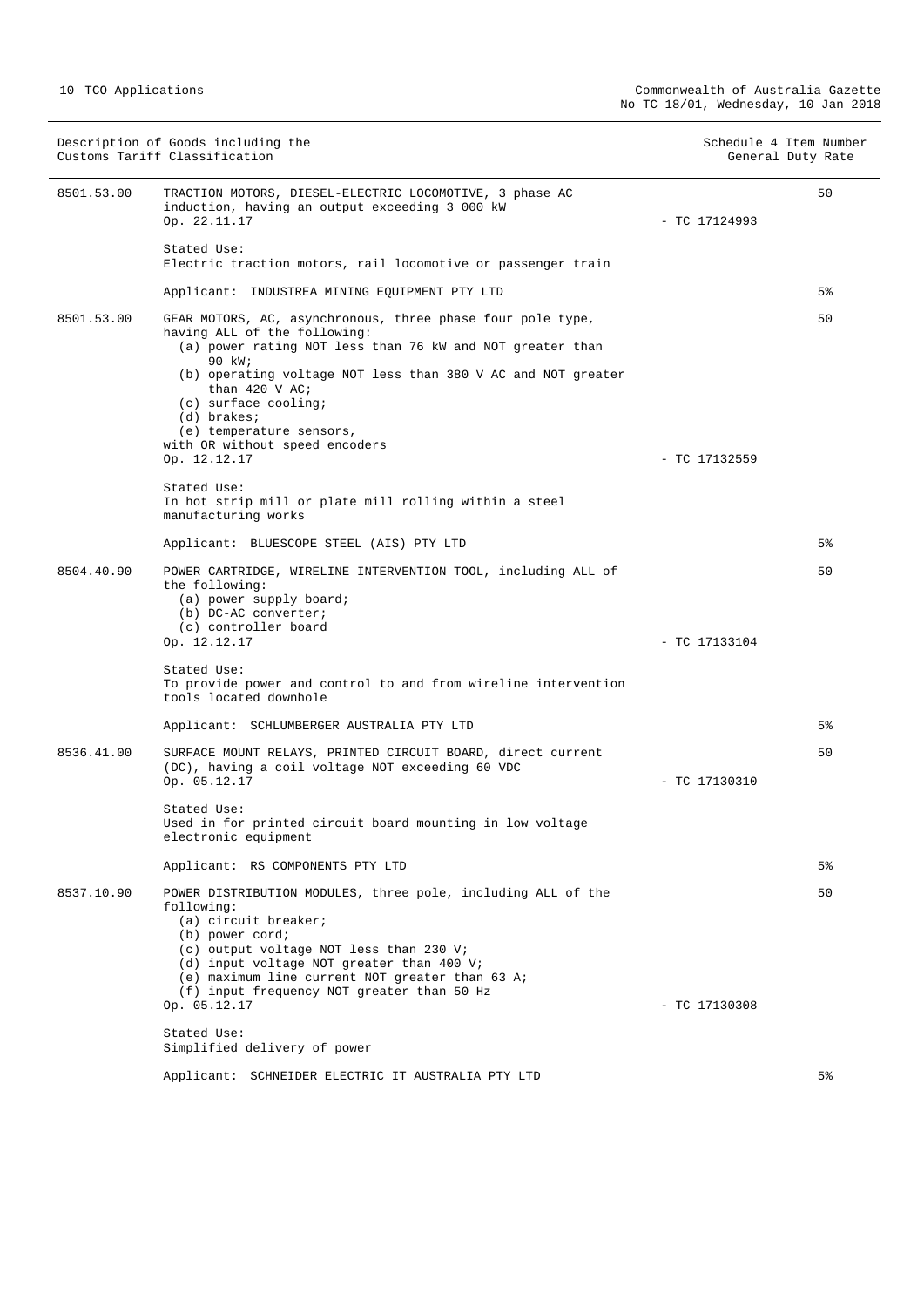|            | Description of Goods including the<br>Customs Tariff Classification                                                                                                                                                                                                                                                                                                                                          | Schedule 4 Item Number<br>General Duty Rate |                |
|------------|--------------------------------------------------------------------------------------------------------------------------------------------------------------------------------------------------------------------------------------------------------------------------------------------------------------------------------------------------------------------------------------------------------------|---------------------------------------------|----------------|
| 8537.10.90 | TELEMETRY CARTRIDGES, WIRELINE INTERVENTION TOOL, including ALL<br>of the following:<br>(a) relay control board;<br>(b) telemetry boards;<br>(c) measurement board;<br>(d) power supply board;<br>$(e)$ transformer;<br>$(f)$ capacitor;<br>(g) diodes<br>Op. 12.12.17                                                                                                                                       | $-$ TC 17133108                             | 50             |
|            | Stated Use:                                                                                                                                                                                                                                                                                                                                                                                                  |                                             |                |
|            | To provide communication and control to and from wireline<br>mechanical intervention tools located downhole                                                                                                                                                                                                                                                                                                  |                                             |                |
|            | Applicant: SCHLUMBERGER AUSTRALIA PTY LTD                                                                                                                                                                                                                                                                                                                                                                    |                                             | 5 <sup>°</sup> |
| 9001.50.00 | LENSES, SPECTACLES, uncut finished, single vision stock, resin OR<br>plastic, having ALL of the following:<br>(a) convex AND concave optical surfaces;<br>(b) refractive power;<br>(c) spherical OR aspheric front surface curvature;<br>(d) circular having a diameter NOT less than 55 mm and NOT<br>greater than 80 mm,<br>with OR without coatings OR treatments, NOT including optical<br>ground lenses |                                             | 50             |
|            | Op. 29.11.17                                                                                                                                                                                                                                                                                                                                                                                                 | $-$ TC 17128000                             |                |
|            | Stated Use:<br>For spectacle frames in the ophthalmic profession                                                                                                                                                                                                                                                                                                                                             |                                             |                |
|            | Applicant: CARL ZEISS PTY LTD                                                                                                                                                                                                                                                                                                                                                                                |                                             | 5 <sup>°</sup> |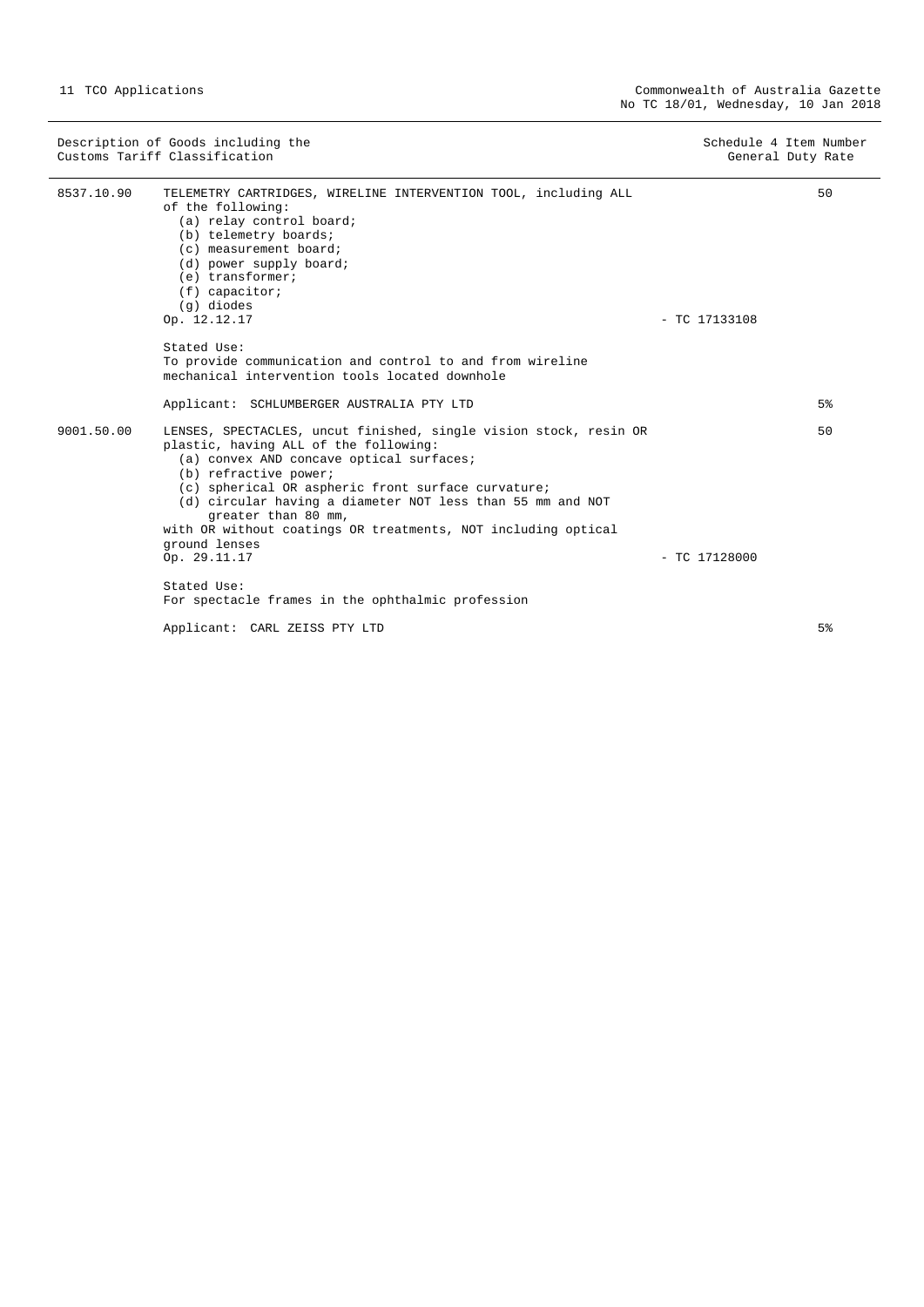#### **CUSTOMS ACT 1901**

#### <span id="page-11-0"></span>**NOTICE PURSUANT TO SECTION 269l(4B)(b) - PROPOSAL TO AMEND DESCRIPTION OF GOODS FOLLOWING AN OBJECTION SUBMISSION**

Amended descriptions have been proposed for the Tariff Concession Order applications shown in the following TABLE.

Australian manufacturers who consider that there are reasons why the Tariff Concession Order as proposed to be amended should not be made are invited to lodge a submission. Submissions must be lodged no later than 14 days after the publication of this Notice.

The operative date (Op.) and TC reference number follow the description of goods.

To assist local manufacturers, the use(s) to which the goods can be put follow the description of goods.

Contact: Email [tarcon@abf.gov.au](mailto:tarcon@abf.gov.au) 

THE TABLE

Description of Goods including the Schedule 4 Item Number (Schedule 4 Item Number

Customs Tariff Classification 7308.90.00 ASSEMBLIES, SOLAR PANEL SUPPORT STRUCTURE, POWER GENERATION, with OR without braces, having ALL of the following: (a) C shaped section OR U shaped section rails, having BOTH of the following: (i) NOT less than eight holes; (ii) length NOT greater than 12 metres, (b) support rails, having inbuilt slides; (c) rail connectors; (d) screws; (e) end stoppers; (f) steel ground posts; (g) supporting tubes, having BOTH of the following: (i) keyholes; (ii) compliance with European Standard EN 10143:2006, (h) main tubes, having BOTH of the following: (i) rectangular openings; (ii) compliance with European Standard EN 10219-1:2006, (i) NOT less than 3 rail clamps; (j) NOT less than 3 threaded plates; (k) NOT less than 7 bolts; (l) NOT less than 7 nuts; (m) washers; (n) compliance with BOTH of the following: (i) Eurocode 1: Actions on structures - Part 1 to 3: General actions - Snow loads EN 1991-1-3:2003; (ii) Eurocode 1: Actions on structures - Part 1 to 4: General actions - Wind actions EN 1991-1-4:2005 Op. 30.08.17 - TC 1793011 Stated Use: For supporting photovoltaic solar panels in power generation plants Applicant: RCR O'DONNELL GRIFFIN PTY LTD 50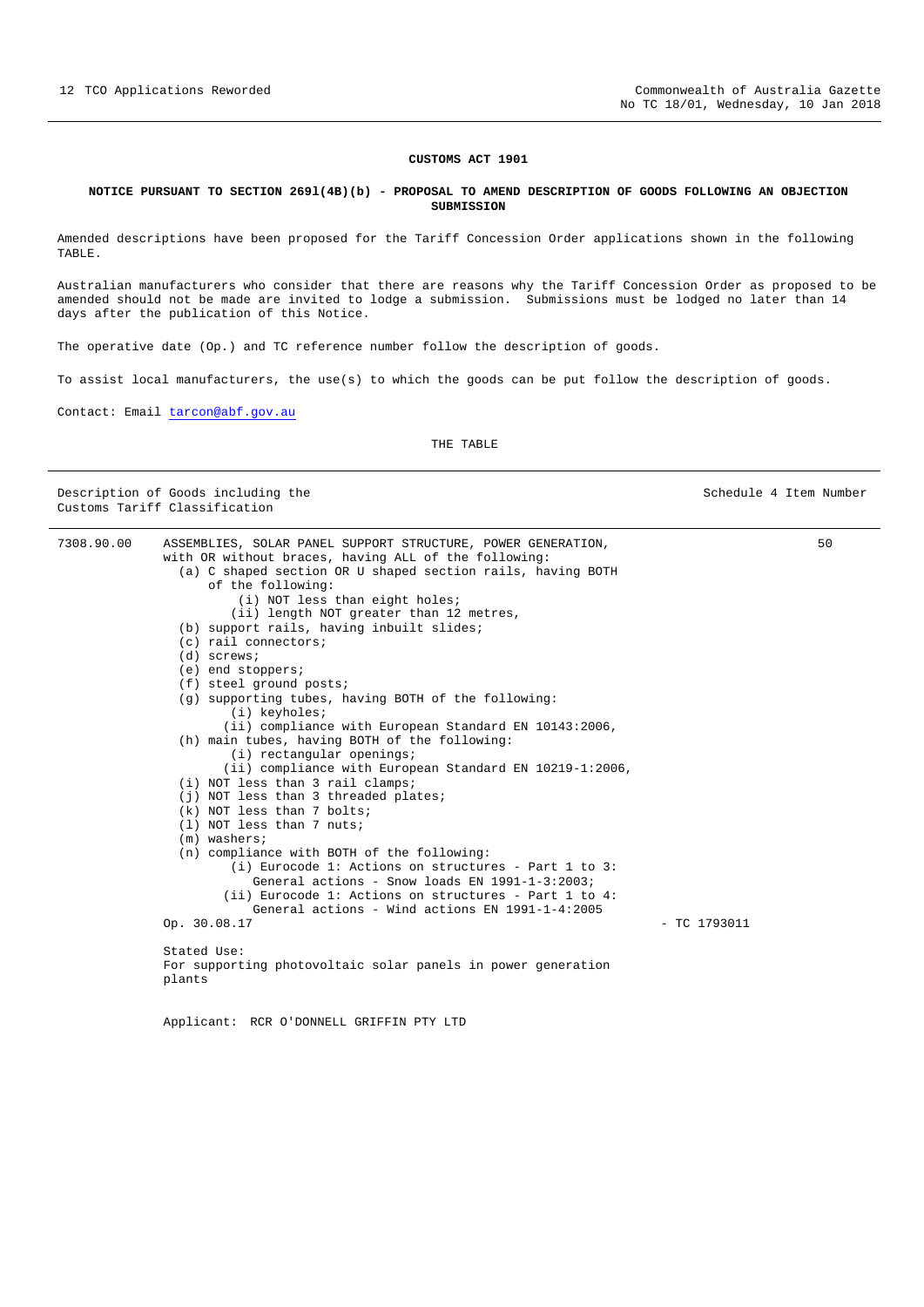|            | Description of Goods including the<br>Customs Tariff Classification                                                                                                                                                                                                                                                                                                                                                                                                                                                                                                                                                                                                                                                             | Schedule 4 Item Number |    |
|------------|---------------------------------------------------------------------------------------------------------------------------------------------------------------------------------------------------------------------------------------------------------------------------------------------------------------------------------------------------------------------------------------------------------------------------------------------------------------------------------------------------------------------------------------------------------------------------------------------------------------------------------------------------------------------------------------------------------------------------------|------------------------|----|
| 8421.31.00 | FILTERS, AIR, having a polyurethane OR silicone foam sealant AND<br>impregnated filter paper, being EITHER of the following:<br>(a) rectangular prism shaped, having ALL of the following:<br>(i) height NOT less than 50 mm and NOT greater than<br>$220$ mm;<br>(ii) width NOT less than 65 mm and NOT greater than<br>$270$ mm;<br>(iii) length NOT less than 210 mm and NOT greater than<br>400 mm.<br>(b) cylindrical shaped, having BOTH of the following:<br>(i) diameter NOT less than 95 mm and NOT greater than<br>$175$ mm;<br>(ii) height NOT less than 115 mm and NOT greater than<br>$225$ mm<br>Op. 27.09.17<br>Stated Use:<br>For air purification in diesel engines such as passenger motor<br>vehicle engines | $-$ TC 17103048        | 50 |
| 8711.60.00 | Applicant: VOLKSWAGEN GROUP AUSTRALIA PTY LTD<br>MOTORCYCLES, STAND ON AND/OR SIT ON, electric, including ALL of<br>the following:<br>(a) electric motor drive mounted on frame OR on rear wheel<br>swing arm;<br>(b) hand operated front AND rear brakes;<br>(c) motor power capacity NOT less than 600 W;<br>(d) wheel sizes NOT exceeding 21 inches<br>Op. 04.09.17<br>Stated Use:<br>For children's outdoor activities and racing                                                                                                                                                                                                                                                                                           | $-$ TC 1794387         | 50 |

Applicant: GODDARD RACING & DEVELOPMENT PTY LTD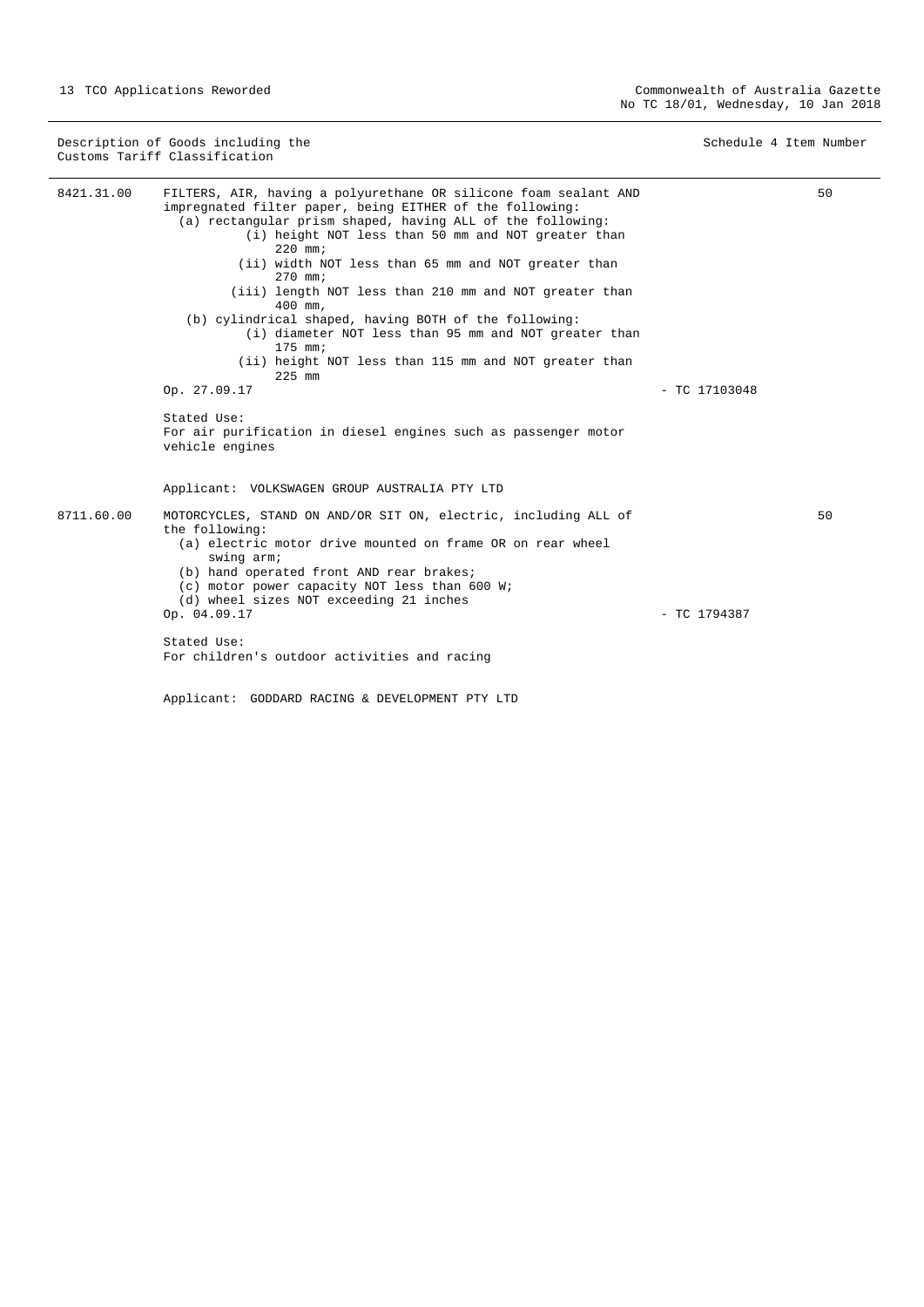#### **CUSTOMS ACT 1901**

#### **NOTICE PURSUANT TO SECTION 269R(1) - APPLICATIONS FOR TARIFF CONCESSION ORDERS REFUSED**

<span id="page-13-0"></span>The application for the Tariff Concession Order for the goods described in the following TABLE has been refused.

THE TABLE

Description of Goods including the Schedule 4 Item Number (Schedule 4 Item Number  $S$ chedule 4 Item Number (Schedule 4 Item Number (Schedule 4 Item Number (Schedule 4 Item Number (Schedule 4 Item Number (Schedule 4 Item Nu Customs Tariff Classification

| 8433.20.00 | MOWERS, ROTARY, tractor mountable, having ALL of the following:<br>(a) NOT less than three rotors;<br>(b) NOT less than 11 blades;                                               |              | 50 |
|------------|----------------------------------------------------------------------------------------------------------------------------------------------------------------------------------|--------------|----|
|            | (c) cutting height NOT less than 19 mm and NOT greater than<br>$271$ mm;<br>(d) qearbox;<br>(e) roller                                                                           |              |    |
|            | Op. 16.08.17<br>Reason for refusal:<br>Substitutable goods produced in Australia in the ordinary course<br>of business by Ben Wye Engineering and Design Pty Ltd, Uraidla,<br>SA | - TC 1787271 |    |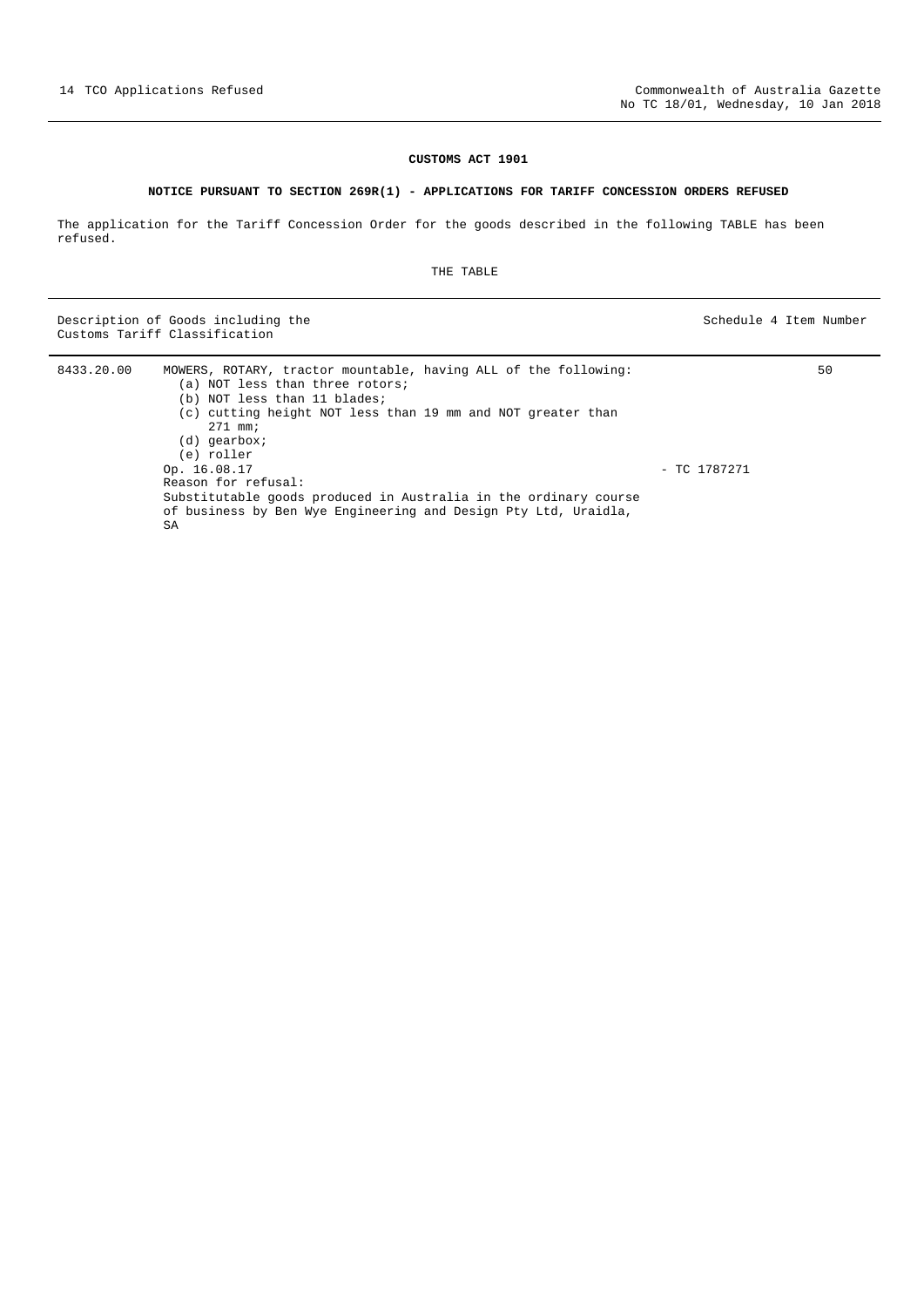#### <span id="page-14-0"></span>**CUSTOMS ACT 1901 - NOTICE PURSUANT TO SECTION 269G(3) - WITHDRAWAL OF A TARIFF CONCESSION ORDER APPLICATION**

The Tariff Concession Order applications set out in the following TABLE have been withdrawn by the applicant.

The number and date shown in the second column refers to the Gazette in which the application was notified.

|            | Description of Goods including the<br>Customs Tariff Classification                                                                                                                                                                                                                                               |                | No. and Date | Date of<br>of Gazette Withdrawal |
|------------|-------------------------------------------------------------------------------------------------------------------------------------------------------------------------------------------------------------------------------------------------------------------------------------------------------------------|----------------|--------------|----------------------------------|
| 7312.10.00 | ROPES, FULL LOCKED STEEL COIL STRAND, having ALL of the<br>following:<br>(a) nominal diameter NOT less than 16 mm and NOT greater<br>than $144$ mm;<br>(b) minimum breaking load NOT less than 250 kN and NOT<br>greater than 21 425 kN,<br>with OR without cable socket ends AND/OR pin fittings<br>Op. 15.09.17 | $-$ TC 1799468 | 18.10.17     | TC 17/44 19.12.17                |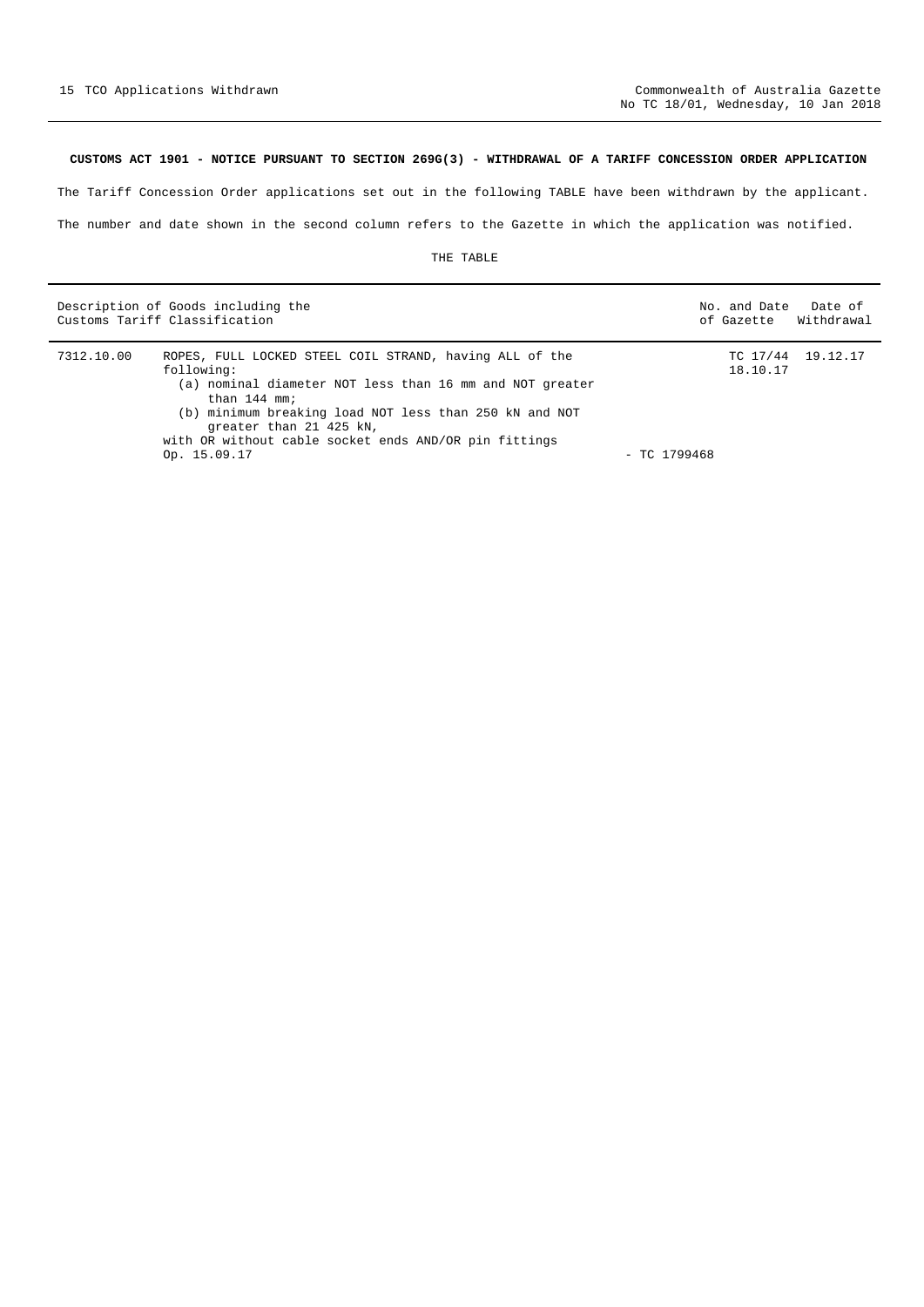#### **CUSTOMS ACT 1901 - NOTICE PURSUANT TO SECTION 269R(1) - TARIFF CONCESSION ORDERS MADE**

<span id="page-15-0"></span>Tariff Concession Orders have been made for the goods described in the following TABLE.

The operative date (Op.) and TC reference No. follow the description of goods. Local manufacturers of substitutable goods may request the revocation of TCOs at any time.

|            | Description of Goods including the<br>Customs Tariff Classification                                                                                                                                                                                                                                    |                    | Schedule 4 Item Number |    |
|------------|--------------------------------------------------------------------------------------------------------------------------------------------------------------------------------------------------------------------------------------------------------------------------------------------------------|--------------------|------------------------|----|
| 3808.91.90 | REPELLANT, MOSOUITO, including ALL of the following:<br>(a) dispersing element;<br>(b) insecticide mats;<br>(c) piezo ignition;<br>(d) carry bag                                                                                                                                                       |                    |                        | 50 |
|            | Op. 02.10.17                                                                                                                                                                                                                                                                                           | Dec. date 21.12.17 | $-$ TC 17104020        |    |
| 3926.90.90 | PIPETTE TIPS, LABORATORY, plastic, whether OR not carbon<br>impregnated, with OR without ANY of the following:<br>(a) filter;<br>(b) tip holder;<br>(c) tip holding rack                                                                                                                               |                    |                        | 50 |
|            | Op. 27.09.17                                                                                                                                                                                                                                                                                           | Dec. date 21.12.17 | $-$ TC 17102646        |    |
| 7326.90.90 | PANELS, insulated, including ALL of the following:<br>(a) polyisocyanurate foam inner core with steel sheeting on<br>both sides;<br>(b) length NOT less than 11 500 mm;<br>(c) width being ONE or MORE of the following sizes:<br>$(i)$ 538 mm;<br>$(iii)$ 567 mm;<br>$(iii)$ 575 mm;<br>$(iv)$ 610 mm |                    |                        | 50 |
|            | For the purpose of this order a tolerance of $+10$ ° or $-10$ ° is                                                                                                                                                                                                                                     |                    |                        |    |
|            | allowable for (c)<br>Op. 26.09.17                                                                                                                                                                                                                                                                      | Dec. date 28.12.17 | $-$ TC 17102110        |    |
|            |                                                                                                                                                                                                                                                                                                        |                    |                        |    |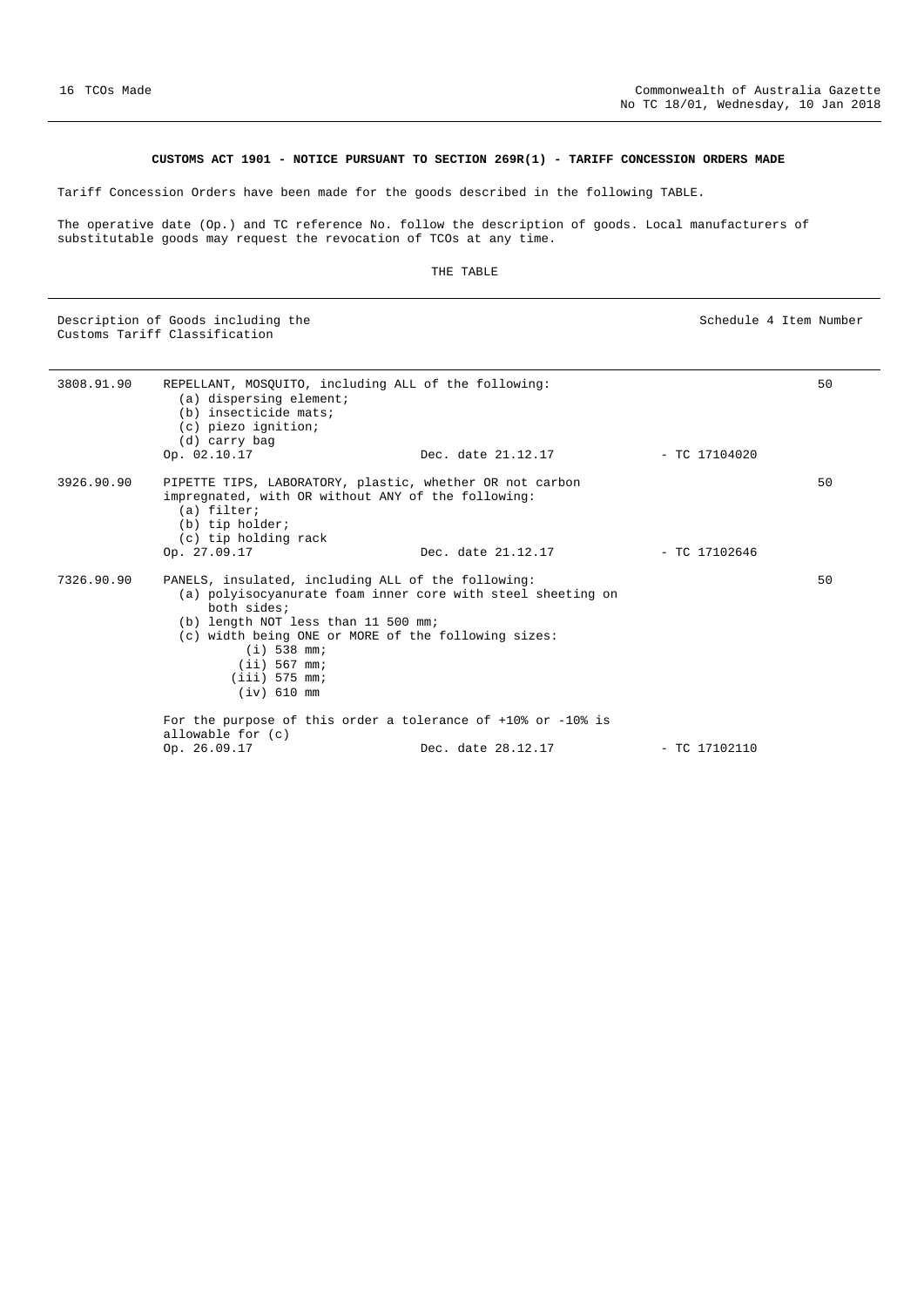#### **NOTIFICATION OF AN AUSTRALIAN INDUSTRY REVOCATION REQUEST - SECTION 269SC(1A) CUSTOMS ACT**

<span id="page-16-0"></span>Applications have been lodged for revocation of the Tariff Concession Orders set out in the following TABLE.

The Lodgement Request Date shown in the table below is the intended revocation date for the Tariff Concession Order which will take effect should the application for revocation be successful.

Importations not covered by in-transit provisions may be subject to post action as any decision to revoke an order is backdated to the date of request for revocation.

|            | Description of Goods including the<br>Customs Tariff Classification                                                                                                                                                                                                                                                                                                                                                                                                                                                                                                                                                                                                                                                                                                                                                                                                                                                                                                                                                                                                                                                                                                                                                                                                                                                                                                                                                                                         | Schedule 4 Item Number<br>Lodgement Request Date |
|------------|-------------------------------------------------------------------------------------------------------------------------------------------------------------------------------------------------------------------------------------------------------------------------------------------------------------------------------------------------------------------------------------------------------------------------------------------------------------------------------------------------------------------------------------------------------------------------------------------------------------------------------------------------------------------------------------------------------------------------------------------------------------------------------------------------------------------------------------------------------------------------------------------------------------------------------------------------------------------------------------------------------------------------------------------------------------------------------------------------------------------------------------------------------------------------------------------------------------------------------------------------------------------------------------------------------------------------------------------------------------------------------------------------------------------------------------------------------------|--------------------------------------------------|
| 7210.49.00 | STEEL, flat rolled, non-alloy, hot dipped galvannealed zinc<br>coated, in coils, having ALL of the following:<br>(a) yield strength NOT less than 120 MPa and NOT greater than<br>180 MPa;<br>(b) tensile strength NOT less than 260 MPa and NOT greater<br>than 350 MPa;<br>(c) total elongation NOT less than 37%;<br>(d) total coating mass NOT less than 90 $g/m2$ ;<br>(e) thickness 0.80 mm and width 1 640 mm<br>For the purposes of this Order, tolerances allowable for<br>specification (e) are:<br>(a) thickness $+/- 10$ %<br>(b) width $+/- 1$ %                                                                                                                                                                                                                                                                                                                                                                                                                                                                                                                                                                                                                                                                                                                                                                                                                                                                                               | 50<br>11.12.17                                   |
|            | Op. 13.03.13<br>Dec. date 03.06.13                                                                                                                                                                                                                                                                                                                                                                                                                                                                                                                                                                                                                                                                                                                                                                                                                                                                                                                                                                                                                                                                                                                                                                                                                                                                                                                                                                                                                          | $-$ TC 1309160                                   |
| 7210.49.00 | STEEL, flat rolled, non-alloy, hot dipped zinc coated, in coils,<br>having ALL of the following:<br>(a) yield strength NOT less than 110 MPa and NOT greater than<br>280 MPa;<br>(b) tensile strength NOT less than 260 MPa;<br>(c) elongation NOT less than 37%;<br>(d) coating mass NOT less than 45 g/m2 and NOT greater than<br>100 $q/m2$ on each side;<br>(e) in ANY of the following sizes:<br>(i) thickness 0.60 mm and width 1 670 mm;<br>(ii) thickness 0.65 mm and width 960 mm;<br>(iii) thickness 0.65 mm and width 1 075 mm;<br>(iv) thickness 0.65 mm and width 1 160 mm;<br>(v) thickness 0.65 mm and width 1 240 mm;<br>(vi) thickness 0.65 mm and width 1 425 mm;<br>(vii) thickness 0.65 mm and width 1 430 mm;<br>(viii) thickness 0.65 mm and width 1 445 mm;<br>(ix) thickness 0.65 mm and width 1 630 mm;<br>$(x)$ thickness 0.65 mm and width 1 730 mm;<br>(xi) thickness 0.70 mm and width 810 mm;<br>(xii) thickness 0.70 mm and width 840 mm;<br>(xiii) thickness 0.70 mm and width 850 mm;<br>(xiv) thickness 0.70 mm and width 890 mm;<br>(xv) thickness 0.70 mm and width 896 mm;<br>(xvi) thickness 0.70 mm and width 1 390 mm;<br>(xvii) thickness 0.70 mm and width 1 400 mm;<br>(xviii) thickness 0.70 mm and width 1 410 mm;<br>(xix) thickness 0.70 mm and width 1 440 mm;<br>(xx) thickness 0.70 mm and width 1 460 mm;<br>(xxi) thickness 0.70 mm and width 1 540 mm;<br>(xxii) thickness 0.70 mm and width 1 590 mm; | 50<br>11.12.17                                   |
|            | (xxiii) thickness 0.70 mm and width 1 650 mm;<br>(xxiv) thickness 0.70 mm and width 1 655 mm;                                                                                                                                                                                                                                                                                                                                                                                                                                                                                                                                                                                                                                                                                                                                                                                                                                                                                                                                                                                                                                                                                                                                                                                                                                                                                                                                                               |                                                  |
|            | (xxv) thickness 0.75 mm and width 1 600 mm;                                                                                                                                                                                                                                                                                                                                                                                                                                                                                                                                                                                                                                                                                                                                                                                                                                                                                                                                                                                                                                                                                                                                                                                                                                                                                                                                                                                                                 |                                                  |
|            | (xxvi) thickness 0.75 mm and width 1 695 mm;<br>(xxvii) thickness 0.75 mm and width 1 760 mm;                                                                                                                                                                                                                                                                                                                                                                                                                                                                                                                                                                                                                                                                                                                                                                                                                                                                                                                                                                                                                                                                                                                                                                                                                                                                                                                                                               |                                                  |

(Continued on next page)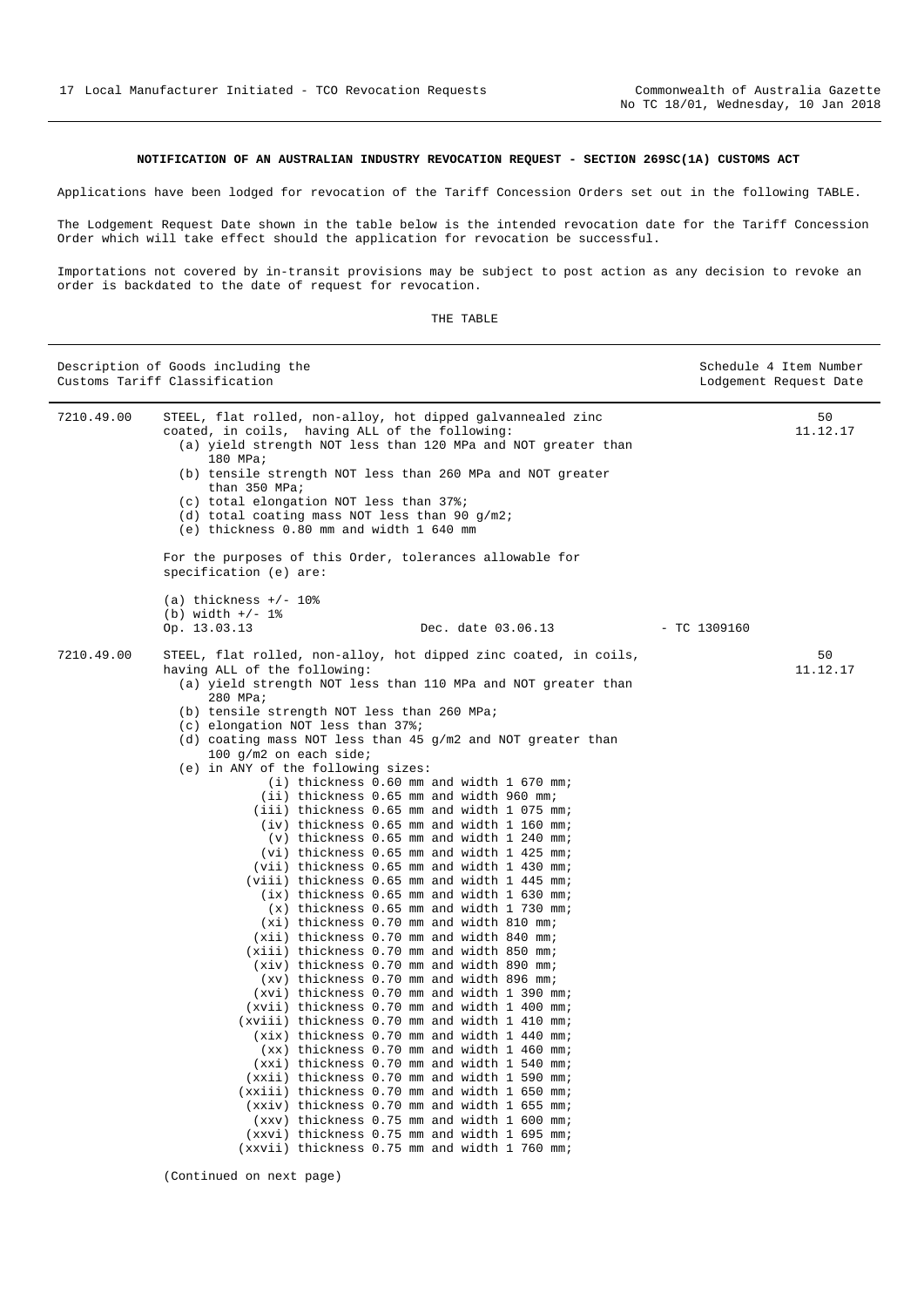No TC 18/01, Wednesday, 10 Jan 2018

Description of Goods including the Schedule 4 Item Number (Schedule 4 Item Number (Schedule 4 Item Number (Schedule 4 Item Number (Schedule 4 Item Number (Schedule 4 Item Number (Schedule 4 Item Number (Schedule 4 Item Num Customs Tariff Classification Lodgement Request Date

|            | (Continued from previous page)                                                                                                                                                                                                                                                                                                                                                                                                                                                                                                                                                                                                                                                                                                                     |                |                |
|------------|----------------------------------------------------------------------------------------------------------------------------------------------------------------------------------------------------------------------------------------------------------------------------------------------------------------------------------------------------------------------------------------------------------------------------------------------------------------------------------------------------------------------------------------------------------------------------------------------------------------------------------------------------------------------------------------------------------------------------------------------------|----------------|----------------|
|            | (xxviii) thickness 0.80 mm and width 680 mm;<br>(xxix) thickness 0.80 mm and width 1 185 mm;<br>(xxx) thickness 0.80 mm and width 1 300 mm;<br>(xxxi) thickness 0.80 mm and width 1 370 mm;<br>(xxxii) thickness 0.80 mm and width 1 325 mm;<br>(xxxiii) thickness 0.80 mm and width 1 545 mm;<br>(xxxiv) thickness 0.80 mm and width 1 600 mm;<br>(xxxv) thickness 0.80 mm and width 1 695 mm;<br>(xxxvi) thickness 0.80 mm and width 1 760 mm;<br>(xxxvii) thickness 0.80 mm and width 1 840 mm;<br>(xxxviii) thickness 0.90 mm and width 950 mm;<br>(xxxix) thickness 0.90 mm and width 1 530 mm;<br>(x1) thickness 0.90 mm and width 1 800 mm;<br>$(xli)$ thickness 1.20 mm and width 1 730 mm;<br>(xlii) thickness 1 20 mm and width 1 770 mm |                |                |
|            | For the purposes of this Order, tolerances allowable for<br>specification (e) are:                                                                                                                                                                                                                                                                                                                                                                                                                                                                                                                                                                                                                                                                 |                |                |
|            | (a) thickness $+/- 10o$<br>(b) width $+/- 1$ %<br>Op. 22.05.13<br>Dec. date 12.08.13                                                                                                                                                                                                                                                                                                                                                                                                                                                                                                                                                                                                                                                               | $-$ TC 1316841 |                |
| 7210.49.00 | STEEL, flat rolled, non-alloy, hot dipped galvannealed<br>zinc coated, in coils, having ALL of the following:<br>(a) yield strength NOT less than 115 MPa and NOT greater than<br>305 MPa;<br>(b) tensile strength NOT less than 270 MPa;<br>(c) elongation NOT less than 37% and NOT greater than $57\$<br>(d) total coating mass NOT less than 35 $g/m2$ and NOT greater<br>than 65 $g/m2$ on each side;<br>(e) thickness 1.00 mm and width 997 mm                                                                                                                                                                                                                                                                                               |                | 50<br>11.12.17 |
|            | For the purposes of this Order, tolerances allowable for<br>specification (e) are:                                                                                                                                                                                                                                                                                                                                                                                                                                                                                                                                                                                                                                                                 |                |                |
|            | (a) thickness $+/- 10\%$<br>(b) width $+/- 1$ %<br>Op. 06.09.13<br>Dec. date 02.12.13                                                                                                                                                                                                                                                                                                                                                                                                                                                                                                                                                                                                                                                              | $-$ TC 1330276 |                |
| 7210.49.00 | STEEL, flat rolled, non-alloy, hot dipped galvannealed zinc<br>coated, in coils, having ALL of the following:<br>(a) yield strength NOT less than 160 MPa and NOT greater than<br>325 MPa;<br>(b) tensile strength NOT less than 270 MPa;<br>(c) elongation NOT less than 35% and NOT greater than $50\$ i<br>(d) coating mass NOT less than 45 $g/m2$ and NOT greater than<br>$65$ g/m2 each side;<br>(e) thickness 1.20 mm and width 793 mm                                                                                                                                                                                                                                                                                                      |                | 50<br>11.12.17 |
|            | For the purposes of this order, tolerances allowable for<br>specification (e) are:                                                                                                                                                                                                                                                                                                                                                                                                                                                                                                                                                                                                                                                                 |                |                |
|            | (a) thickness $+/- 10$ %<br>(b) width $+/- 1$ %<br>Op. 17.12.13<br>Dec. date 12.03.14                                                                                                                                                                                                                                                                                                                                                                                                                                                                                                                                                                                                                                                              | $-$ TC 1341633 |                |
| 7210.49.00 | STEEL, flat rolled, non-alloy, hot dipped galvannealed zinc<br>coated, in coils, having ALL of the following:<br>(a) yield strength NOT less than 235 MPa and NOT greater than<br>400 MPa;<br>(b) tensile strength NOT less than 390 MPa;<br>(c) total elongation NOT less than 28%;<br>(d) total coating mass NOT less than 35 $g/m2$ and NOT greater<br>than 65 $g/m2$ each side;<br>(e) thickness 2.30 mm and width 940 mm                                                                                                                                                                                                                                                                                                                      |                | 50<br>11.12.17 |
|            | For the purposes of this order, tolerances allowable for<br>(Continued on next page)                                                                                                                                                                                                                                                                                                                                                                                                                                                                                                                                                                                                                                                               |                |                |
|            |                                                                                                                                                                                                                                                                                                                                                                                                                                                                                                                                                                                                                                                                                                                                                    |                |                |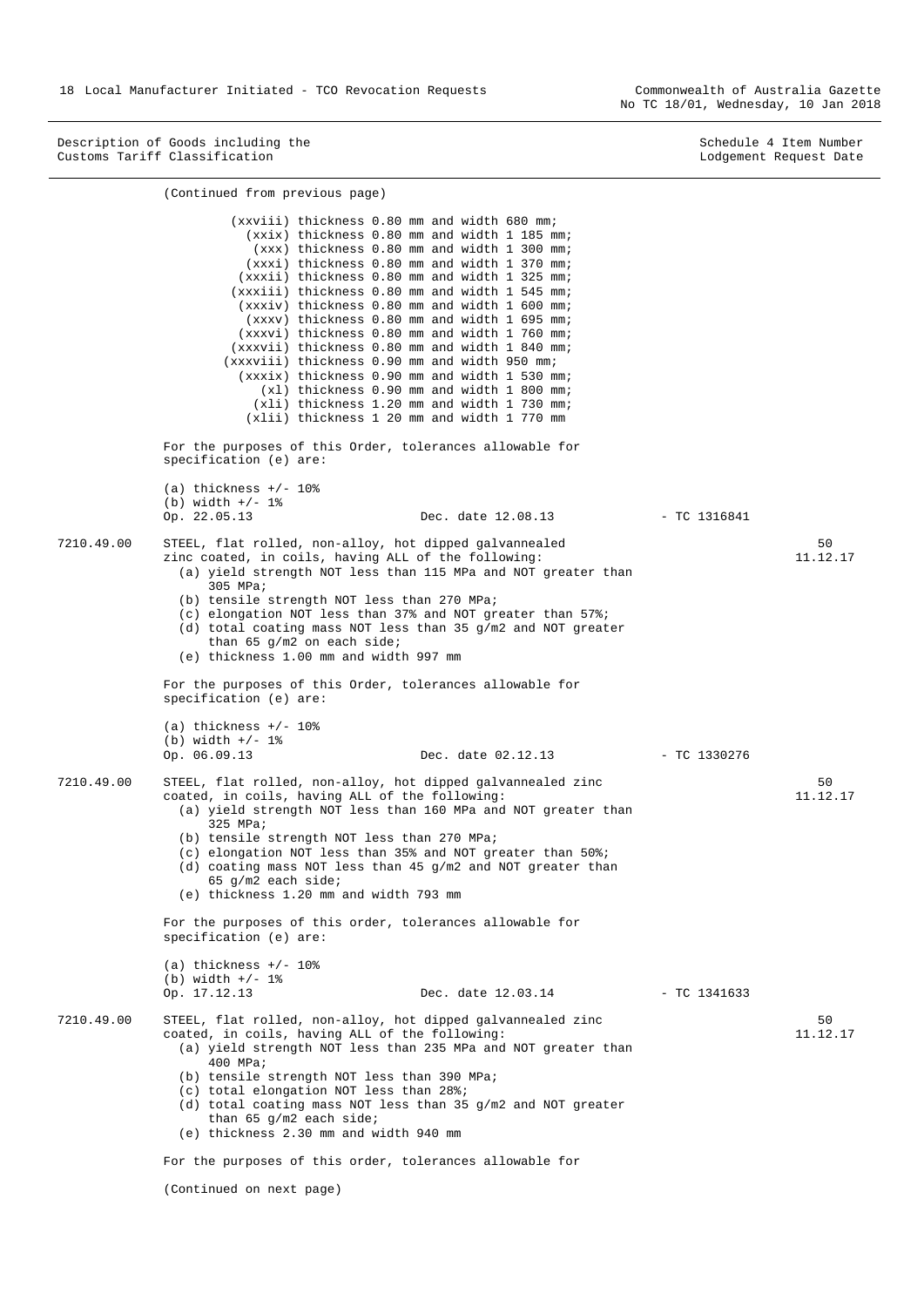Description of Goods including the Schedule 4 Item Number<br>
Customs Tariff Classification<br>
Customs Tariff Classification Customs Tariff Classification (Continued from previous page) specification (e) are:  $(a)$  thickness  $+/$ - 10% (b) width  $+/- 1$  %<br>Op.  $17.12.13$ Dec. date 12.03.14 - TC 1341634 7210.70.00 SHEETS, non-alloy steel, hot dipped zinc coated, high polymer prepainted, having ALL of the following: (a) yield strength NOT less than 280 MPa and NOT greater than 440 MPa; (b) tensile strength NOT less than 360 MPa and NOT greater than 550 MPa; (c) elongation NOT less than 20% and NOT greater than 35%; (d) zinc coating density NOT less than 120 g/m2; (e) one side surface colour painted EITHER white OR grey; (f) polyurethane adhering coating; (g) prepainted steel with a specular gloss level at 60 degrees NOT less than 40 units and NOT more than 95 units as defined by Australian Standard/New Zealand Standard AS/NZS 1580.602.2:1995; (h) sheet thickness of 0.35 mm OR 0.40 mm OR 0.45 mm, having ANY of the following: (i) width 708 mm AND length 548 mm OR 708 mm OR 988 mm; (ii) width 660 mm AND length 3 600 mm OR 3 740 mm OR 3 875mm OR 3 940 mm OR 4 035 mm; (iii) width 710 mm AND length 4 281 mm OR 4 383 mm; (iv) width 722 mm AND length 3 785 mm OR 3 875 mm OR 3 985 mm OR 4 035 mm OR 4 135 mm; (v) width 800 mm AND length 1 437 mm; (vi) width 700 mm AND length 1 357 mm OR 1 437 mm; (vii) width 883 mm AND length 1 253 mm OR 1 682 mm OR 2 338 mm OR 2 658 mm OR 3 218 mm OR 3 938mm OR 4 798 mm, For the purposes of this Order, tolerances allowable for specification (h) are ANY of the following:  $(a)$  width  $+2$  mm;  $(b)$  length  $+4$  mm; (c) thickness +  $OR - 0.03$  mm<br>Op. 13.11.13 Dec Dec. date 03.03.14 - TC 1338556  $50$ 18.12.17 7210.70.00 SHEETS, non-alloy steel, hot dipped zinc coated, high polymer prepainted, having ALL of the following: (a) yield strength NOT less than 140 MPa and NOT greater than 360 MPa; (b) tensile strength NOT less than 270 MPa and NOT greater than 400 MPa; (c) elongation NOT less than 32% and NOT greater than 43%; (d) zinc coating density NOT less than 120g/m2; (e) one side surface colour painted white OR silver OR grey; (f) epoxy coating; (g) sheet thickness of 0.45 mm OR 0.50 mm, having ANY of the following: (i) width 607 mm AND length 1 725 mm; (ii) width 672 mm AND length 1 725 mm OR 1 800mm; (iii) width 729 mm AND length 1 520mm OR 1 570mm OR 1 680 mm; (iv) width 774 mm AND length 1 580 mm OR 1 680 mm OR 1 725 mm; (v) width 824 mm AND length 1 540 mm OR 1 610 mm OR 1 680 mm; (vi) width 924 mm AND length 1 610 mm OR 1 670 mm OR 1 800 mm OR 2 030 mm; (vii) width 952 mm AND length 666 mm; (viii) width 1032 mm AND length 570 mm, 50 18.12.17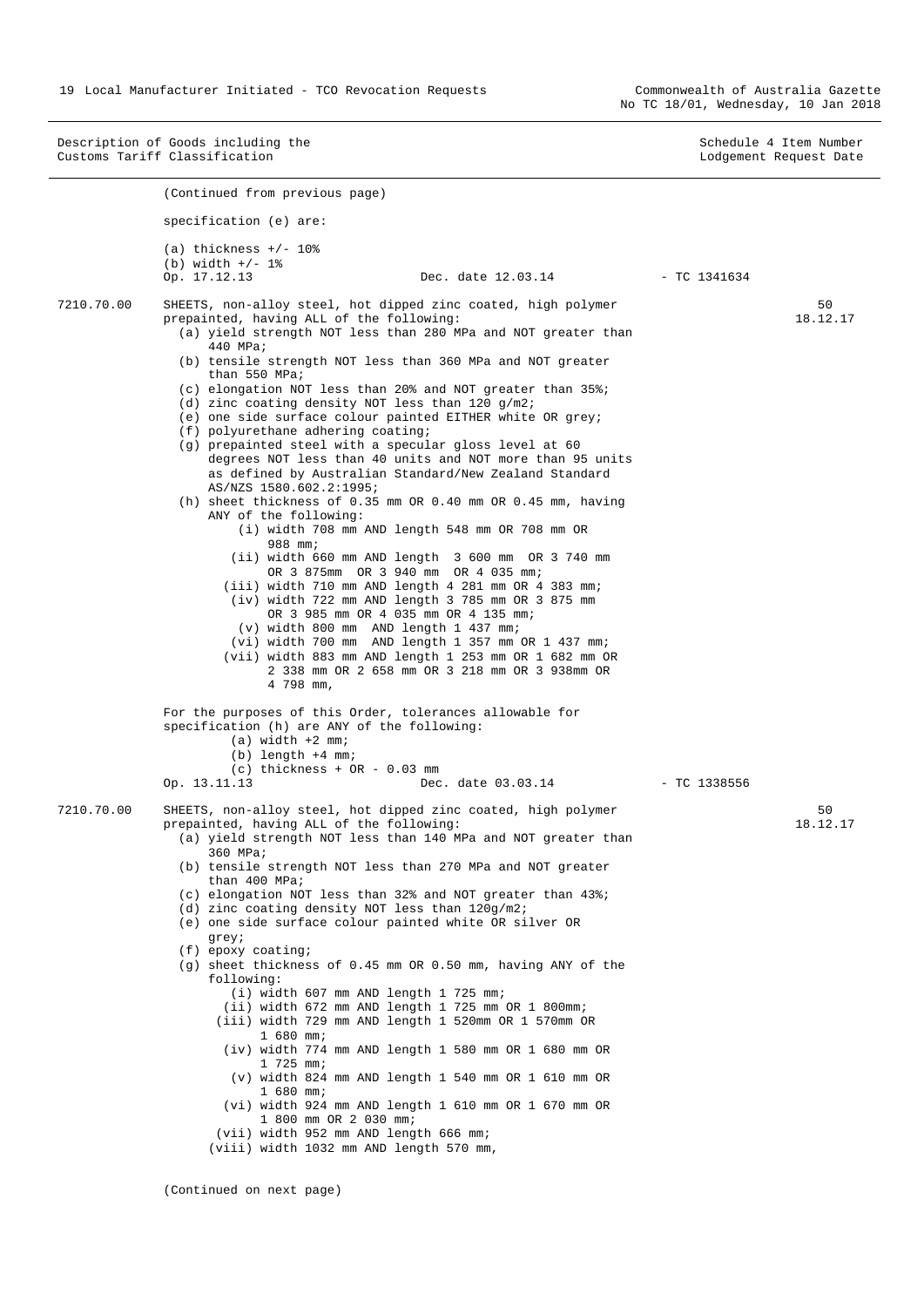Description of Goods including the Schedule 4 Item Number<br>
Customs Tariff Classification<br>
Customs Tariff Classification Customs Tariff Classification (Continued from previous page) For the purposes of this Order, tolerances allowable for specification (g) are ANY of the following:  $(a)$  width  $+2$  mm; (b) length +2 mm; (c) thickness +  $OR - 0.03$  mm<br>Op. 13.11.13 De Dec. date 10.02.14 - TC 1338558 7210.70.00 COILS, non-alloy steel, prepainted, hot dipped zinc coated, having ALL of the following: (a) yield strength NOT less than 280 MPa and NOT greater than 440 MPa; (b) tensile strength NOT less than 360 MPa and NOT greater than 550 MPa; (c) elongation NOT less than 20% and NOT greater than 35%; (d) zinc coating density NOT less than 120 g/m2; (e) one side surface colour painted EITHER white OR grey; (f) polyurethane adhering coating; (g) prepainted steel with a specular gloss level at 60 degrees NOT less than 40 units and NOT more than 95 units as defined by Australian Standard/New Zealand Standard AS/NZS 1580.602.2:1995; (h) width 605 mm OR 780 mm; (i) thickness 0.35 mm OR 0.40 mm OR 0.45 mm OR 0.5 mm, For the purposes of this Order, tolerances allowable for specification (h) and (i) are EITHER of the following: (i) width + 3 mm; (ii) thickness +  $OR - 0.3$  mm  $Op. 14.11.13$ Dec. date 10.02.14 - TC 1338606 50 18.12.17 7212.40.00 COILS, non-alloy steel, prepainted, hot dipped zinc coated, having ALL of the following: (a) yield strength NOT less than 280 MPa and NOT greater than 440 MPa; (b) tensile strength NOT less than 360 MPa and NOT greater than 550 MPa; (c) elongation NOT less than 20% and NOT greater than 35%; (d) zinc coating density NOT less than 120 g/m2; (e) one side surface colour painted EITHER white OR grey; (f) polyurethane adhering coating; (g) prepainted steel with a specular gloss level at 60 degrees NOT less than 40 units and NOT more than 95 units as defined by Australian/New Zealand Standard AS/NZS 1580.602.2:1995; (h) thickness 0.35 mm OR 0.40 mm OR 0.45 mm OR 0.5 mm; (i) width 515 mm, For the purposes of this Order, tolerances allowable for specification (h) and (i) are EITHER of the following:  $(i)$  width  $+$  3 mm; (ii) thickness +  $OR - 0.03$  mm  $Op. 14.11.13$ Dec. date 10.02.14 - TC 1338603  $50$ 18.12.17 7225.50.00 STEEL, flat rolled, alloy, cold rolled, having ALL of the following: (a) yield strength NOT less than 340 MPa and NOT greater than 440 MPa; (b) tensile strength NOT less than 590 MPa; (c) total elongation NOT less than 22%; (d) thickness 1.20 mm and width 900 mm For the purposes of this Order, tolerances allowable for specification (d) are: (a) thickness  $+/- 10$ % (b) width  $+/- 1$  %<br>Op. 13.03.13 Op. 13.03.13 Dec. date 03.06.13 - TC 1309153  $50$ 18.12.17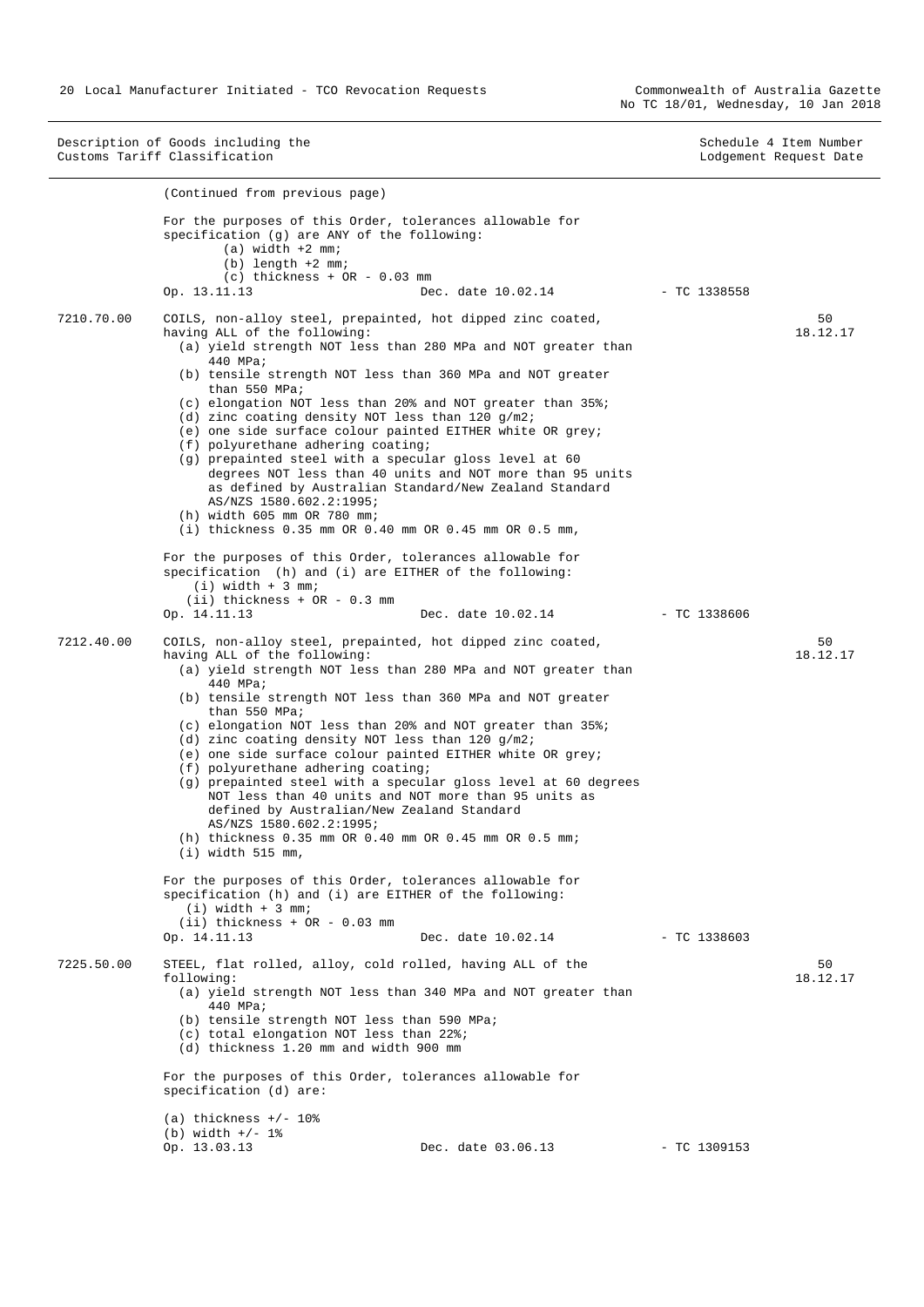|            | Description of Goods including the<br>Customs Tariff Classification                                                                                                                                                                                                                                                                                                                                                                                                                                                                                                                                                                                                                                                                                                                                                                                          |                | Schedule 4 Item Number<br>Lodgement Request Date |
|------------|--------------------------------------------------------------------------------------------------------------------------------------------------------------------------------------------------------------------------------------------------------------------------------------------------------------------------------------------------------------------------------------------------------------------------------------------------------------------------------------------------------------------------------------------------------------------------------------------------------------------------------------------------------------------------------------------------------------------------------------------------------------------------------------------------------------------------------------------------------------|----------------|--------------------------------------------------|
| 7225.50.00 | STEEL, flat rolled, alloy, cold rolled, in coils, having ALL<br>of the following:<br>(a) yield strength NOT less than 340 MPa and NOT greater than<br>900 MPa;<br>(b) tensile strength NOT less than 590 MPa;<br>(c) total elongation NOT less than 8%;<br>(d) in ANY of the following sizes:<br>(i) thickness 1.20 mm and width 820 mm;<br>(ii) thickness 1.20 mm and width 1 180 mm;<br>(iii) thickness 1.20 mm and width 1 250 mm                                                                                                                                                                                                                                                                                                                                                                                                                         |                | 50<br>18.12.17                                   |
|            | For the purposes of this Order, tolerances allowable for<br>specification (d) are:                                                                                                                                                                                                                                                                                                                                                                                                                                                                                                                                                                                                                                                                                                                                                                           |                |                                                  |
|            | (a) thickness $+/- 108$<br>(b) width $+/- 1$ %<br>Op. 22.05.13<br>Dec. date 12.08.13                                                                                                                                                                                                                                                                                                                                                                                                                                                                                                                                                                                                                                                                                                                                                                         | $-$ TC 1316843 |                                                  |
| 7225.91.00 | STEEL, flat rolled, alloy, electrolytically plated OR zinc<br>coated, in coils, having ALL of the following:<br>(a) yield strength NOT less than 110 MPa and NOT greater than<br>160 MPa;<br>(b) tensile strength NOT less than 260 MPa;<br>(c) elongation NOT less than 42%;<br>(d) coating mass NOT less than 36 $q/m2$ on each side;<br>(e) thickness 0.70 mm and width 1 480 mm                                                                                                                                                                                                                                                                                                                                                                                                                                                                          |                | 50<br>11.12.17                                   |
|            | For the purposes of this Order, tolerances allowable for<br>specification (e) are:<br>(a) thickness $+/- 10$ %<br>(b) width $+/- 1$ %<br>Op. 21.08.13<br>Dec. date 18.11.13                                                                                                                                                                                                                                                                                                                                                                                                                                                                                                                                                                                                                                                                                  | - TC 1328532   |                                                  |
| 7225.92.00 | STEEL, flat rolled, alloy, hot dipped zinc coated, having ALL of<br>the following:<br>(a) yield strength NOT less than 700 MPa and NOT greater than<br>900 MPa;<br>(b) tensile strength NOT less than 980 MPa and NOT greater<br>than $1\,200$ MPa;<br>(c) total elongation NOT less than 10%;<br>(d) total coating mass NOT less than 60 g/m2 and NOT greater<br>than 90 $q/m2$ on each side;<br>(e) thickness 0.90 mm and width 1 020 mm<br>For the purposes of this Order, tolerances allowable for<br>specification (e) are:                                                                                                                                                                                                                                                                                                                             |                | 50<br>11.12.17                                   |
|            | (a) thickness $+/- 10$ %<br>(b) width $+/- 1$ %<br>Op. 13.03.13<br>Dec. date 03.06.13                                                                                                                                                                                                                                                                                                                                                                                                                                                                                                                                                                                                                                                                                                                                                                        | $-$ TC 1309154 |                                                  |
| 7225.92.00 | STEEL, flat rolled, alloy, hot dipped zinc coated, in coils,<br>having ALL of the following:<br>(a) yield strength NOT less than 340 MPa and NOT greater than<br>700 MPa;<br>(b) tensile strength NOT less than 590 MPa;<br>(c) elongation NOT less than 10%;<br>(d) coating mass NOT less than 60 $q/m2$ and NOT greater than<br>120 g/m2 on each side;<br>(e) in ANY of the following sizes:<br>(i) thickness 1.20 mm and width 615 mm;<br>(ii) thickness 1.20 mm and width 623 mm;<br>(iii) thickness 1.20 mm and width 1 115 mm;<br>(iv) thickness 1.20 mm and width 1 240 mm;<br>(v) thickness 1.20 mm and width 1 256 mm;<br>(vi) thickness 1.40 mm and width 900 mm;<br>(vii) thickness 1.80 mm and width 970 mm;<br>(viii) thickness 2.00 mm and width 889 mm;<br>(ix) thickness 2.00 mm and width 970 mm;<br>(x) thickness 2.00 mm and width 992 mm |                | 50<br>11.12.17                                   |
|            | (Continued on next page)                                                                                                                                                                                                                                                                                                                                                                                                                                                                                                                                                                                                                                                                                                                                                                                                                                     |                |                                                  |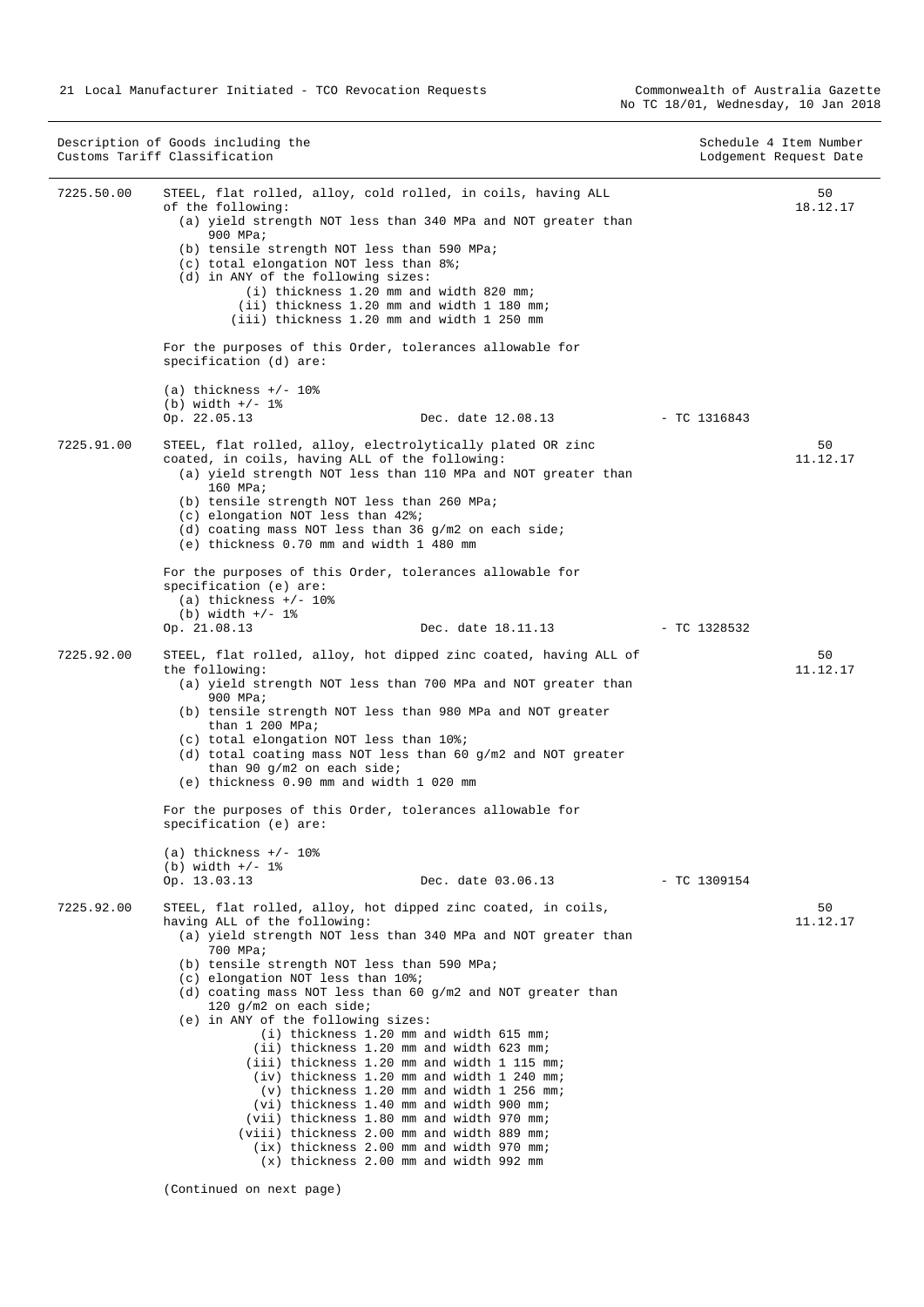Description of Goods including the Schedule 4 Item Number<br>
Customs Tariff Classification<br>
Customs Tariff Classification Customs Tariff Classification (Continued from previous page) For the purposes of this Order, tolerances allowable for specification (e) are: (a) thickness  $+/- 10$ % (b) width  $+/- 1$ %<br>Op. 22.05.13 Dec. date 12.08.13 - TC 1316844 7225.99.00 STEEL, flat rolled, alloy, having ALL of the following: (a) hot dipped coating aluminium content NOT less than 85%; (b) hot dipped coating silicon content NOT less than 5% and NOT greater than 11%; (b) total coating mass NOT less than 60 g/m2 and NOT greater than 100 g/m2 on each side; (c) yield strength NOT less than 300 MPa; (d) tensile strength NOT less than 500 MPa; (e) total elongation NOT less than 17%; (f) in BOTH of the following sizes: (i) thickness 1.00 mm and width 938 mm; (ii) thickness 1.40 mm and width 918 mm Tolerances allowable for specification (f) are:  $(a)$  thickness  $+/- 10$ % (b) width  $+/- 1$ %<br>Op. 13.03.13 Op. 13.03.13 Dec. date 03.06.13 - TC 1309157 50 11.12.17 7226.92.00 STEEL, flat rolled, alloy steel, cold rolled, complying with Japanese Industrial Standard G3135 (JIS G3135), grade SPFC980Y, having ALL of the following: (a) yield strength NOT less than 580 MPa and NOT greater than 920 MPa; (b) tensile strength NOT less than 980 MPa; (c) total elongation NOT less than 11% and NOT greater than 22%; (d) thickness 1.40 mm and width 435 mm For the purposes of this Order, tolerances allowable for specification (d) are:  $(a)$  thickness  $+/- 10$ % (b) width  $+/- 1$  %<br>Op. 28.12.12 Dec. date 18.03.13 - TC 1349347  $50$ 18.12.17 7226.99.00 STEEL, flat rolled, alloy, having ALL of the following: (a) hot dipped coating of NOT less than 85% aluminium; (b) hot dipped coating silicon content NOT less than 5% and NOT greater than 11%; (c) total coating mass NOT less than 50 g/m2 and NOT greater than 110 g/m2 on each side; (d) yield strength NOT less than 300 MPa; (e) tensile strength NOT less than 500 MPa; (f) total elongation NOT less than 12%; (g) in BOTH of the following sizes: (i) thickness 1.00 mm and width 232 mm; (ii) thickness 1.40 mm and width 454 mm For the purposes of this Order, tolerances allowable for specification (g) are: (a) thickness  $+/- 10$ % (b) width  $+/- 1$ %<br>Op. 05.09.13 Dec. date 02.12.13 - TC 1330258 50 11.12.17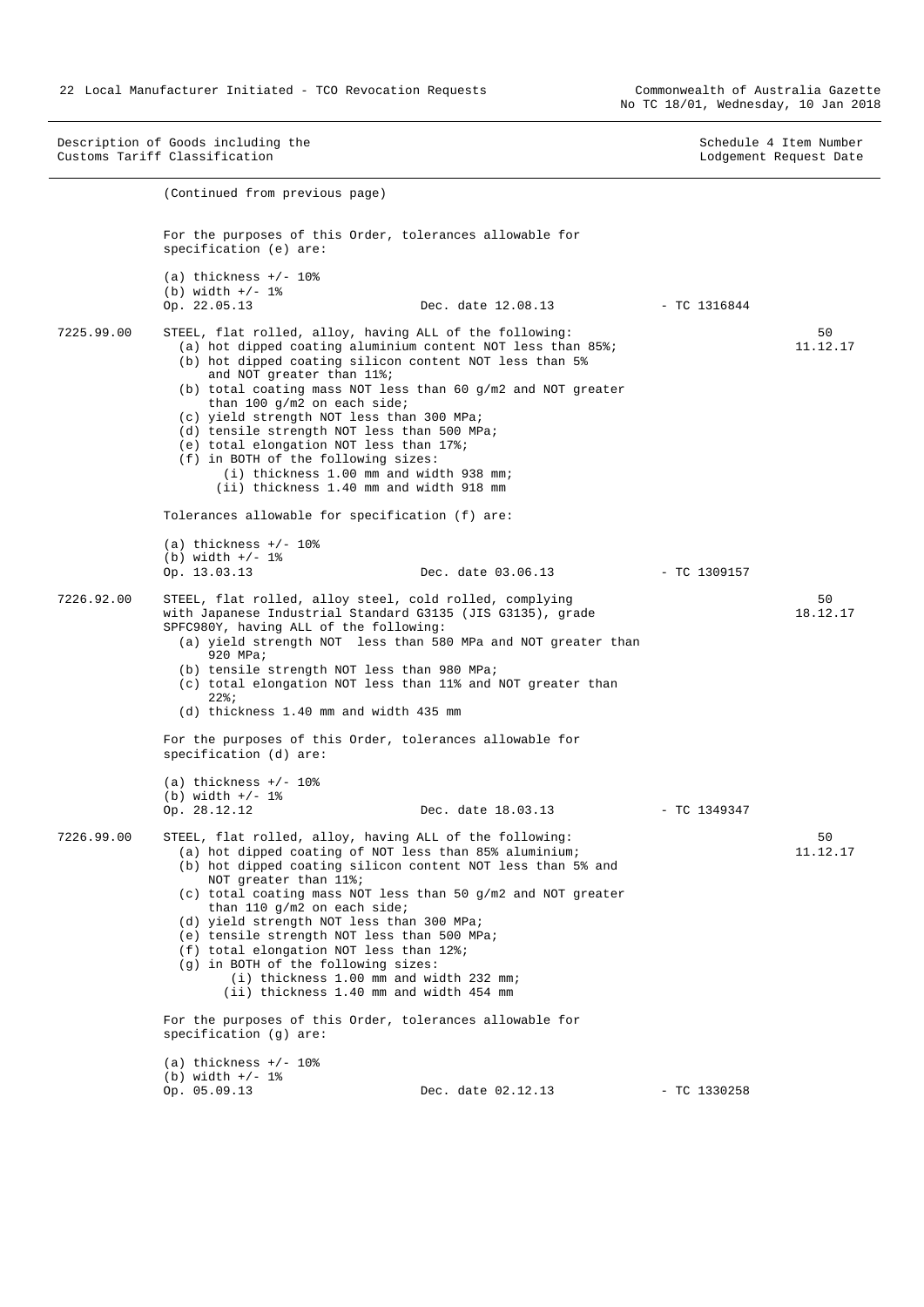23 Local Manufacturer Initiated - TCO Revocation Requests

|            | Description of Goods including the<br>Customs Tariff Classification                                                                                                                                                                                                                                                                                                                                           |                                                                                                                                                                                                                                                                                                                                                                                                                                                                                                                                                                                                                                                                                                                                                           |                | Schedule 4 Item Number<br>Lodgement Request Date |
|------------|---------------------------------------------------------------------------------------------------------------------------------------------------------------------------------------------------------------------------------------------------------------------------------------------------------------------------------------------------------------------------------------------------------------|-----------------------------------------------------------------------------------------------------------------------------------------------------------------------------------------------------------------------------------------------------------------------------------------------------------------------------------------------------------------------------------------------------------------------------------------------------------------------------------------------------------------------------------------------------------------------------------------------------------------------------------------------------------------------------------------------------------------------------------------------------------|----------------|--------------------------------------------------|
| 7228.70.00 | alloy steel, having ALL of the following:<br>(b) yield strength NOT less than 300 MPa;<br>(c) tensile strength NOT less than 500 MPa;<br>(d) total elongation NOT less than 17%;<br>NOT greater than $100 g/m2$ ;<br>(f) chemistry specification of base steel being:<br>$0.27$ $37$<br>$1.50$ $37$<br>than $0.055$ ;                                                                                         | PILLAR BLANKS, being pre-cut shapes OR sections of flat rolled<br>(a) hot dipped coating NOT less than 85% aluminium and NOT<br>less than 5% silicon and NOT greater than 11% silicon;<br>(e) total coating mass on each side NOT less than 60 $g/m2$ and<br>(i) carbon NOT less than 0.19% and NOT greater than<br>(ii) manganese NOT less than 1.00% and NOT greater than<br>(iii) aluminium NOT less than 0.010%;<br>$(iv)$ silicon NOT greater than $0.50$ ;<br>(v) phosphorous NOT greater than 0.030%;<br>(vi) sulphur NOT greater than 0.050%;<br>(vii) chromium NOT greater than 0.35%;<br>(viii) titanium NOT less than 0.020% and NOT greater<br>(ix) nitrogen NOT greater than 0.010%;<br>(x) boron NOT less than 0.0005% and NOT greater than |                | 50<br>11.12.17                                   |
|            | 0.004%<br>Op. 25.03.13                                                                                                                                                                                                                                                                                                                                                                                        | Dec. date 17.06.13                                                                                                                                                                                                                                                                                                                                                                                                                                                                                                                                                                                                                                                                                                                                        | $-$ TC 1310468 |                                                  |
| 8438.50.00 | following:<br>$(a)$ restraining conveyors;<br>(b) goat stunning guns;<br>(c) exsanguinating AND sticking tables;<br>(d) blood troughs;<br>$(i)$ tail cutters;<br>(j) neck cutters;<br>$(k)$ air knifes;<br>$(1)$ hide removal punches;<br>(m) shoulder hide pullers;<br>(n) carcass final hide pullers;<br>sterilising machine;<br>(p) carcass spray washer;<br>$(q)$ band saws;<br>$(r)$ rolling knife saws; | GOAT SLAUGHTER AND PROCESSING LINE, including ALL of the<br>(e) hock cutters, with OR without sterilising machines;<br>(f) horn cutters, with OR without sterilising machines;<br>(g) head cutters, with OR without sterilising machines;<br>(h) brisket clippers, with OR without wash cabinets;<br>(o) evisceration table with pans, including a cleaning AND                                                                                                                                                                                                                                                                                                                                                                                           |                | 50<br>03.01.18                                   |
|            | (s) overhead conveyors<br>Op. 15.09.17                                                                                                                                                                                                                                                                                                                                                                        | Dec. date 11.12.17                                                                                                                                                                                                                                                                                                                                                                                                                                                                                                                                                                                                                                                                                                                                        | $-$ TC 1799462 |                                                  |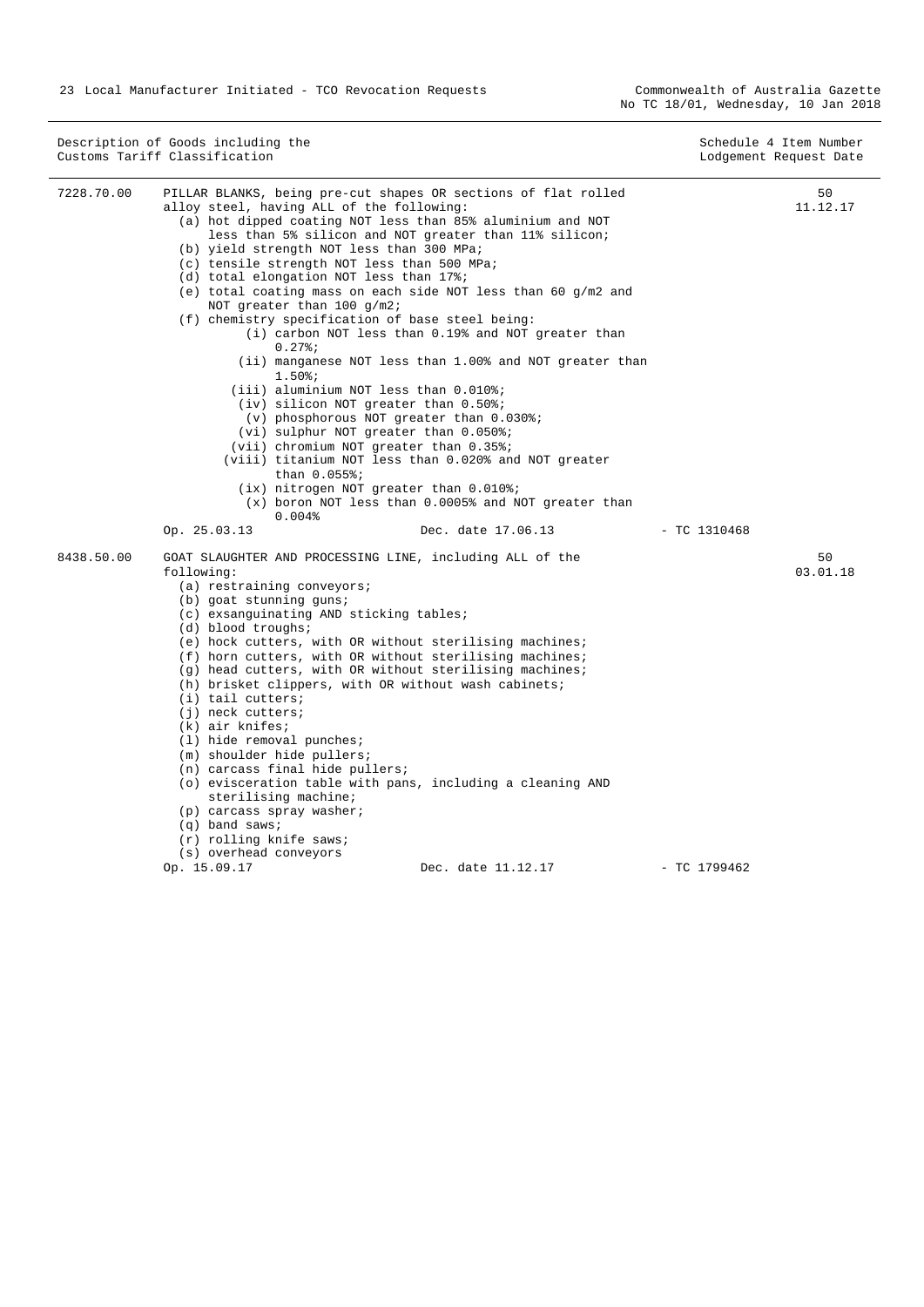#### **CUSTOMS ACT 1901**

#### **CANCELLATION OF THE INTENTION TO REVOKE**

<span id="page-23-0"></span>The Request for revocation of the Tariff Concession Order for goods described in the following TABLE has been cancelled.

THE TABLE

Description of Goods including the Schedule 4 Item Number Customs Tariff Classification

8481.80.90 VALVES, AXIAL FLOW, having a bore diameter NOT less than 140 mm Dec. date 06.10.10 - TC 1032533 50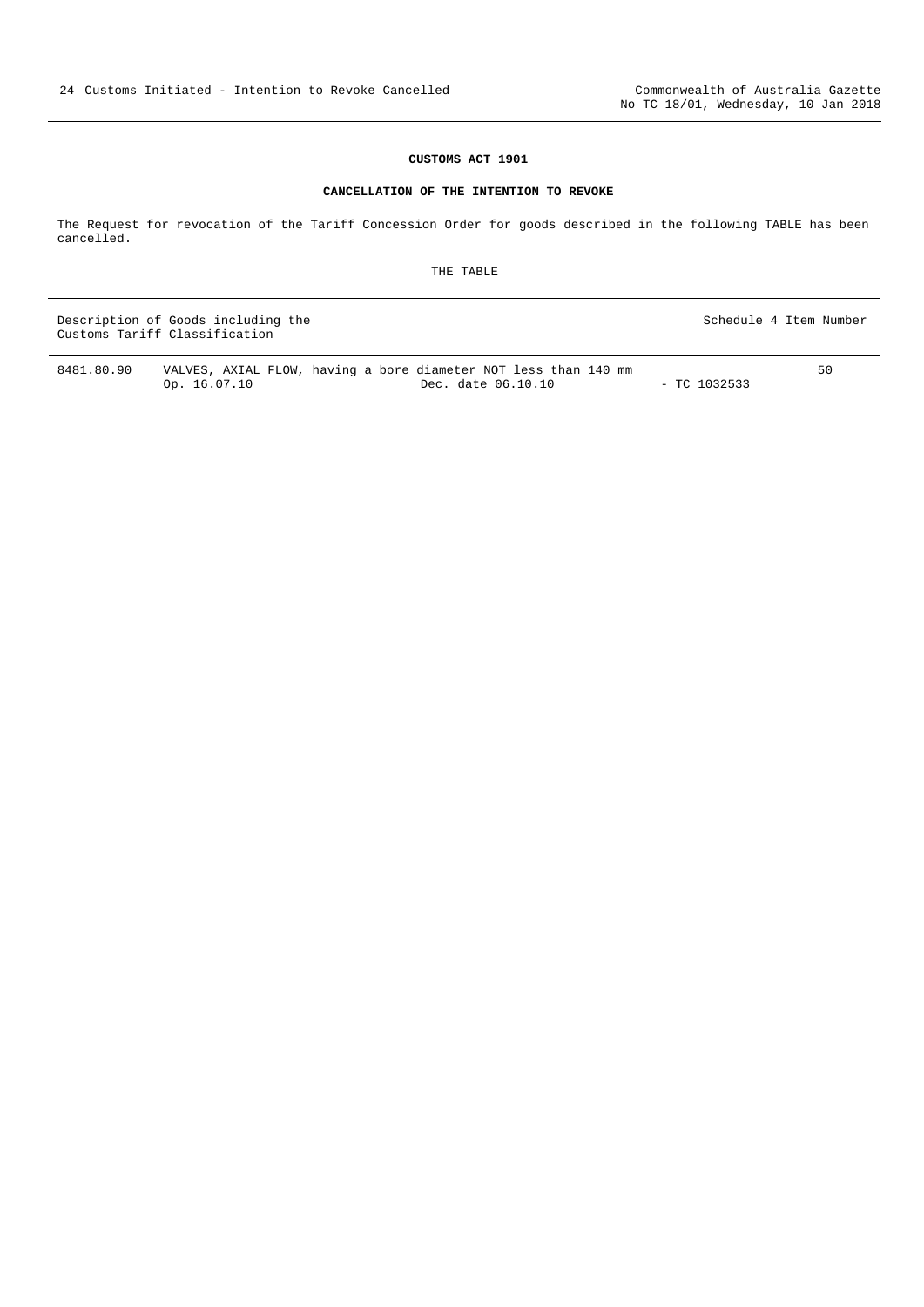#### <span id="page-24-0"></span>**CUSTOMS ACT 1901 - NOTICE PURSUANT TO SECTION 269SE(1) - AUSTRALIAN INDUSTRY INITIATED - TARIFF CONCESSION ORDERS REVOKED**

The Tariff Concession Orders for the goods described in the following TABLE have been revoked.

|            | Description of Goods including the<br>Customs Tariff Classification                                                                                                                                                                                                                                                                                                                                                                                                                                                                                                                                                                                                                                                                                                                                                                                                                                                                                                                                                                              |                | Schedule 4 Item Number<br>Last Date of Effect |
|------------|--------------------------------------------------------------------------------------------------------------------------------------------------------------------------------------------------------------------------------------------------------------------------------------------------------------------------------------------------------------------------------------------------------------------------------------------------------------------------------------------------------------------------------------------------------------------------------------------------------------------------------------------------------------------------------------------------------------------------------------------------------------------------------------------------------------------------------------------------------------------------------------------------------------------------------------------------------------------------------------------------------------------------------------------------|----------------|-----------------------------------------------|
| 7209.16.00 | STEEL, flat rolled, iron OR non-alloy, cold rolled, not<br>coated, in coils, complying with Japanese Industrial Standard<br>G3141 (JIS G3141) grades SPCC OR SPCD OR SPCE, having ALL of the<br>following:<br>(a) yield strength NOT less than 115 MPa and NOT greater than<br>265 MPa;<br>(b) tensile strength NOT less than 270 MPa;<br>(c) elongation NOT less than 36% and NOT greater than<br>$57$ $37$<br>(d) in ANY of the following sizes:<br>(i) thickness 1.40 mm and width 773 mm;<br>(ii) thickness 1.40 mm and width 1 050 mm;<br>(iii) thickness 2.00 mm and width 620 mm                                                                                                                                                                                                                                                                                                                                                                                                                                                          |                | 50<br>26.11.17                                |
|            | For the purposes of this Order, tolerances allowable for<br>specification (d) are:                                                                                                                                                                                                                                                                                                                                                                                                                                                                                                                                                                                                                                                                                                                                                                                                                                                                                                                                                               |                |                                               |
|            | (a) thickness $+/- 108$<br>(b) width $+/- 1$ %<br>Op. 04.03.13<br>Dec. date 13.05.13                                                                                                                                                                                                                                                                                                                                                                                                                                                                                                                                                                                                                                                                                                                                                                                                                                                                                                                                                             | $-$ TC 1308126 |                                               |
|            | Substitutable goods produced in Australia in the ordinary<br>course of business by Bluescope Steel (AIS) Ltd, Port Kembla,<br>NSW. In transit provisions apply                                                                                                                                                                                                                                                                                                                                                                                                                                                                                                                                                                                                                                                                                                                                                                                                                                                                                   |                |                                               |
| 7209.16.00 | STEEL, flat rolled, iron OR non-alloy steel, cold rolled, in<br>coils, not coated, complying with Japanese Industrial Standard<br>G3135 (JIS G3135), grade SPFC440 OR SPFC590, having ALL of the<br>following:<br>(a) yield strength NOT less than 265 MPa and NOT greater than<br>560 MPa;<br>(b) tensile strength NOT less than 440 MPa;<br>(c) total elongation NOT less than 18%;<br>(d) in ANY of the following sizes:<br>(i) thickness 1.20 mm and width 962 mm;<br>(ii) thickness 1.20 mm and width 1 090 mm;<br>(iii) thickness 1.20 mm and width 1 306 mm;<br>(iv) thickness 1.40 mm and width 715 mm;<br>$(v)$ thickness 1.40 mm and width 1 182 mm;<br>(vi) thickness 1.40 mm and width 1 185 mm;<br>(vii) thickness 1.40 mm and width 1 302 mm;<br>(viii) thickness 1.60 mm and width 1 240 mm;<br>(ix) thickness 1.80 mm and width 1 132 mm;<br>$(x)$ thickness 1.80 mm and width 1 166 mm;<br>(xi) thickness 1.80 mm and width 1 225 mm;<br>(xii) thickness 2.00 mm and width 890 mm;<br>(xiii) thickness 2.00 mm and width 990 mm |                | 50<br>26.11.17                                |
|            | For the purposes of this Order, tolerances allowable for<br>specification (d) are:                                                                                                                                                                                                                                                                                                                                                                                                                                                                                                                                                                                                                                                                                                                                                                                                                                                                                                                                                               |                |                                               |
|            | (a) thickness $+/- 10$ %<br>(b) width $+/- 1$ %<br>Op. 28.12.12<br>Dec. date 18.03.13                                                                                                                                                                                                                                                                                                                                                                                                                                                                                                                                                                                                                                                                                                                                                                                                                                                                                                                                                            | $- TC 1349343$ |                                               |
|            | Substitutable goods produced in Australia in the ordinary<br>course of business by Bluescope Steel (AIS) Ltd, Port Kembla,<br>NSW. In transit provisions apply                                                                                                                                                                                                                                                                                                                                                                                                                                                                                                                                                                                                                                                                                                                                                                                                                                                                                   |                |                                               |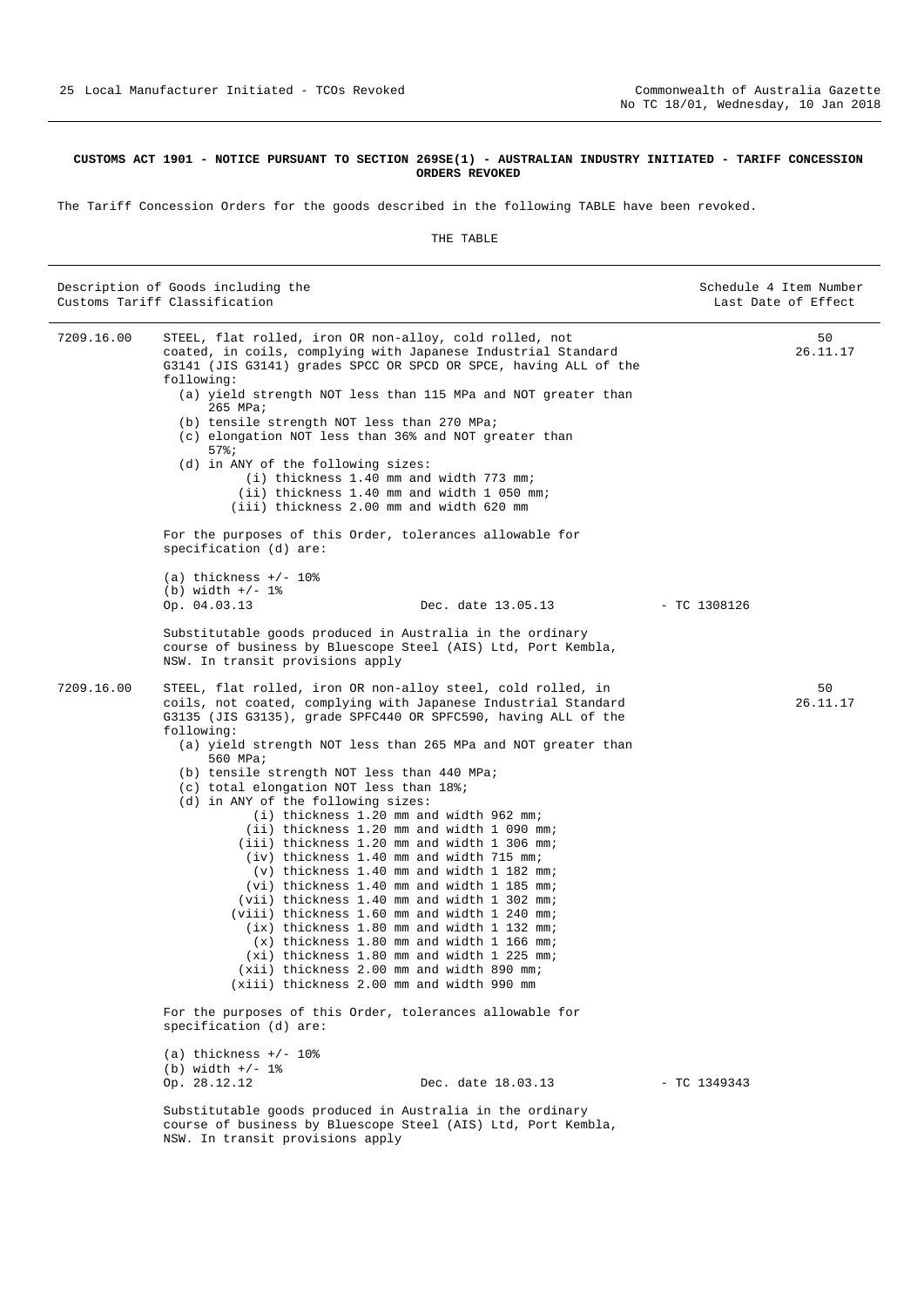NSW. In transit provisions apply

|            | Description of Goods including the<br>Customs Tariff Classification                                                                                                                                                                                                                                                                                                                                                                                                                                                                                                                                                                                                                                                                                                                 |                | Schedule 4 Item Number<br>Last Date of Effect |
|------------|-------------------------------------------------------------------------------------------------------------------------------------------------------------------------------------------------------------------------------------------------------------------------------------------------------------------------------------------------------------------------------------------------------------------------------------------------------------------------------------------------------------------------------------------------------------------------------------------------------------------------------------------------------------------------------------------------------------------------------------------------------------------------------------|----------------|-----------------------------------------------|
| 7209.17.00 | STEEL, flat rolled, iron OR non-alloy, cold rolled, not coated,<br>in coils, complying with Japanese Industrial Standard G3141 (JIS<br>G3141) grades SPCC OR SPCD OR SPCE, having ALL of the following:<br>(a) yield strength NOT less than 115 MPa and NOT greater than<br>$265$ MPa;<br>(b) tensile strength NOT less than 270 MPa;<br>(c) elongation NOT less than 36% and NOT greater than<br>$57$ $% j$<br>(d) in EITHER of the following sizes:<br>$(i)$ thickness 0.70 mm and width 1 390 mm;<br>(ii) thickness 0.80 mm and width 1 110 mm<br>For the purposes of this Order, tolerances allowable for<br>specification (d) are:                                                                                                                                             |                | 50<br>26.11.17                                |
|            | (a) thickness $+/- 10\%$<br>$(b) width +/- 1$ %                                                                                                                                                                                                                                                                                                                                                                                                                                                                                                                                                                                                                                                                                                                                     |                |                                               |
|            | Op. 04.03.13<br>Dec. date 13.05.13                                                                                                                                                                                                                                                                                                                                                                                                                                                                                                                                                                                                                                                                                                                                                  | $-$ TC 1308130 |                                               |
|            | Substitutable goods produced in Australia in the ordinary<br>course of business by Bluescope Steel (AIS) Ltd, Port Kembla,<br>NSW. In transit provisions apply                                                                                                                                                                                                                                                                                                                                                                                                                                                                                                                                                                                                                      |                |                                               |
| 7209.17.00 | STEEL, flat rolled, iron OR non-alloy steel, cold rolled, not<br>coated, in coils, complying with Japanese Industrial Standard<br>G3135 (JIS G3135), grades SPFC440 OR SPFC590, having ALL of the<br>following:<br>(a) yield strength NOT less than 265 MPa and NOT greater than<br>560 MPa;<br>(b) tensile strength NOT less than 440 MPa;<br>(c) total elongation NOT less than 18%;<br>(d) in EITHER of the following sizes:<br>(i) thickness 1.00 mm and width 1 108 mm;<br>(ii) thickness 1.00 mm and width 1 135 mm                                                                                                                                                                                                                                                           |                | 50<br>26.11.17                                |
|            | For the purposes of this Order, tolerances allowable for<br>specification (d) are:                                                                                                                                                                                                                                                                                                                                                                                                                                                                                                                                                                                                                                                                                                  |                |                                               |
|            | (a) thickness $+/- 108$                                                                                                                                                                                                                                                                                                                                                                                                                                                                                                                                                                                                                                                                                                                                                             |                |                                               |
|            | (b) width $+/- 1$ %<br>Op. 05.09.13<br>Dec. date 02.12.13                                                                                                                                                                                                                                                                                                                                                                                                                                                                                                                                                                                                                                                                                                                           | $-$ TC 1330121 |                                               |
|            | Substitutable goods produced in Australia in the ordinary<br>course of business by Bluescope Steel (AIS) Ltd, Port Kembla,<br>NSW. In transit provisions apply                                                                                                                                                                                                                                                                                                                                                                                                                                                                                                                                                                                                                      |                |                                               |
| 7209.17.00 | STEEL, flat rolled, iron OR non-alloy steel, cold rolled, not<br>coated, in coils, complying with Japanese Industrial Standard<br>G3141 (JIS G3141) grades SPCC, SPCD OR SPCE having ALL of the<br>following:<br>(a) yield strength NOT less than 115 MPa and NOT greater than<br>265 MPa;<br>(b) tensile strength NOT less than 270 MPa;<br>(c) total elongation NOT less than 36% and NOT greater than<br>57%;<br>(d) in ANY of the following sizes:<br>(i) thickness 0.50 mm and width 870 mm;<br>(ii) thickness 0.55 mm and width 1 430 mm;<br>(iii) thickness 0.75 mm and width 1 625 mm;<br>(iv) thickness 0.75 mm and width 1 670 mm<br>For the purposes of this Order, tolerances allowable for<br>specification (d) are:<br>(a) thickness $+/- 108$<br>(b) width $+/- 1$ % |                | 50<br>26.11.17                                |
|            | Op. 28.12.12<br>Dec. date 18.03.13                                                                                                                                                                                                                                                                                                                                                                                                                                                                                                                                                                                                                                                                                                                                                  | $- TC 1349338$ |                                               |
|            | Substitutable goods produced in Australia in the ordinary<br>course of business by Bluescope Steel (AIS) Ltd, Port Kembla,                                                                                                                                                                                                                                                                                                                                                                                                                                                                                                                                                                                                                                                          |                |                                               |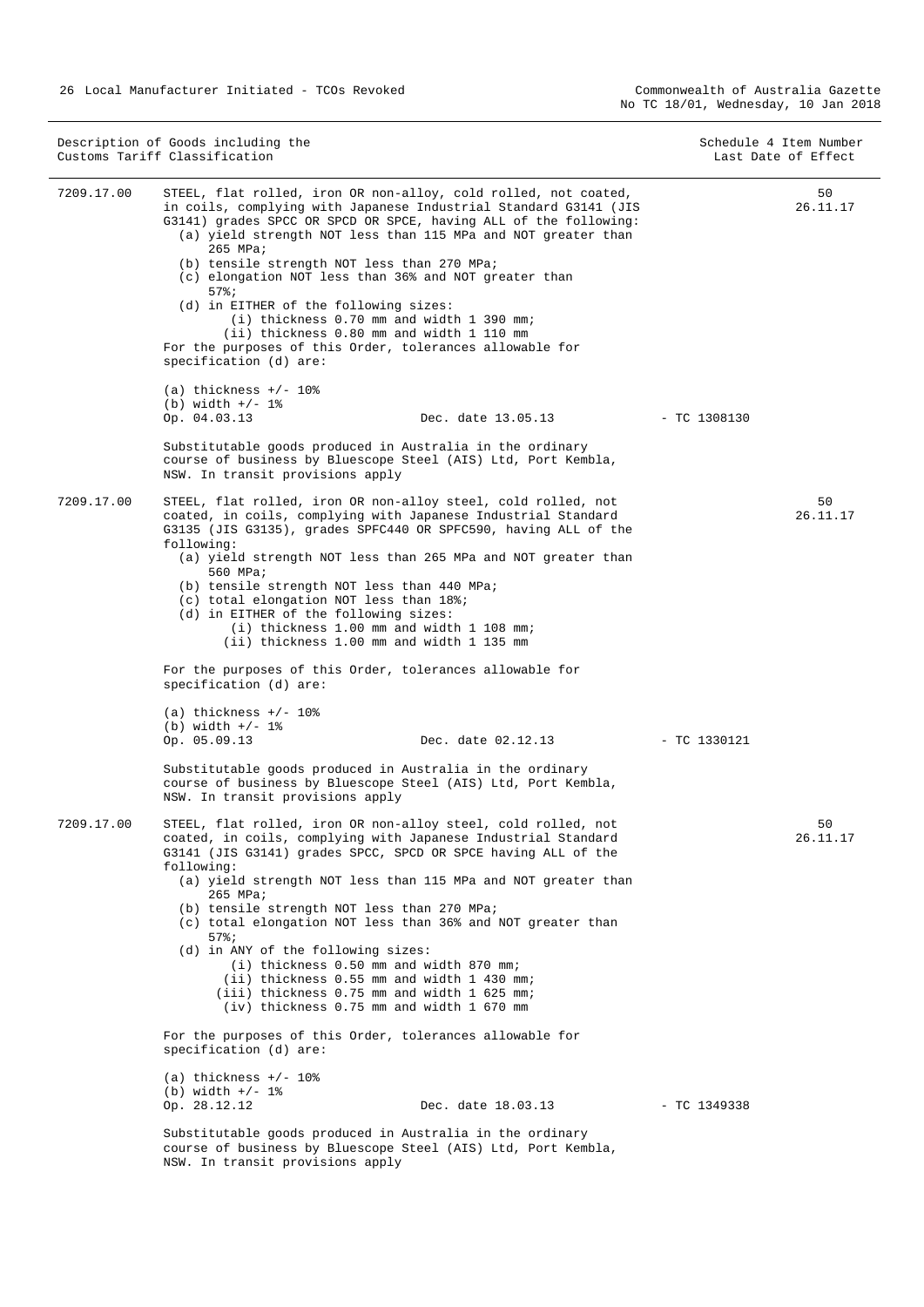Description of Goods including the Schedule 4 Item Number<br>
Customs Tariff Classification<br>
Schedule 4 Item Number Customs Tariff Classification 7209.17.00 STEEL, flat rolled, iron OR non-alloy steel, cold rolled, not coated, in coils, complying with Japanese Industrial Standard G3135 (JIS G3135), grades SPFC440, OR SPFC590, having ALL of the following: (a) yield strength NOT less than 265 MPa and NOT greater than 560 MPa; (b) tensile strength NOT less than 440 MPa; (c) total elongation NOT less than 18%; (d) in ANY of the following sizes: (i) thickness 0.80 mm and width 1 097 mm; (ii) thickness 1.00 mm and width 1 010 mm; (iii) thickness 1.00 mm and width 1 120 mm; (iv) thickness 1.00 mm and width 1 390 mm For the purposes of this Order, tolerances allowable for specification (D) are:  $(a)$  thickness  $+/-$  10% (b) width  $+/- 1$ %<br>Op. 28.12.12 Dec. date 18.03.13 - TC 1349341 Substitutable goods produced in Australia in the ordinary course of business by Bluescope Steel (AIS) Ltd, Port Kembla, NSW. In transit provisions apply  $50$ 26.11.17 7209.18.00 STEEL, flat rolled, non-alloy, cold rolled, not coated, in coils, complying with Japanese Industrial Standard G3141 (JIS G3141), grades SPCC, SPCD OR SPCE, having ALL of the following: (a) yield strength NOT less than 115 MPa and NOT greater than 265 MPa; (b) tensile strength NOT less than 270 MPa; (c) elongation NOT less than 36% and NOT greater than 57%; (d) thickness 0.45 mm and width 710 mm For the purposes of this Order, tolerances allowable for specification (d) are:  $(a)$  thickness  $+/- 10$ % (b) width  $+/- 1$  %<br>Op. 06.09.13 Dec. date 02.12.13 - TC 1330277 Substitutable goods produced in Australia in the ordinary course of business by Bluescope Steel (AIS) Ltd, Port Kembla, NSW. In transit provisions apply  $50$ 26.11.17 7209.18.00 STEEL, flat rolled, iron OR non-alloy steel, cold rolled, not coated, in coils, complying with Japanese Industrial Standard G3141 (JIS G3141) grades SPCC, SPCD OR SPCE, having ALL of the following: (a) yield strength NOT less than 115 MPa and NOT greater than 265 MPa; (b) tensile strength NOT less than 270 MPa; (c) total elongation NOT less than 36% and NOT greater than 57%; (d) in EITHER of the following sizes: (i) thickness 0.40 mm and width 745 mm; (ii) thickness 0.40 mm and width 960 mm For the purposes of this Order, tolerances allowable for specification (d) are: (a) thickness  $+/- 10$ % (b) width  $+/- 1$  %<br>Op. 28.12.12 Dec. date 18.03.13 - TC 1349336 Substitutable goods produced in Australia in the ordinary course of business by Bluescope Steel (AIS) Ltd, Port Kembla,  $50$ 26.11.17

NSW. In transit provisions apply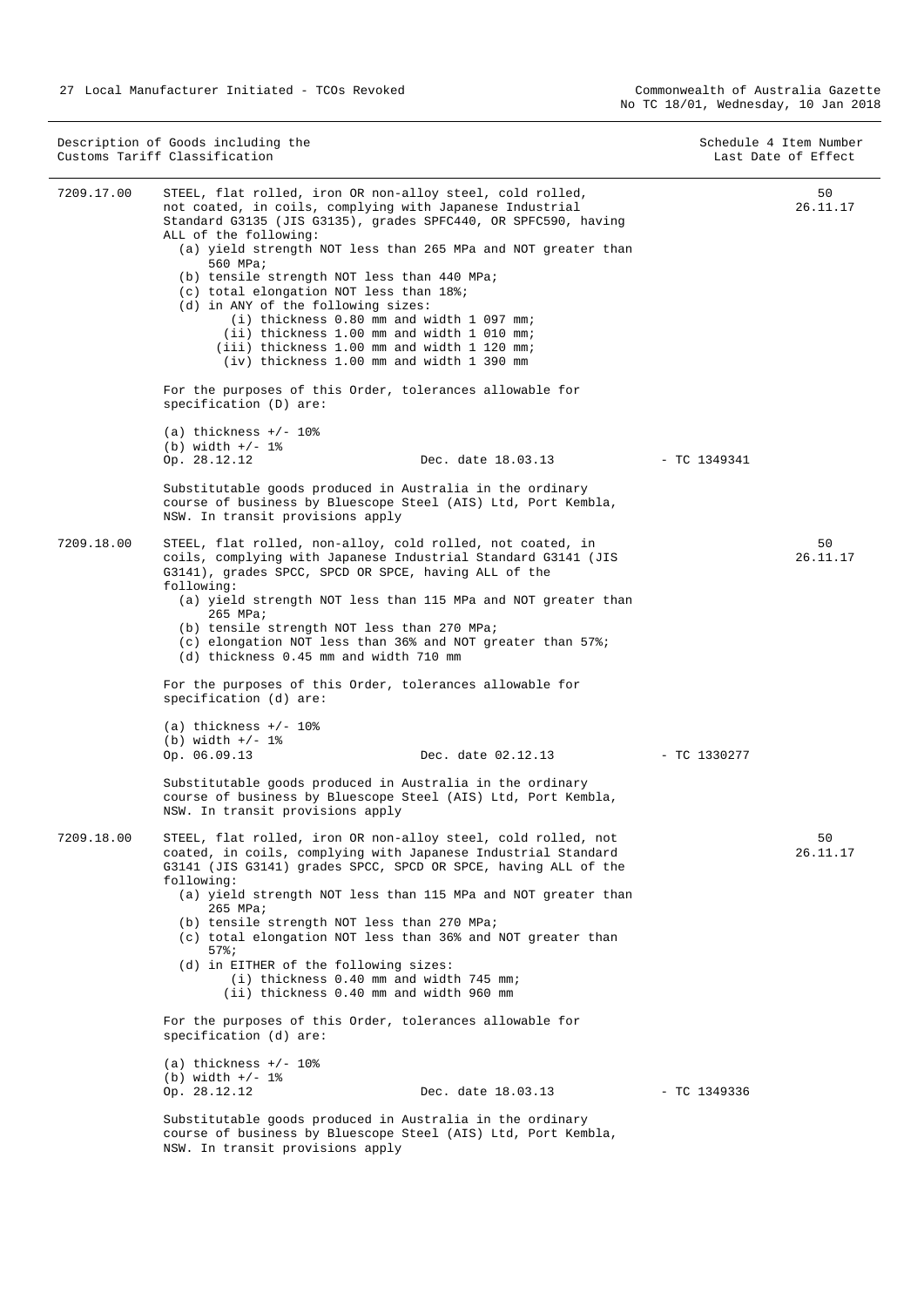Description of Goods including the Schedule 4 Item Number<br>
Customs Tariff Classification<br>
Schedule 4 Item Number Customs Tariff Classification 7210.30.00 STEEL, flat rolled, non-alloy, electrolytically plated or coated with zinc, in coils, having ALL of the following: (a) yield strength NOT less than 140 MPa and NOT greater than 210 MPa; (b) tensile strength NOT less than 270 MPa and NOT greater than 350 MPa; (c) total elongation NOT less than 38%; (d) total coating mass NOT less than 47 g/m2 and NOT greater than 61 g/m2 on each side; (e) thickness 0.70 mm and width 1 160 mm For the purposes of this Order, tolerances allowable for specification (e) are:  $(a)$  thickness  $+/- 10$ % (b) width  $+/- 1$ %<br>Op. 13.03.13 Dec. date 03.06.13 - TC 1309163 Substitutable goods produced in Australia in the ordinary course of business by Bluescope Steel (AIS) Ltd, Port Kembla, NSW. In transit provisions apply  $50$ 03.12.17 7210.30.00 STEEL, flat rolled, non-alloy, electrolytically plated OR coated with zinc, in coils, having ALL of the following: (a) yield strength NOT less than 110 MPa and NOT greater than 240 MPa; (b) tensile strength NOT less than 260 MPa; (c) elongation NOT less than 37%; (d) coating mass NOT less than 36 g/m2 and NOT greater than 90 g/m2 on each side; (e) in ANY of the following sizes: (i) thickness 0.70 mm and width 980 mm; (ii) thickness 0.70 mm and width 1 160 mm; (iii) thickness 0.70 mm and width 1 250 mm; (iv) thickness 0.70 mm and width 1 520 mm; (v) thickness 0.70 mm and width 1 640 mm; (vi) thickness 0.80 mm and width 960 mm; (vii) thickness 0.80 mm and width 1 160 mm; (viii) thickness 0.80 mm and width 1 370 mm; (ix) thickness 0.80 mm and width 1 600 mm; (x) thickness 0.90 mm and width 950 mm For the purposes of this Order, tolerances allowable for specification (e) are:  $(a)$  thickness  $+/- 10$ % (b) width  $+/- 1$ %<br>Op. 22.05.13 Dec. date 12.08.13 - TC 1316842 Substitutable goods produced in Australia in the ordinary course of business by Bluescope Steel (AIS) Ltd, Port Kembla, NSW. In transit provisions apply 50 03.12.17 7210.30.00 STEEL, flat rolled, iron OR non-alloy steel, tin AND zinc alloy electrolytically coated, in coils, having ALL of the following: (a) yield strength NOT less than 115 MPa and NOT greater than 370 MPa; (b) tensile strength NOT less than 270 MPa; (c) total elongation NOT less than 33%; (d) total coating mass NOT less than 30 g/m2 and NOT greater than 50 g/m2 on each side; (e) thickness 0.40 mm and width 970 mm For the purposes of this Order, tolerances allowable for specification (e) are:  $(a)$  thickness  $+/$ - 10% (b) width  $+/- 1$ %<br>Op. 28.12.12 Dec. date 18.03.13 - TC 1349355 (Continued on next page) 50 26.11.17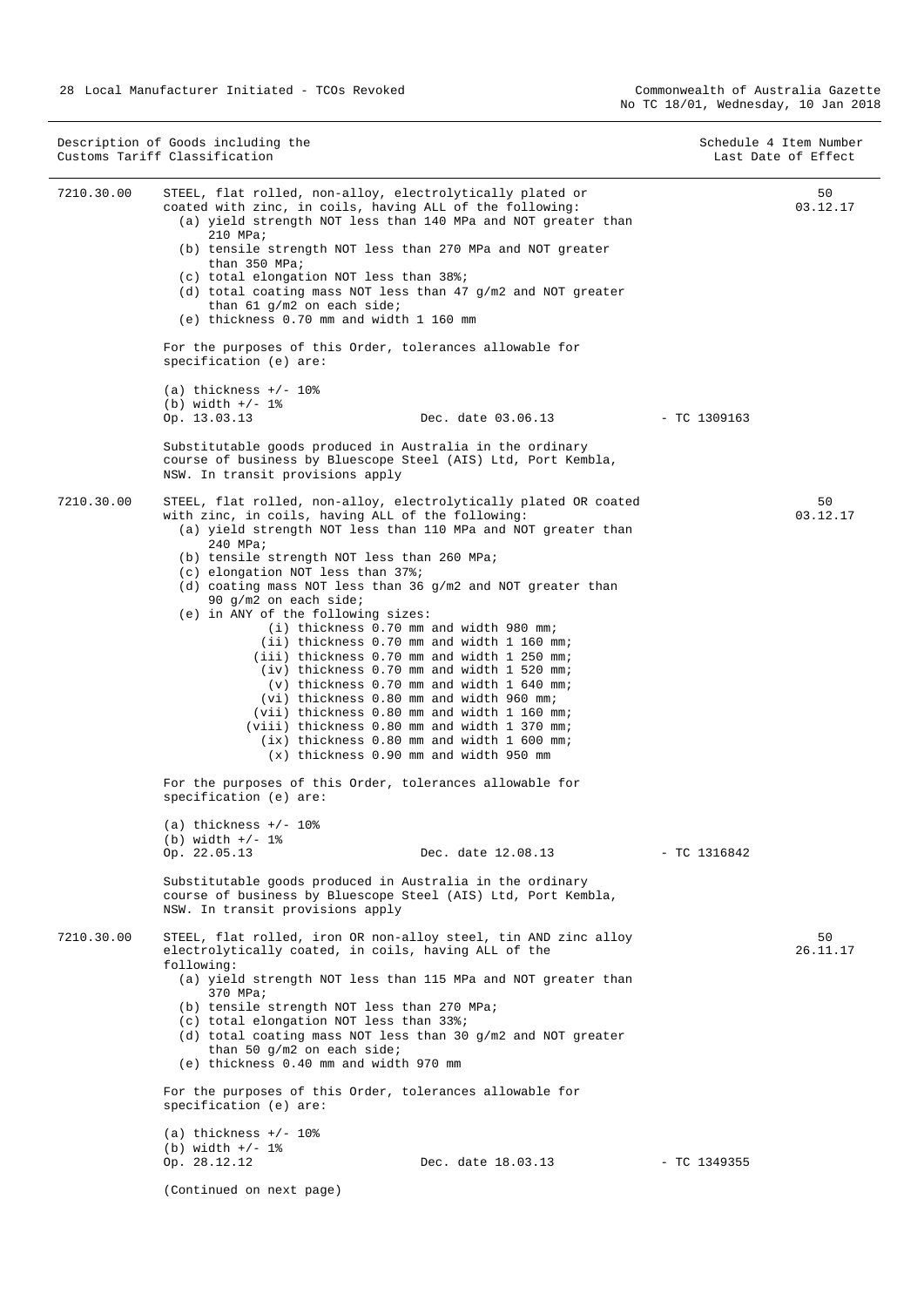Description of Goods including the Schedule 4 Item Number<br>
Customs Tariff Classification<br>
Schedule 4 Item Number Customs Tariff Classification (Continued from previous page) Substitutable goods produced in Australia in the ordinary course of business by Bluescope Steel (AIS) Ltd, Port Kembla, NSW. In transit provisions apply 7210.30.00 STEEL, flat rolled, iron OR non-alloy steel, tin AND zinc alloy electrolytically coated, in coils, having ALL of the following: (a) yield strength NOT less than 115 MPa and NOT greater than 370 MPa; (b) tensile strength NOT less than 270 MPa; (c) total elongation NOT less than 33%; (d) total coating mass NOT less than 30 g/m2 and NOT greater than 50 g/m2 on each side; (e) in ANY of the following sizes: (i) thickness 0.60 mm and width 980 mm; (ii) thickness 0.80 mm and width 1 159 mm; (iii) thickness 0.80 mm and width 1 209 mm; (iv) thickness 0.80 mm and width 890 mm; (v) thickness 1.00 mm and width 780 mm; (vi) thickness 1.00 mm and width 840 mm; (vii) thickness 1.00 mm and width 865 mm For the purposes of this Order, tolerances allowable for specification (e) are:  $(a)$  thickness  $+/$ - 10% (b) width  $+/- 1$  %<br>Op. 28.12.12 Dec. date 18.03.13 - TC 1349357 Substitutable goods produced in Australia in the ordinary course of business by Bluescope Steel (AIS) Ltd, Port Kembla, NSW. In transit provisions apply 50 26.11.17 7210.49.00 STEEL, flat rolled non-alloy, hot dipped galvannealed zinc coated, in coils, having ALL of the following: (a) yield strength NOT less than 275 MPa and NOT greater than 380 MPa; (b) tensile strength NOT less than 440 MPa; (c) elongation NOT less than 30%. (d) coating mass NOT less than 45 g/m2 and NOT greater than 65 g/m2 on each side; (e) thickness 2.00 mm and width 792 mm For the purposes of this Order, tolerances allowable for specification (e) are: (a) thickness  $+/- 10$ % (b) width  $+/- 1$  %<br>Op.  $04.02.13$ Op. 04.02.13 Dec. date 02.05.13 - TC 1304297 Substitutable goods produced in Australia in the ordinary course of business by Bluescope Steel (AIS) Ltd, Port Kembla, NSW. In transit provisions apply  $50$ 03.12.17 7210.49.00 STEEL, flat rolled, non-alloy, hot dipped galvannealed zinc coated, in coils, having ALL of the following: (a) yield strength NOT less than 115 MPa and NOT greater than 305 MPa; (b) tensile strength NOT less than 270 MPa; (c) elongation NOT less than 37% and NOT greater than 57%; (d) coating mass NOT less than 35 g/m2 and NOT greater than 65 g/m2 on each side; (e) in ANY of the following sizes: (i) thickness 0.55 mm and width 1 117 mm; (ii) thickness 0.55 mm and width 1 201 mm; (iii) thickness 0.60 mm and width 1 473 mm; 50 03.12.17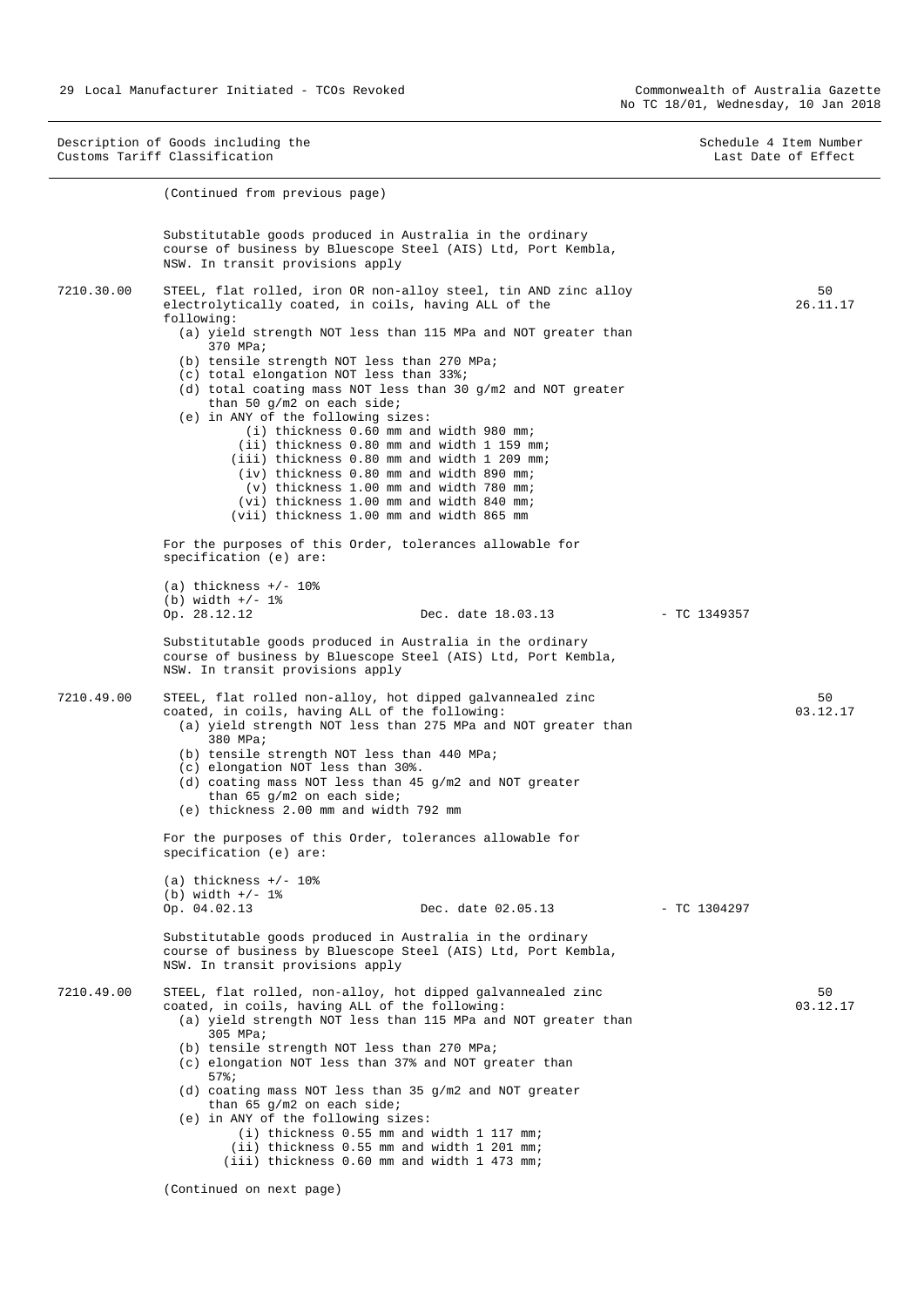Description of Goods including the Schedule 4 Item Number (Schedule 4 Item Number (Schedule 4 Item Number (Schedule 4 Item Number (Schedule 4 Item Number (Schedule 4 Item Number (Schedule 4 Item Number (Schedule 4 Item Num Customs Tariff Classification **Last Date of Effect** Customs Tariff Classification

|            | (Continued from previous page)                                                                                                                                                                                                                                                                                                                                                                                                                                                                                                                                                                                                                                                                                                                                                                                                                                                                                                        |                |                |
|------------|---------------------------------------------------------------------------------------------------------------------------------------------------------------------------------------------------------------------------------------------------------------------------------------------------------------------------------------------------------------------------------------------------------------------------------------------------------------------------------------------------------------------------------------------------------------------------------------------------------------------------------------------------------------------------------------------------------------------------------------------------------------------------------------------------------------------------------------------------------------------------------------------------------------------------------------|----------------|----------------|
|            | (iv) thickness 0.65 mm and width 895 mm;<br>(v) thickness 0.65 mm and width 1 275 mm;<br>(vi) thickness 0.65 mm and width 1 595 mm;<br>(vii) thickness 0.70 mm and width 870 mm;<br>(viii) thickness 0.75 mm and width 1 090 mm;<br>(ix) thickness 0.75 mm and width 1 450 mm;<br>(x) thickness 0.80 mm and width 1 214 mm;<br>(xi) thickness 0.80 mm and width 1 700 mm;<br>(xii) thickness 1.00 mm and width 815 mm;<br>(xiii) thickness 1.00 mm and width 1 180 mm;<br>(xiv) thickness 1.40 mm and width 933 mm<br>(xy) thickness 1.40 mm and width 1 070 mm;<br>(xvi) thickness 1.80 mm and width 835 mm;<br>(xvii) thickness 1.80 mm and width 1 022 mm                                                                                                                                                                                                                                                                          |                |                |
|            | For the purposes of this Order, tolerances allowable for<br>specification (e) are:                                                                                                                                                                                                                                                                                                                                                                                                                                                                                                                                                                                                                                                                                                                                                                                                                                                    |                |                |
|            | (a) thickness $+/- 10\%$<br>(b) width $+/- 1$<br>Op. 04.03.13<br>Dec. date 13.05.13                                                                                                                                                                                                                                                                                                                                                                                                                                                                                                                                                                                                                                                                                                                                                                                                                                                   | $-$ TC 1308115 |                |
|            | Substitutable goods produced in Australia in the ordinary<br>course of business by Bluescope Steel (AIS) Ltd, Port Kembla,<br>NSW. In transit provisions apply                                                                                                                                                                                                                                                                                                                                                                                                                                                                                                                                                                                                                                                                                                                                                                        |                |                |
| 7210.49.00 | STEEL, flat rolled, non-alloy, hot dipped galvannealed zinc<br>coated, in coils, having ALL of the following:<br>(a) yield strength NOT less than 160 MPa and NOT greater than<br>$325$ MPa;<br>(b) tensile strength NOT less than 270 MPa;<br>(c) elongation NOT less than 35% and NOT greater than<br>$50$ $i$<br>(d) coating mass NOT less than 45 $g/m2$ and NOT greater<br>than 65 $q/m2$ on each side;<br>(e) in ANY of the following sizes:<br>(i) thickness 1.00 mm and width 878 mm;<br>(ii) thickness 1.20 mm and width 801 mm;<br>(iii) thickness 1.20 mm and width 1 049 mm;<br>(iv) thickness 1.40 mm and width 1 030 mm;<br>(v) thickness 1.60 mm and width 870 mm;<br>(vi) thickness 1.60 mm and width 1 172 mm;<br>(vii) thickness 1.80 mm and width 960 mm;<br>(viii) thickness 1.80 mm and width 1 175 mm;<br>(ix) thickness 2.00 mm and width 1 070 mm<br>For the purposes of this Order, tolerances allowable for |                | 50<br>03.12.17 |
|            | specification (e) are:<br>(a) thickness $+/$ - 10%<br>$(b) width +/- 1$ %<br>Op. 04.03.13<br>Dec. date 13.05.13                                                                                                                                                                                                                                                                                                                                                                                                                                                                                                                                                                                                                                                                                                                                                                                                                       | $-$ TC 1308121 |                |
|            | Substitutable goods produced in Australia in the ordinary<br>course of business by Bluescope Steel (AIS) Ltd, Port Kembla,<br>NSW. In transit provisions apply                                                                                                                                                                                                                                                                                                                                                                                                                                                                                                                                                                                                                                                                                                                                                                        |                |                |
| 7210.49.00 | STEEL, flat rolled, non-alloy, hot dipped galvannealed zinc<br>coated, in coils, having ALL of the following:<br>(a) yield strength NOT less than 155 MPa and NOT greater than<br>295 MPa;<br>(b) tensile strength NOT less than 340 MPa;<br>(c) elongation NOT less than 34%;<br>(d) coating mass NOT less than 35 $g/m2$ and NOT greater<br>than 65 $q/m2$ on each side;<br>(e) thickness 0.75 mm and width 1 600 mm<br>For the purposes of this Order, tolerances allowable for                                                                                                                                                                                                                                                                                                                                                                                                                                                    |                | 50<br>03.12.17 |

(Continued on next page)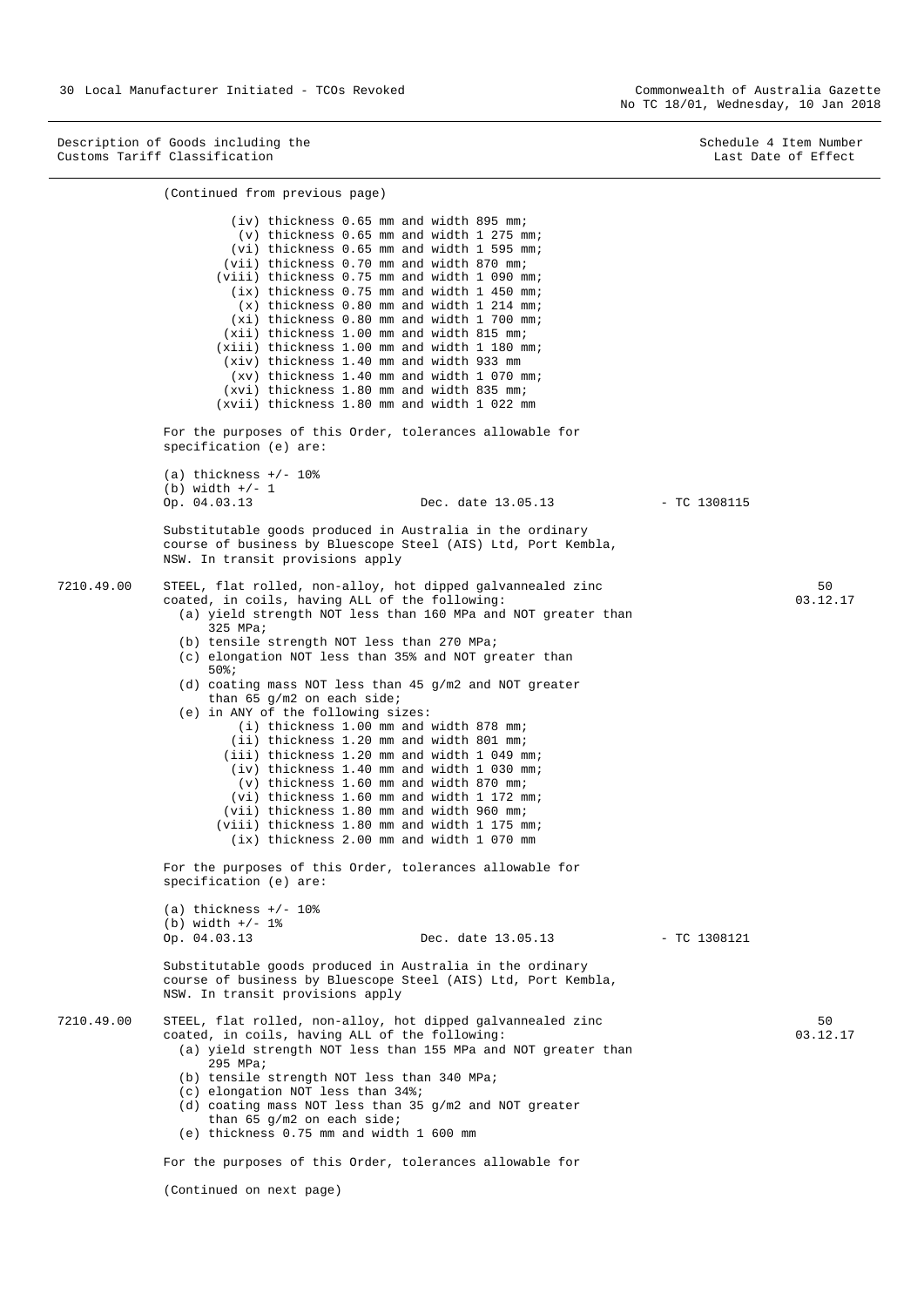Description of Goods including the Schedule 4 Item Number<br>
Customs Tariff Classification<br>
Schedule 4 Item Number Customs Tariff Classification (Continued from previous page) specification (e) are:  $(a)$  thickness  $+/$ - 10% (b) width  $+/- 1$ %<br>Op. 04.03.13 Dec. date 13.05.13 - TC 1308125 Substitutable goods produced in Australia in the ordinary course of business by Bluescope Steel (AIS) Ltd, Port Kembla, NSW. In transit provisions apply 7210.49.00 STEEL, flat rolled, non-alloy, hot dipped galvannealed zinc coated, in coils, having ALL of the following: (a) yield strength NOT less than 235 MPa and NOT greater than 400 MPa; (b) tensile strength NOT less than 390 MPa; (c) elongation NOT less than 28%; (d) coating mass NOT less than 35 g/m2 and NOT greater than 65 g/m2 on each side; (e) thickness 2.00 mm and width 785 mm For the purposes of this order, tolerances allowable for specification (e) are: (a) thickness  $+/- 10$ % (b) width  $+/- 1$ %<br>Op. 29.05.13 Op. 29.05.13 Dec. date 19.08.13 - TC 1317486 Substitutable goods produced in Australia in the ordinary course of business by Bluescope Steel (AIS) Ltd, Port Kembla, NSW. In transit provisions apply 50 03.12.17 7210.49.00 STEEL, flat rolled, non-alloy, hot dipped galvannealed zinc coated, in coils, having ALL of the following: (a) yield strength NOT greater than 250 MPa; (b) tensile strength NOT less than 270 MPa; (c) elongation NOT less than 36%; (d) coating mass on each side NOT less than 30 g/m2 and NOT greater than 70 g/m2; (e) thickness 1.15 mm and width 1 105 mm For the purposes of this Order, tolerances allowable for specification (e) are:  $(a)$  thickness  $+/$ - 10% (b) width  $+/- 1$ %<br>Op. 06.09.13 Dec. date 02.12.13 - TC 1330458 Substitutable goods produced in Australia in the ordinary course of business by Bluescope Steel (AIS) Ltd, Port Kembla, NSW. In transit provisions apply 50 03.12.17 7210.49.00 STEEL, flat rolled, non-alloy steel, hot dipped galvannealed zinc coated, in coils, having ALL of the following: (a) yield strength NOT less than 115 MPa and NOT greater than 305 MPa; (b) tensile strength NOT less than 270 MPa; (c) total elongation NOT less than 37% and NOT greater than 57%; (d) total coating mass NOT less than 35 g/m2 and NOT greater than 65 g/m2 on each side; (e) in ANY of the following sizes: (i) thickness 0.65 mm and width 870 mm; (ii) thickness 0.65 mm and width 930 mm; (iii) thickness 0.65 mm and width 1 150 mm; (iv) thickness 0.65 mm and width 1 640 mm; (v) thickness 0.65 mm and width 1 645 mm; (vi) thickness 0.65 mm and width 1 680 mm; (vii) thickness 0.65 mm and width 1 710 mm; 50 03.12.17

(Continued on next page)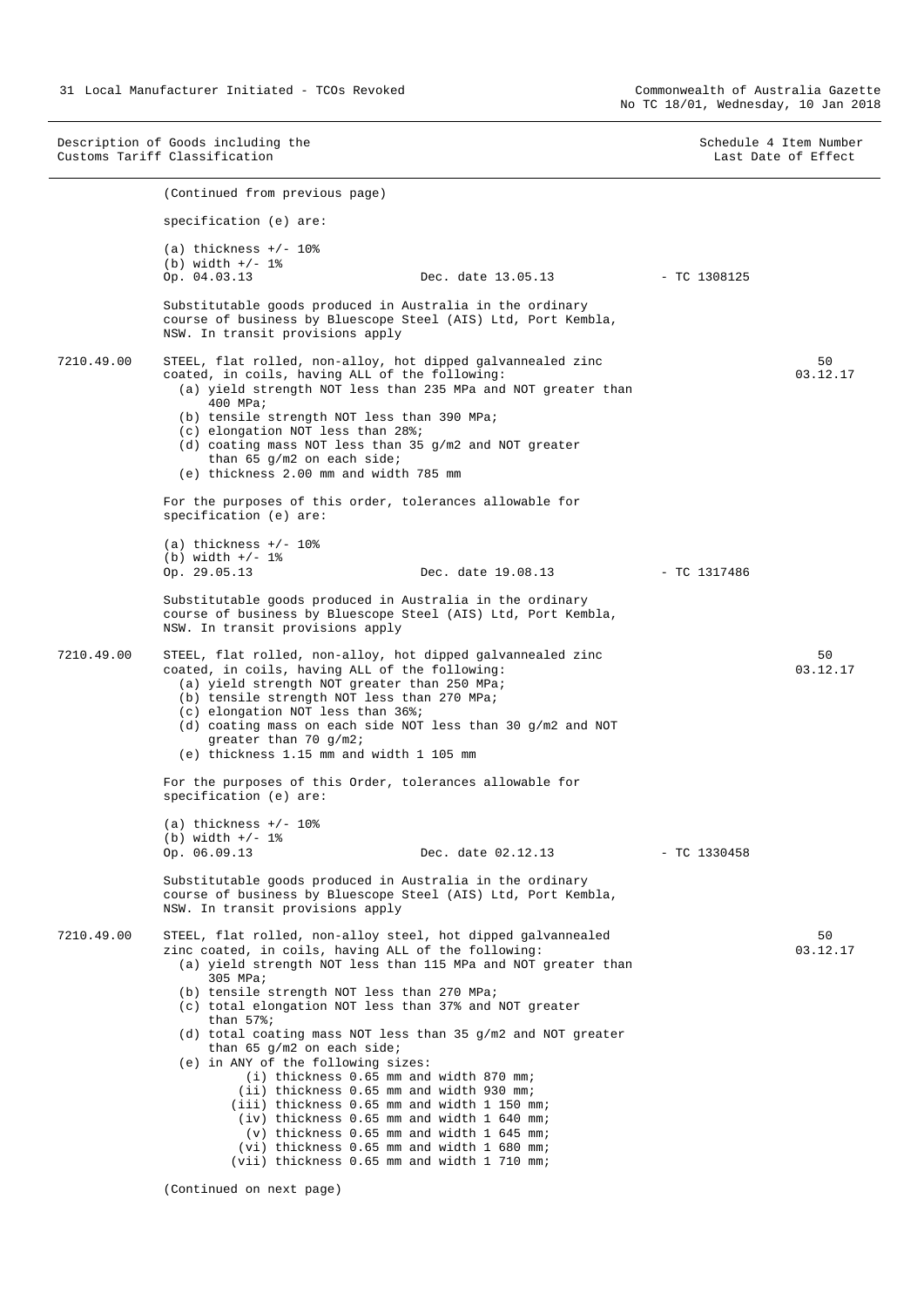(Continued from previous page)

Description of Goods including the Schedule 4 Item Number<br>
Customs Tariff Classification<br>
Schedule 4 Item Number Customs Tariff Classification

 (viii) thickness 0.70 mm and width 925 mm; (ix) thickness 0.70 mm and width 930 mm; (x) thickness 0.70 mm and width 1 000 mm; (xi) thickness 0.70 mm and width 1 005 mm; (xii) thickness 0.70 mm and width 1 010 mm; (xiii) thickness 0.70 mm and width 1 045 mm; (xiv) thickness 0.70 mm and width 1 455 mm; (xv) thickness 0.70 mm and width 1 485 mm; (xvi) thickness 0.70 mm and width 1 550 mm; (xvii) thickness 0.75 mm and width 1 135 mm; (xviii) thickness 0.75 mm and width 1 140 mm; (xix) thickness 0.75 mm and width 1 625 mm; (xx) thickness 0.75 mm and width 1 670 mm; (xxi) thickness 0.80 mm and width 1 060 mm; (xxii) thickness 0.80 mm and width 1 150 mm; (xxiii) thickness 0.80 mm and width 1 200 mm; (xxiv) thickness 1.00 mm and width 1 610 mm; (xxv) thickness 1.20 mm and width 1 595 mm; (xxvi) thickness 2.30 mm and width 985 mm For the purposes of this Order, tolerances allowable for specification (e) are: (a) thickness  $+/- 10$ % (b) width  $+/- 1$ <br>Op. 28.12.12 Dec. date 18.03.13 - TC 1349351 Substitutable goods produced in Australia in the ordinary course of business by Bluescope Steel (AIS) Ltd, Port Kembla, NSW. In transit provisions apply 7210.49.00 STEEL, flat rolled, non-alloy steel, hot dipped galvannealed zinc coated, in coils, having ALL of the following: (a) yield strength NOT less than 155 MPa and NOT greater than 295 MPa; (b) tensile strength NOT less than 340 MPa; (c) total elongation NOT less than 34%; (d) total coating mass NOT less than 35 g/m2 and NOT greater than 65 g/m2 on each side; (e) in ANY of the following sizes: (i) thickness 0.70 mm and width 830 mm; (ii) thickness 0.70 mm and width 855 mm; (iii) thickness 0.75 mm and width 840 mm; (iv) thickness 0.75 mm and width 855 mm; (v) thickness 0.75 mm and width 1 630 mm; (vi) thickness 0.75 mm and width 1 645 mm; (vii) thickness 0.75 mm and width 1 683 mm; (viii) thickness 0.75 mm and width 1 700 mm; (ix) thickness 1.20 mm and width 1 170 mm; (x) thickness 1.20 mm and width 1 175 mm; (xi) thickness 1.20 mm and width 1 198 mm; (xii) thickness 1.60 mm and width 1 160 mm For the purposes of this Order, tolerances allowable for specification (e) are:  $(a)$  thickness  $+/-$  10% (b) width  $+/- 1$ %<br>Op. 28.12.12 Dec. date 18.03.13 - TC 1349352 Substitutable goods produced in Australia in the ordinary course of business by Bluescope Steel (AIS) Ltd, Port Kembla, NSW. In transit provisions apply 50 03.12.17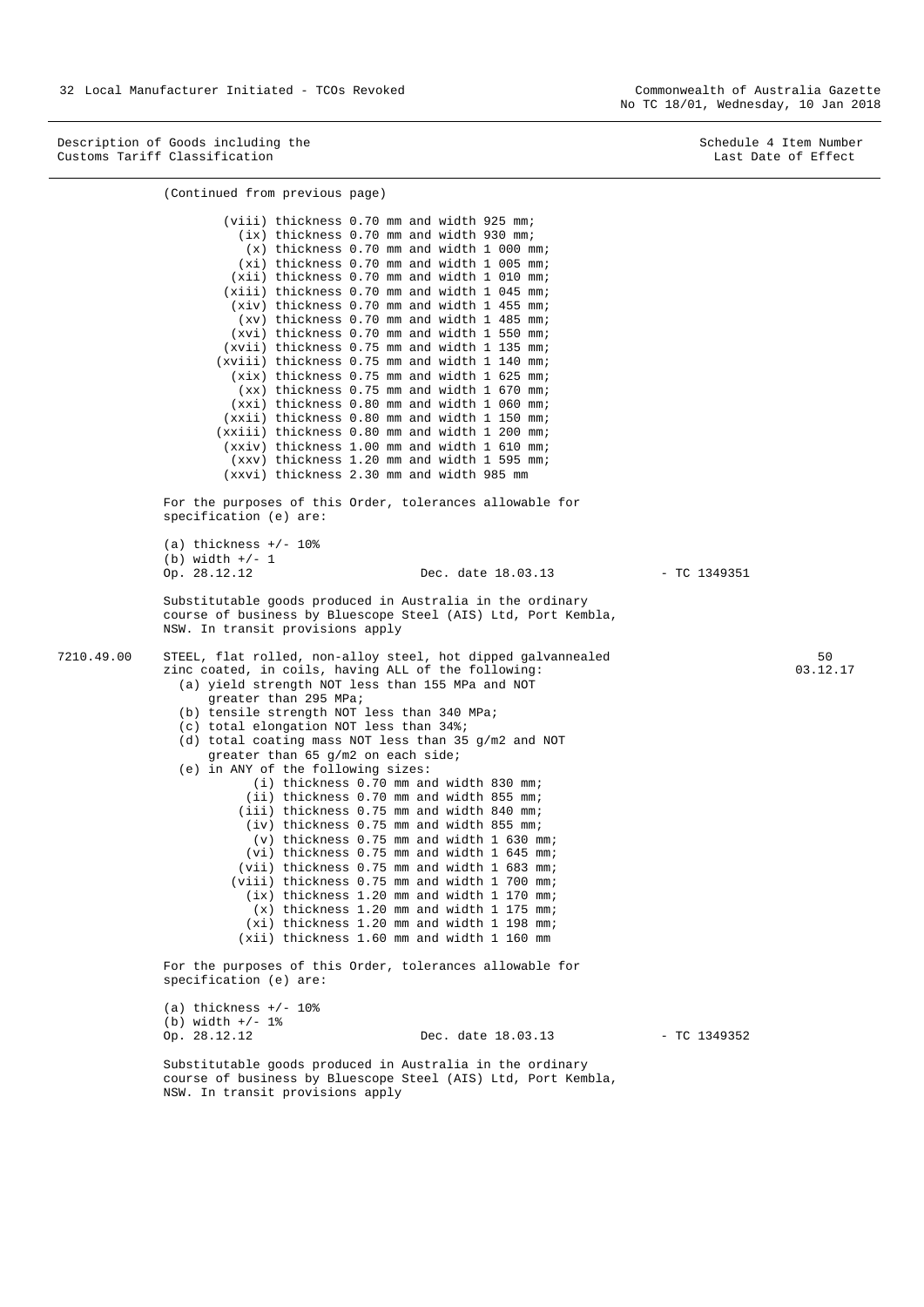Description of Goods including the Schedule 4 Item Number (Schedule 4 Item Number (Schedule 4 Item Number (Schedule 4 Item Number (Schedule 4 Item Number (Schedule 4 Item Number (Schedule 4 Item Number (Schedule 4 Item Num Customs Tariff Classification **Last Date of Effect** Customs Tariff Classification

| 7210.49.00 | STEEL, flat rolled, non-alloy steel, hot dipped galvannealed<br>zinc coated, in coils, having ALL of the following:                                            | 50<br>03.12.17 |
|------------|----------------------------------------------------------------------------------------------------------------------------------------------------------------|----------------|
|            | (a) yield strength NOT less than 235 MPa and NOT greater than                                                                                                  |                |
|            | 400 MPa;                                                                                                                                                       |                |
|            | (b) tensile strength NOT less than 390 MPa;                                                                                                                    |                |
|            | (c) total elongation NOT less than 28%;                                                                                                                        |                |
|            | (d) total coating mass NOT less than 35 g/m2 and NOT greater                                                                                                   |                |
|            | than 65 $q/m2$ on each side;                                                                                                                                   |                |
|            | (e) in ANY of the following sizes:                                                                                                                             |                |
|            | $(i)$ thickness 2.00 mm and width 975 mm;                                                                                                                      |                |
|            | (ii) thickness 2.30 mm and width 948 mm;                                                                                                                       |                |
|            | (iii) thickness 2.30 mm and width 1 030 mm;                                                                                                                    |                |
|            | $(iv)$ thickness 2.30 mm and width 1 190 mm;                                                                                                                   |                |
|            | $(v)$ thickness 2.60 mm and width 1 230 mm                                                                                                                     |                |
|            | For the purposes of this Order, tolerances allowable for                                                                                                       |                |
|            | specification (e) are:                                                                                                                                         |                |
|            | (a) thickness $+/- 108$                                                                                                                                        |                |
|            | (b) width $+/- 1$ %                                                                                                                                            |                |
|            | Dec. date 18.03.13<br>Op. 28.12.12<br>$-$ TC 1349354                                                                                                           |                |
|            | Substitutable goods produced in Australia in the ordinary<br>course of business by Bluescope Steel (AIS) Ltd, Port Kembla,<br>NSW. In transit provisions apply |                |
|            |                                                                                                                                                                |                |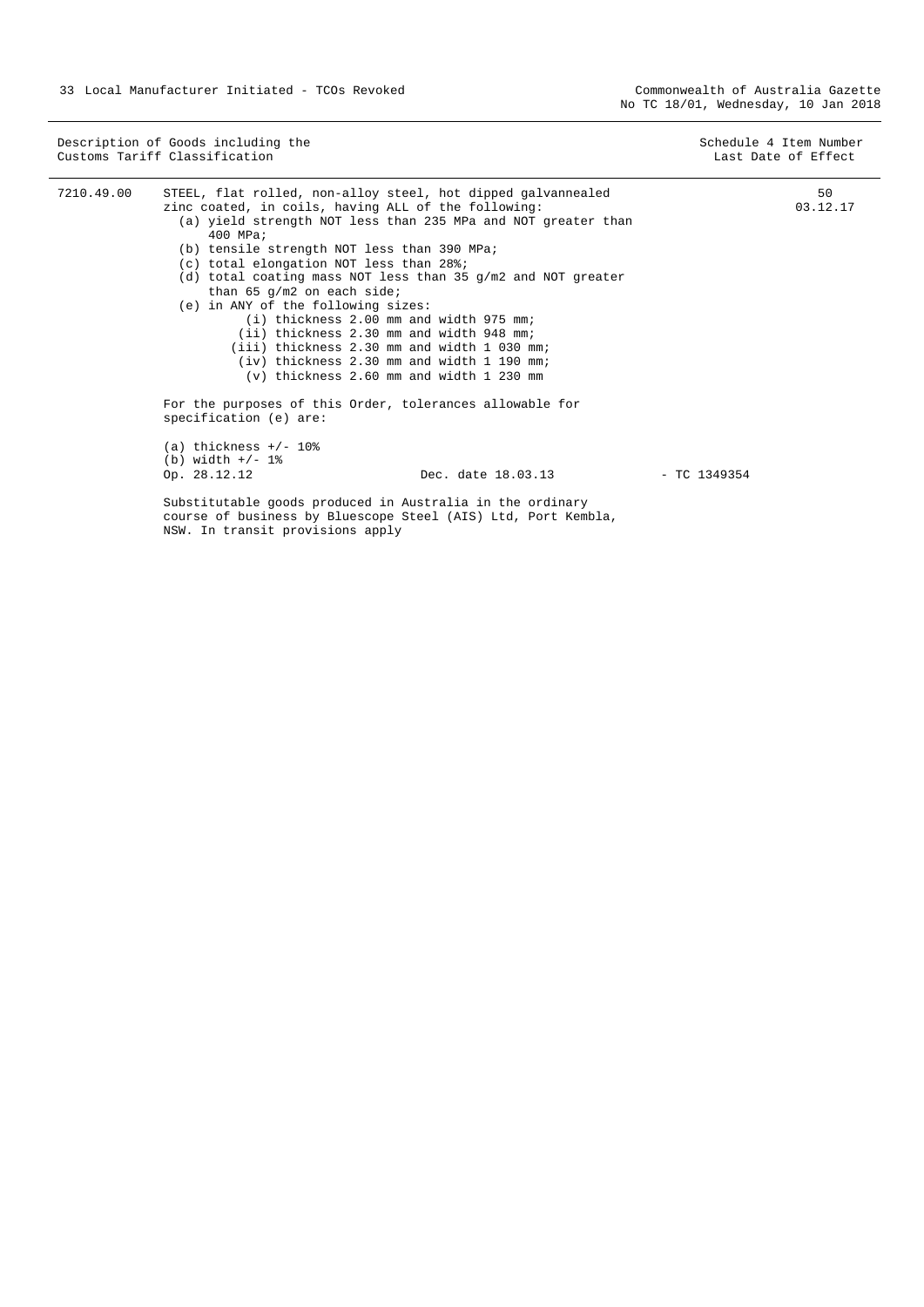No TC 18/01, Wednesday, 10 Jan 2018

#### **TARIFF CONCESSION ORDERS (TCOs) NOT USED IN THE PREVIOUS 2 YEARS**

<span id="page-33-0"></span>The Comptroller-General of Customs is satisfied that the CTCOs and TCOs listed in the table below are no longer required because, in the 2 years preceding the day of this notice, they have not been quoted in an import declaration to secure a concessional rate of duty.

From Thursday, 8 February 2018, it is intended to take action to revoke these Orders under subsection 269SD (1A) of the Customs Act 1901. In accordance with subsection 269SG (2) of the Customs Act 1901, in transit provisions shall apply. If revoked, the expected date of effect will be 8 February 2018.

Interested parties are invited to provide, by close of business, Wednesday 7 February 2018, written reasons why an Order should NOT be revoked.

Please advise if any of the Orders listed below have been quoted on an import declaration.

If a request is made to retain an Order used for the granting of a Determination, please specify the Determination and the linked Item number to enable mapping to the Order and its scope.

| Tariff<br>Classification | Description                                                                                                                                                                                                                                                                       |                                 | Concession Number |  |  |
|--------------------------|-----------------------------------------------------------------------------------------------------------------------------------------------------------------------------------------------------------------------------------------------------------------------------------|---------------------------------|-------------------|--|--|
| 3906.10.00               | ACRYLIC POWDER, consisting of ALL of the following:<br>(a) poly (methyl methacrylate);<br>(b) titanium dioxide;<br>(c) dibenzoyl peroxide                                                                                                                                         |                                 |                   |  |  |
|                          | Op. 29.04.10                                                                                                                                                                                                                                                                      | Dec. date 26.07.10 - TC 1019462 |                   |  |  |
| 5911.90.10               | ROLL SLEEVES AND/OR ROLL BLOCKS, ABSORBING, WRINGER OR OILER                                                                                                                                                                                                                      |                                 |                   |  |  |
|                          | Op. 04.01.10                                                                                                                                                                                                                                                                      | Dec. date 22.03.10              | $-$ TC 1000201    |  |  |
| 5911.90.10               | ROLL SLEEVES AND/OR ROLL BLOCKS, absorbent, cylindrical, being<br>ANY of the following:<br>(a) bridle;<br>$(b)$ deflector;<br>$(c)$ pinch;<br>$(d)$ wringer;<br>$(e)$ squeegee;<br>(f) feeder;<br>$(g)$ support;<br>$(h)$ snubber;<br>$(i)$ wiper;<br>$(j)$ oiler;<br>$(k)$ dammy |                                 |                   |  |  |
|                          | Op. 04.01.10                                                                                                                                                                                                                                                                      | Dec. date 22.03.10 - TC 1000206 |                   |  |  |
| 8302.42.00               | CASTOR CUPS, having carpet cushion base and nail on application                                                                                                                                                                                                                   |                                 |                   |  |  |
|                          | Op. 31.12.09                                                                                                                                                                                                                                                                      | Dec. date 26.03.10              | $-$ TC 1000112    |  |  |
| 8414.80.19               | AIR SUPPLY MODULES, PASSENGER TRAIN BRAKE SYSTEM, comprising ALL<br>of the following:<br>(a) oil-less compressor;<br>(b) valves;<br>(c) isolating cocks;<br>(d) pressure switch;<br>(e) filters                                                                                   |                                 |                   |  |  |
|                          | Op. 26.03.10                                                                                                                                                                                                                                                                      | Dec. date 18.06.10 - TC 1015007 |                   |  |  |
| 8414.90.90               | PARTS, STEELWORKS BAG FILTER PLANT, being axial fan blades                                                                                                                                                                                                                        |                                 |                   |  |  |
|                          | Op. 23.02.10                                                                                                                                                                                                                                                                      | Dec. date 07.05.10              | $-$ TC 1009520    |  |  |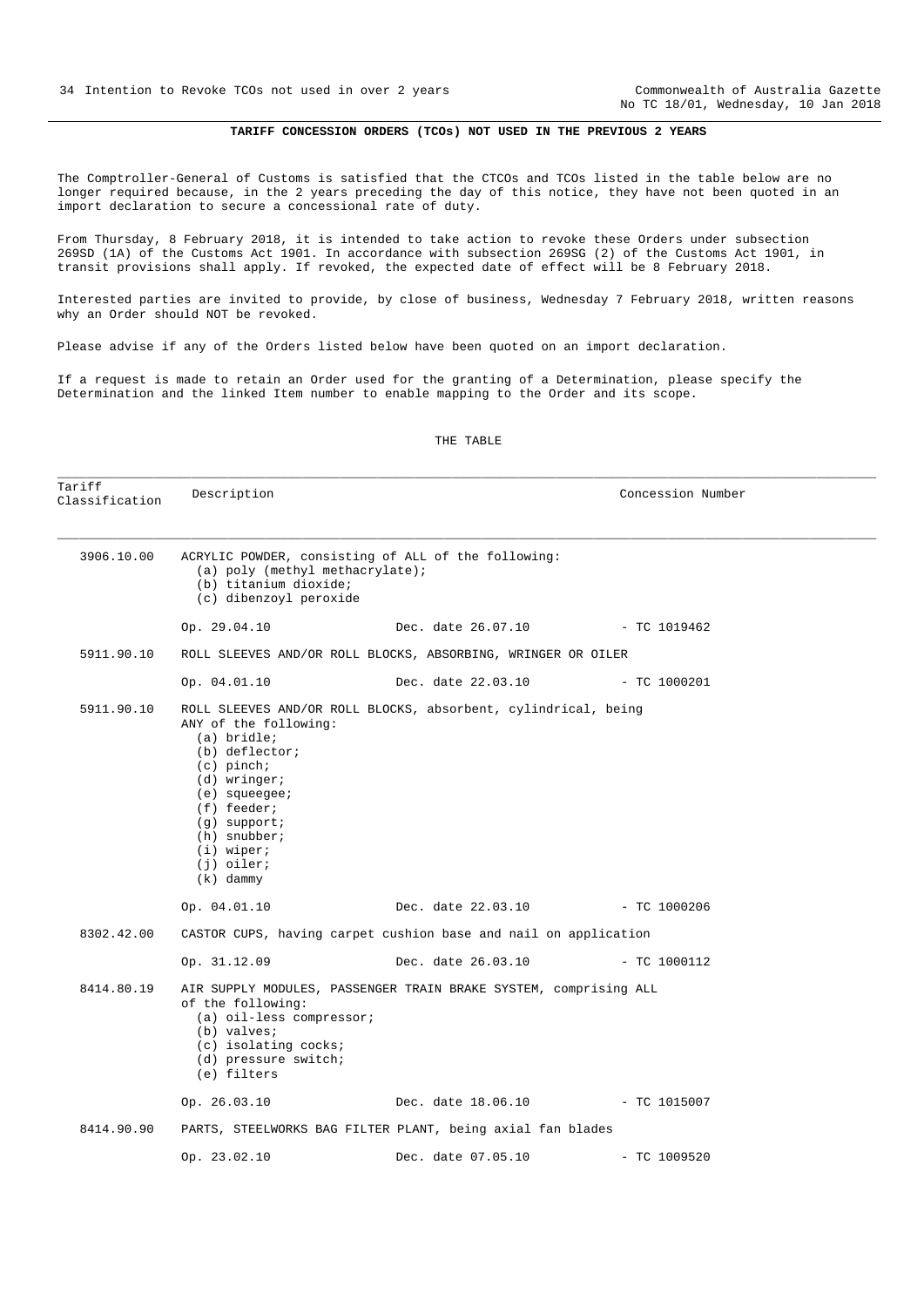| 8419.90.00 | PARTS, HEAT EXCHANGER, being EITHER of the following:<br>(a) outlet bellows;<br>(b) inlet bellows                                                                                                                                               |                                                                                                                              |                |
|------------|-------------------------------------------------------------------------------------------------------------------------------------------------------------------------------------------------------------------------------------------------|------------------------------------------------------------------------------------------------------------------------------|----------------|
|            | Op. 22.01.10                                                                                                                                                                                                                                    | Dec. date 09.04.10                                                                                                           | $-$ TC 1004434 |
| 8421.19.00 | maximum gravitational force NOT less than 10 000 G                                                                                                                                                                                              | CENTRIFUGES, piston discharge, programmable logic controlled,                                                                |                |
|            | Op. 04.01.10                                                                                                                                                                                                                                    | Dec. date 22.03.10                                                                                                           | $- TC 1000286$ |
| 8425.39.00 | (a) hydraulic power pack;<br>(b) maximum working load NOT less than 340 t                                                                                                                                                                       | WINCHES, OIL AND GAS FIELD, having BOTH of the following:                                                                    |                |
|            | Op. 11.02.10                                                                                                                                                                                                                                    | Dec. date 30.04.10 - TC 1007517                                                                                              |                |
| 8425.39.00 | SPOOLERS, CABLE, comprising ALL of the following:<br>(a) tension controllers;<br>(b) winch controllers;<br>(i) three phase electric motor;<br>(ii) variable displacement pumps;<br>$(d)$ pitch chains;<br>(e) winch skids;<br>(f) drum adapters | (c) hydraulic power pack comprising BOTH of the following:                                                                   |                |
|            | Op. 18.01.08                                                                                                                                                                                                                                    | Dec. date 03.03.10                                                                                                           | $-$ TC 1010434 |
| 8428.90.00 | 2 000 tonnes per hour;<br>(b) marine loading arm couplers                                                                                                                                                                                       | LOADERS, MARINE, PETROLEUM, having EITHER of the following:<br>(a) transfer arms having a maximum flow rate NOT less than    |                |
|            | Op. 09.02.07                                                                                                                                                                                                                                    | Dec. date 21.01.10                                                                                                           | - TC 1003275   |
| 8454.90.00 | consisting of BOTH of the following:<br>(a) lamella brackets;<br>(b) lamella plates                                                                                                                                                             | PARTS, STEEL CONVERTER VESSEL, being lamella suspensions                                                                     |                |
|            | Op. 28.06.10                                                                                                                                                                                                                                    | Dec. date 21.09.10                                                                                                           | $-$ TC 1028800 |
| 8514.20.00 | (a) holding capacity NOT less than 22 tonnes;<br>1 150 degrees Celsius                                                                                                                                                                          | INDUCTION FURNACES, channel, having BOTH of the following:<br>(b) copper melting output NOT less than 6.3 tonnes per hour at |                |
|            | Op. 19.05.10                                                                                                                                                                                                                                    | Dec. date 09.08.10                                                                                                           | - TC 1022441   |
| 8608.00.00 | BOTH of the following:<br>(a) double clamp lock;<br>(b) integrated electrical detector                                                                                                                                                          | DRIVE LOCKING DETECTION SYSTEM, RAIL, SWINGNOSE CROSSING, having                                                             |                |
|            | Op. 06.07.10                                                                                                                                                                                                                                    | Dec. date 06.10.10                                                                                                           | - TC 1030590   |
|            |                                                                                                                                                                                                                                                 |                                                                                                                              |                |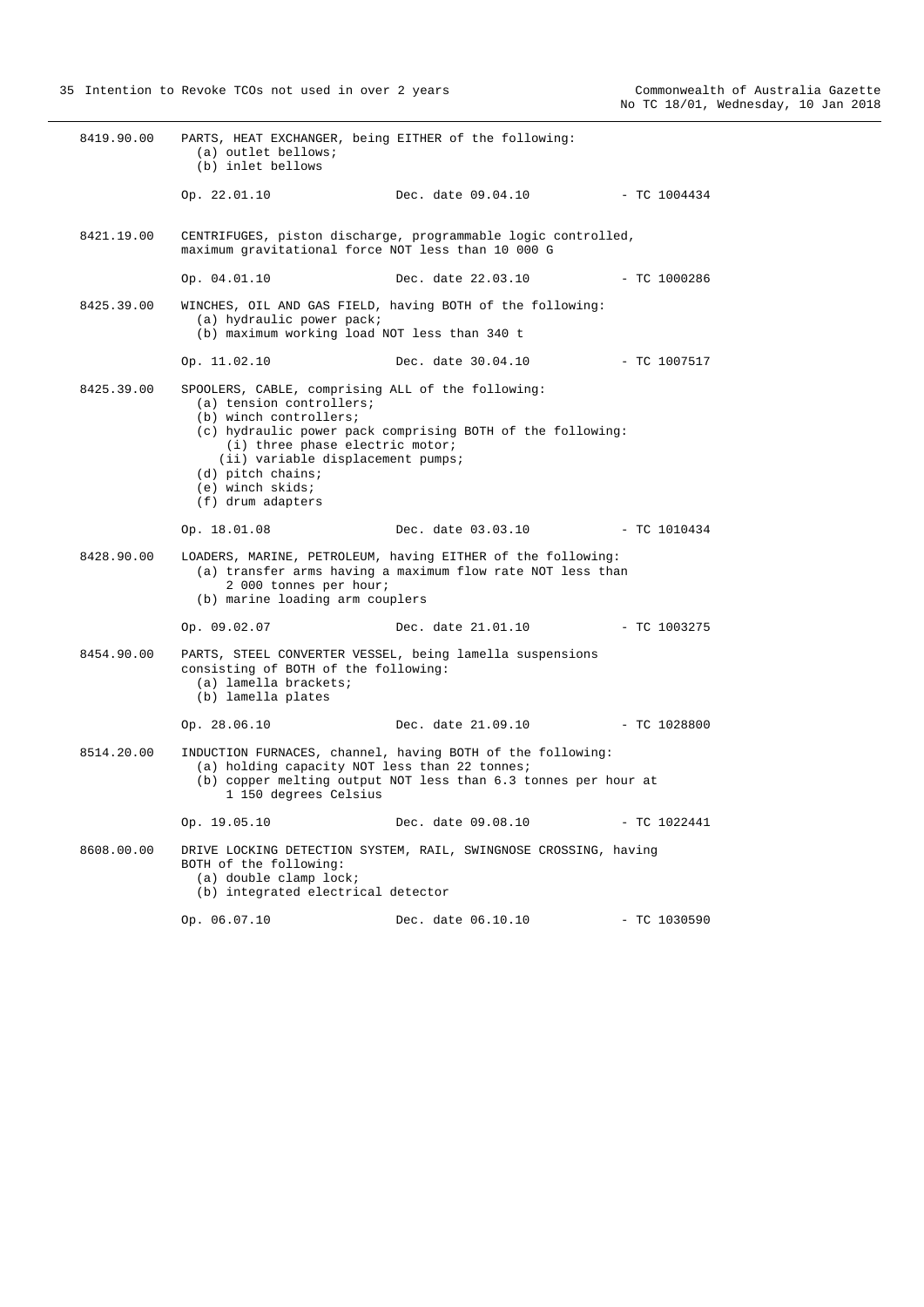#### **CUSTOMS ACT 1901**

#### <span id="page-35-0"></span>**NOTICE PURSUANT TO SECTION 269SE(2) - TARIFF CONCESSION ORDER REVOCATION AT THE INITIATIVE OF THE COMPTROLLER-GENERAL OF CUSTOMS**

The Tariff Concession Orders listed in THE TABLE below have has not been used for at least 2 years and have been revoked under Section 269SD(1A). In transit provisions apply.

The intention to revoke these orders was notified in Gazette TC/49 dated 22 November 2017.

Contact: Email [tarcon@abf.gov.au](mailto:tarcon@abf.gov.au) 

| Description of Goods including the<br>Customs Tariff Classification |                                                                                                                                                                                                                                                                             |                                     | Schedule 4 Item Number<br>Last Date of Effect |                |
|---------------------------------------------------------------------|-----------------------------------------------------------------------------------------------------------------------------------------------------------------------------------------------------------------------------------------------------------------------------|-------------------------------------|-----------------------------------------------|----------------|
| 3816.00.00                                                          | REFRACTORY GROUT, HEARTH OR SEAL PLATE, BLAST FURNACE, having a<br>fixed carbon or graphite content NOT less than 86%<br>Op. 30.01.09                                                                                                                                       | Dec. date 24.04.09<br>$-TC 0903181$ |                                               | 50<br>19.12.17 |
|                                                                     | 2 Years non use. In transit provisions apply                                                                                                                                                                                                                                |                                     |                                               |                |
| 3816.00.00                                                          | MORTARS, REFRACTORY, TUYERE ZONE, BLAST FURNACE, resin bonded,<br>having ALL of the following:<br>(a) silicon carbide (SiC) content NOT less than 59%;<br>(b) silicon dioxide (Si02) content NOT greater than 6%<br>Op. 30.01.09                                            | Dec. date 24.04.09                  | $-$ TC 0903183                                | 50<br>19.12.17 |
|                                                                     | 2 Years non use. In transit provisions apply                                                                                                                                                                                                                                |                                     |                                               |                |
| 3816.00.00                                                          | MORTARS, REFRACTORY, BOSH ZONE, BLAST FURNACE, resin bonded,<br>having BOTH of the following:<br>(a) silicon carbide (SiC) content NOT less than 29%;<br>(b) fixed carbon (F.C) or graphite content NOT less than 19%<br>Op. 30.01.09                                       | Dec. date 24.04.09                  | $-$ TC 0903185                                | 50<br>19.12.17 |
|                                                                     | 2 Years non use. In transit provisions apply                                                                                                                                                                                                                                |                                     |                                               |                |
| 3816.00.00                                                          | MIXES, GUNNING, BLAST FURNACE HOT BLAST MAINS OR BUSTLE MAINS<br>ARCH FLATS, having a basis of epoxy resin<br>Op. 11.02.09                                                                                                                                                  | Dec. date 08.05.09                  | $-$ TC 0904506                                | 50<br>19.12.17 |
|                                                                     | 2 Years non use. In transit provisions apply                                                                                                                                                                                                                                |                                     |                                               |                |
| 3824.40.00                                                          | BONDING EMULSION, waterproof, synthetic, comprising BOTH of the<br>following:<br>(a) polysilicon prepolymer;<br>(b) polyacrylate copolymer<br>Op. 12.03.09                                                                                                                  | Dec. date 29.05.09                  | - TC 0908466                                  | 50<br>19.12.17 |
|                                                                     | 2 Years non use. In transit provisions apply                                                                                                                                                                                                                                |                                     |                                               |                |
| 3926.90.90                                                          | COVERS, SLUDGE STORAGE, being polyfoam encased in polyethylene,<br>with or without anchors<br>Op. 04.02.09                                                                                                                                                                  | Dec. date 08.05.09                  | - TC 0903707                                  | 50<br>19.12.17 |
|                                                                     | 2 Years non use. In transit provisions apply                                                                                                                                                                                                                                |                                     |                                               |                |
| 4811.59.10                                                          | PAPER, in sheets, having ALL of the following:<br>(a) adhesive laminated one side with high density<br>polyethylene film;<br>(b) weight NOT less than 50 gsm and NOT greater than<br>$60$ qsm;<br>(c) thickness NOT less than 73 microns and NOT greater<br>than 79 microns |                                     |                                               | 50<br>19.12.17 |
|                                                                     | Op. 12.03.09                                                                                                                                                                                                                                                                | Dec. date 29.05.09                  | $-$ TC 0908499                                |                |
|                                                                     | 2 Years non use. In transit provisions apply                                                                                                                                                                                                                                |                                     |                                               |                |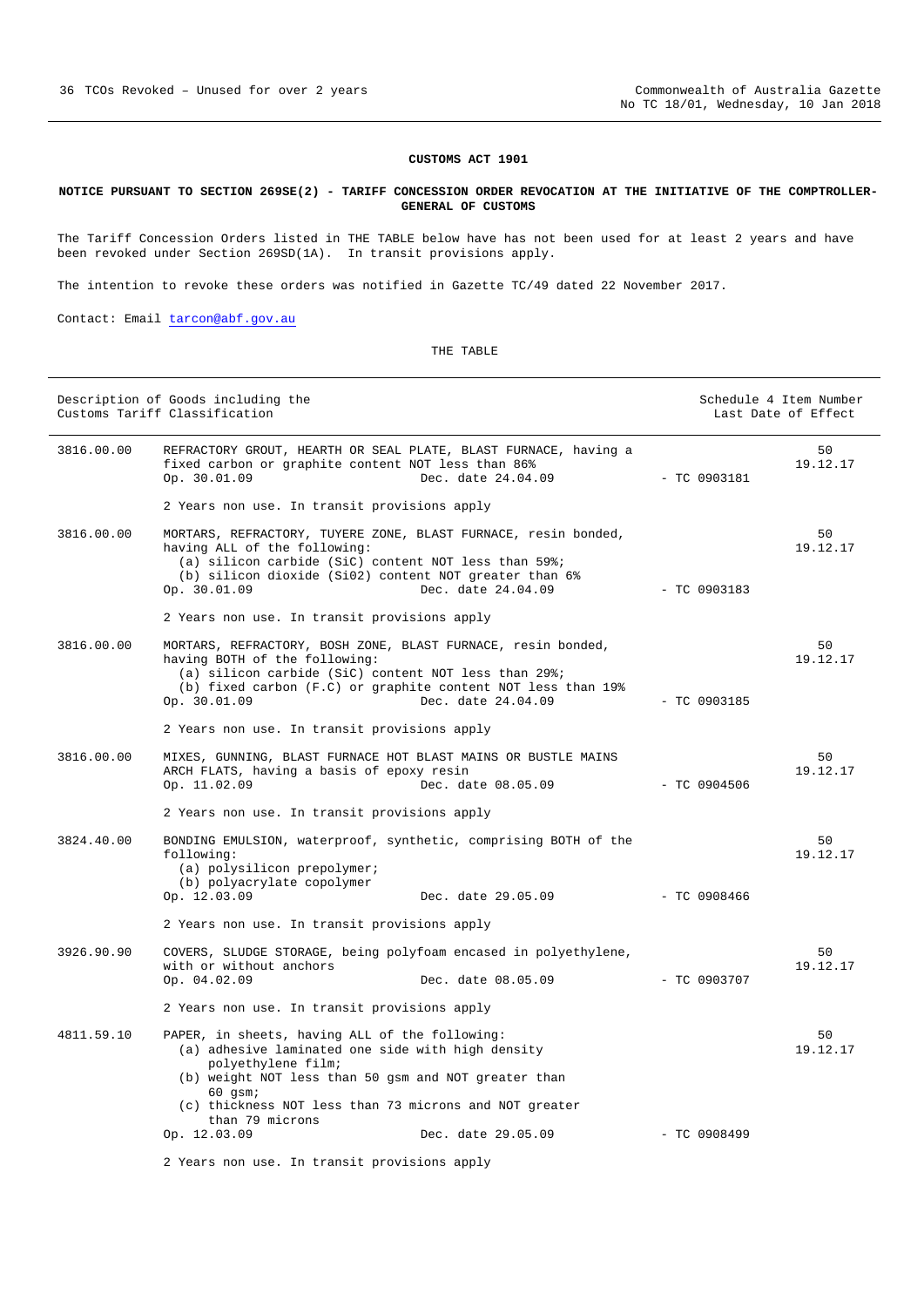| Description of Goods including the<br>Customs Tariff Classification |                                                                                                                                                                                                                                                                                                                                                                                                    | Schedule 4 Item Number<br>Last Date of Effect |                |                |
|---------------------------------------------------------------------|----------------------------------------------------------------------------------------------------------------------------------------------------------------------------------------------------------------------------------------------------------------------------------------------------------------------------------------------------------------------------------------------------|-----------------------------------------------|----------------|----------------|
| 5210.31.00                                                          | FABRIC, white, dyed, NOT less than 40% polyester, remainder<br>cotton, having ALL of the following:<br>(a) thread count NOT less than 100 x 70 picks and NOT greater<br>than 200 $x$ 100 picks;<br>(b) yarn gauge NOT less than 16/16 and NOT greater than<br>40/40;<br>(c) width NOT less than 240 cm and NOT greater than 285 cm<br>Op. 06.02.09<br>2 Years non use. In transit provisions apply | Dec. date 17.04.09                            | $-$ TC 0904162 | 50<br>19.12.17 |
| 7308.90.00                                                          | MARINE PILINGS, steel, having ALL of the following:<br>(a) thickness NOT less than 20 mm;<br>(b) length NOT less than 28.5 m;<br>(c) diameter NOT less than 900 mm;<br>(d) maximum of one splice per piling;<br>(e) maximum straightness difference of 1 mm per metre over<br>entire length<br>Op. 30.04.09                                                                                        | Dec. date 24.07.09                            | $-$ TC 0914435 | 50<br>19.12.17 |
|                                                                     | 2 Years non use. In transit provisions apply                                                                                                                                                                                                                                                                                                                                                       |                                               |                |                |
| 7326.90.90                                                          | SUB ASSEMBLIES, PUMP SUPPORT, BY PASS SYSTEM, OIL AND GAS WELL<br>Op. 23.04.09                                                                                                                                                                                                                                                                                                                     | Dec. date 10.07.09                            | - TC 0913560   | 50<br>19.12.17 |
|                                                                     | 2 Years non use. In transit provisions apply                                                                                                                                                                                                                                                                                                                                                       |                                               |                |                |
| 8414.90.90                                                          | PARTS, FANS, BAGHOUSE, being impellor assemblies consisting of<br>ALL of the following:<br>(a) silica nitride and alumina tiled impellors;<br>$(b)$ shafts;<br>(c) bearings<br>Op. 17.04.09                                                                                                                                                                                                        | Dec. date 03.07.09                            | - TC 0912739   | 50<br>19.12.17 |
|                                                                     | 2 Years non use. In transit provisions apply                                                                                                                                                                                                                                                                                                                                                       |                                               |                |                |
| 8428.90.00                                                          | TURNTABLES, ROOF TILE, having BOTH of the following:<br>$(a)$ conveyors;<br>(b) tile capacity NOT less than 2 500 tiles per hour<br>Op. 24.03.09                                                                                                                                                                                                                                                   | Dec. date 12.06.09                            | $-$ TC 0909923 | 50<br>19.12.17 |
|                                                                     | 2 Years non use. In transit provisions apply                                                                                                                                                                                                                                                                                                                                                       |                                               |                |                |
| 8474.90.00                                                          | PARTS, SPIKE ROLL SINTER CRUSHER, being shafts<br>Op. 28.04.09                                                                                                                                                                                                                                                                                                                                     | Dec. date 17.07.09                            | $-$ TC 0914119 | 50<br>19.12.17 |
|                                                                     | 2 Years non use. In transit provisions apply                                                                                                                                                                                                                                                                                                                                                       |                                               |                |                |